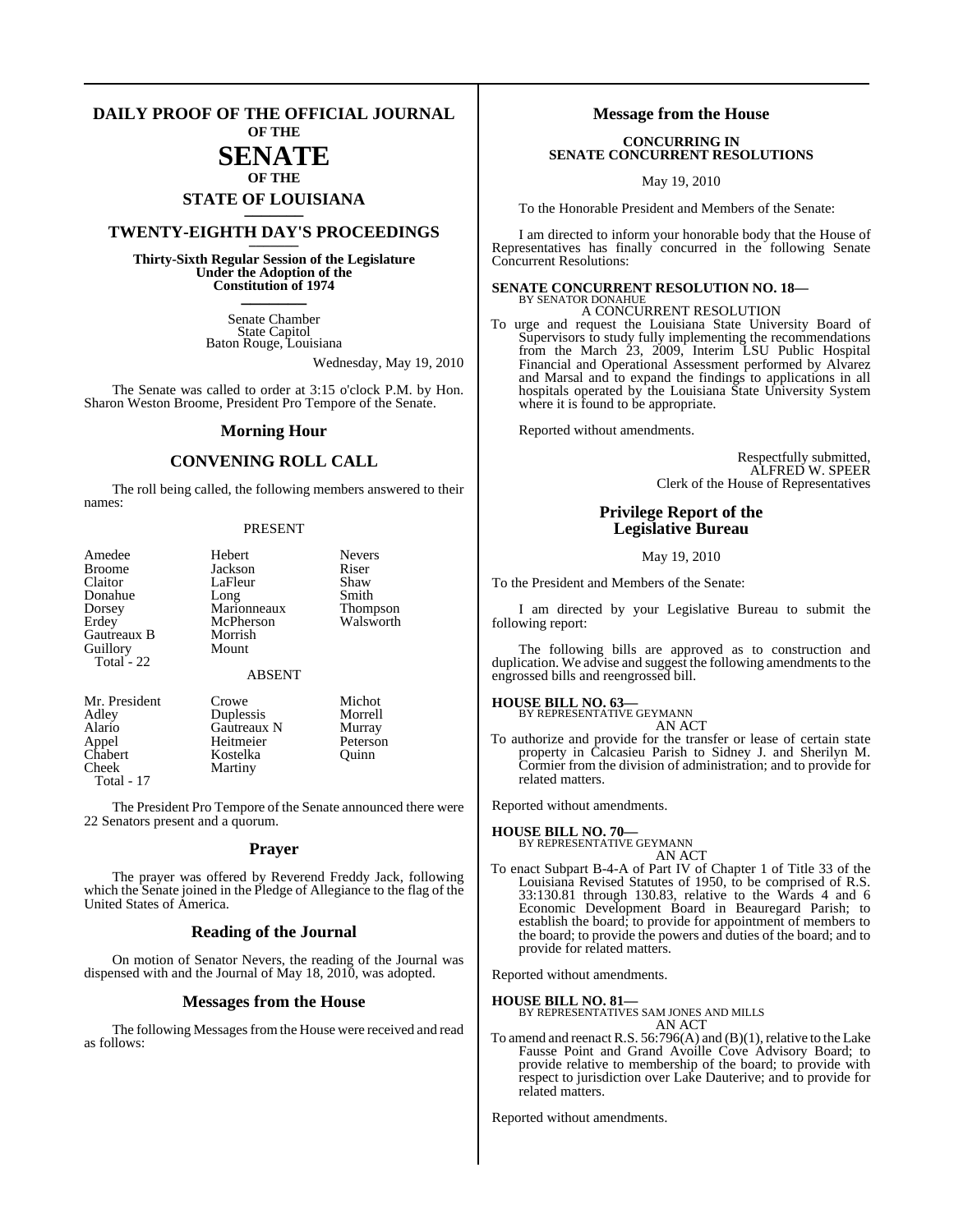# **Page 2 SENATE 28th DAY'S PROCEEDINGS**

May 19, 2010

## **HOUSE BILL NO. 96—**

BY REPRESENTATIVE RICHARD AN ACT

To enact R.S. 47:463.141, relative to motor vehicle special prestige license plates; to provide for the creation and issuance of such plates; to provide for the design of such plates; to provide relative to the fee and application of the fee for such plates; to authorize the promulgation of rules and regulations; and to provide for related matters

Reported without amendments.

#### **HOUSE BILL NO. 144—** BY REPRESENTATIVE GEYMANN AN ACT

To enact R.S. 33:3812(I), relative to waterworks districts in Beauregard Parish; to authorize the parish to create commissioner districts within Waterworks District No. 3; to provide a definition of commissioner districts; to provide for representation on the board of commissioners; and to provide for related matters.

Reported without amendments.

# **HOUSE BILL NO. 211—** BY REPRESENTATIVE PUGH

AN ACT

To enact R.S. 32:299(A)(3), relative to off-road vehicles; to provide that off-road vehicles can be driven by certain persons on university and college streets; and to provide for related matters.

Reported with amendments.

#### **LEGISLATIVE BUREAU AMENDMENTS**

Amendments proposed by Legislative Bureau to Engrossed House Bill No. 211 by Representative Pugh

#### AMENDMENT NO. 1

On page 1, line 15, and before "authorized" change "is" to "are"

**HOUSE BILL NO. 356—** BY REPRESENTATIVE CHAMPAGNE AN ACT

To designate U.S. 90, a future I-49 Corridor, at its intersection with Louisiana Highway 675 interchange in Iberia Parish as the George T. Gros Memorial Overpass; and to provide for related matters.

Reported without amendments.

#### **HOUSE BILL NO. 372—**

BY REPRESENTATIVE PEARSON AN ACT

To repeal R.S. 32:63.1, relative to speed limits; to repeal provisions relative to speed limits on Interstate 10 in St. Tammany Parish.

Reported without amendments.

## **HOUSE BILL NO. 495—** BY REPRESENTATIVE HARRISON

AN ACT

To enact R.S. 9:1103, relative to carbon sequestration; to provide for ownership of compensation from certain carbon sequestration; to provide for exceptions; and to provide for related matters.

Reported with amendments.

#### **LEGISLATIVE BUREAU AMENDMENTS**

Amendments proposed by Legislative Bureau to Reengrossed House Bill No. 495 by Representative Harrison

#### AMENDMENT NO. 1

On page 1, line 8, following "derived" and before "the" delete "for" and insert "from"

#### **HOUSE BILL NO. 515—** BY REPRESENTATIVE PEARSON

AN ACT

To amend and reenact R.S. 11:108(B)(3), (C), and (F), relative to the Firefighters' Retirement System, the Municipal Employees' Retirement System, and the Municipal Police Employees' Retirement System, provides for the organization, governance, administration, and membership of the Funding Review Panel charged with studying the funding and benefit provisions of such systems; to provide with respect to election of a chairman forsuch panel; to provide for reporting requirements; to provide an effective date; and to provide for related matters.

Reported without amendments.

## **HOUSE BILL NO. 517—** BY REPRESENTATIVE ROBIDEAUX

AN ACT

To amend and reenact R.S. 11:62(5)(c) and to repeal R.S. 24:36(E), relative to the Louisiana State Employee's Retirement System; to provide for the employee contribution rate of the clerk and sergeant at arms of the Louisiana House of Representatives and the secretary and sergeant at arms of the Louisiana Senate; to provide for the employee contribution rate of legislators, the governor, lieutenant governor, and certain other elected officials; to provide an effective date; and to provide for related matters.

Reported without amendments.

#### **HOUSE BILL NO. 518—**

BY REPRESENTATIVE ROBIDEAUX AN ACT

To amend and reenact R.S. 11:403(1), relative to the Louisiana State Employee's Retirement System; to provide for the definition of "accumulated contributions"; to provide an effective date; and to provide for related matters.

Reported without amendments.

#### **HOUSE BILL NO. 587—**

BY REPRESENTATIVE GARY SMITH AN ACT

To authorize and provide for the transfer or lease of certain state property in St.Charles Parish to the Pontchartrain Levee District from the Department of Transportation and Development; and to provide for related matters.

Reported without amendments.

#### **HOUSE BILL NO. 646—** BY REPRESENTATIVE BROSSETT

AN ACT

To enact R.S.  $38:330.1(C)(2)(a)(xi)$ , relative to the Southeast Louisiana Flood Protection Authorities; to add a member to the nominating committee; and to provide for related matters.

Reported without amendments.

**HOUSE BILL NO. 647—** BY REPRESENTATIVE ST. GERMAIN AN ACT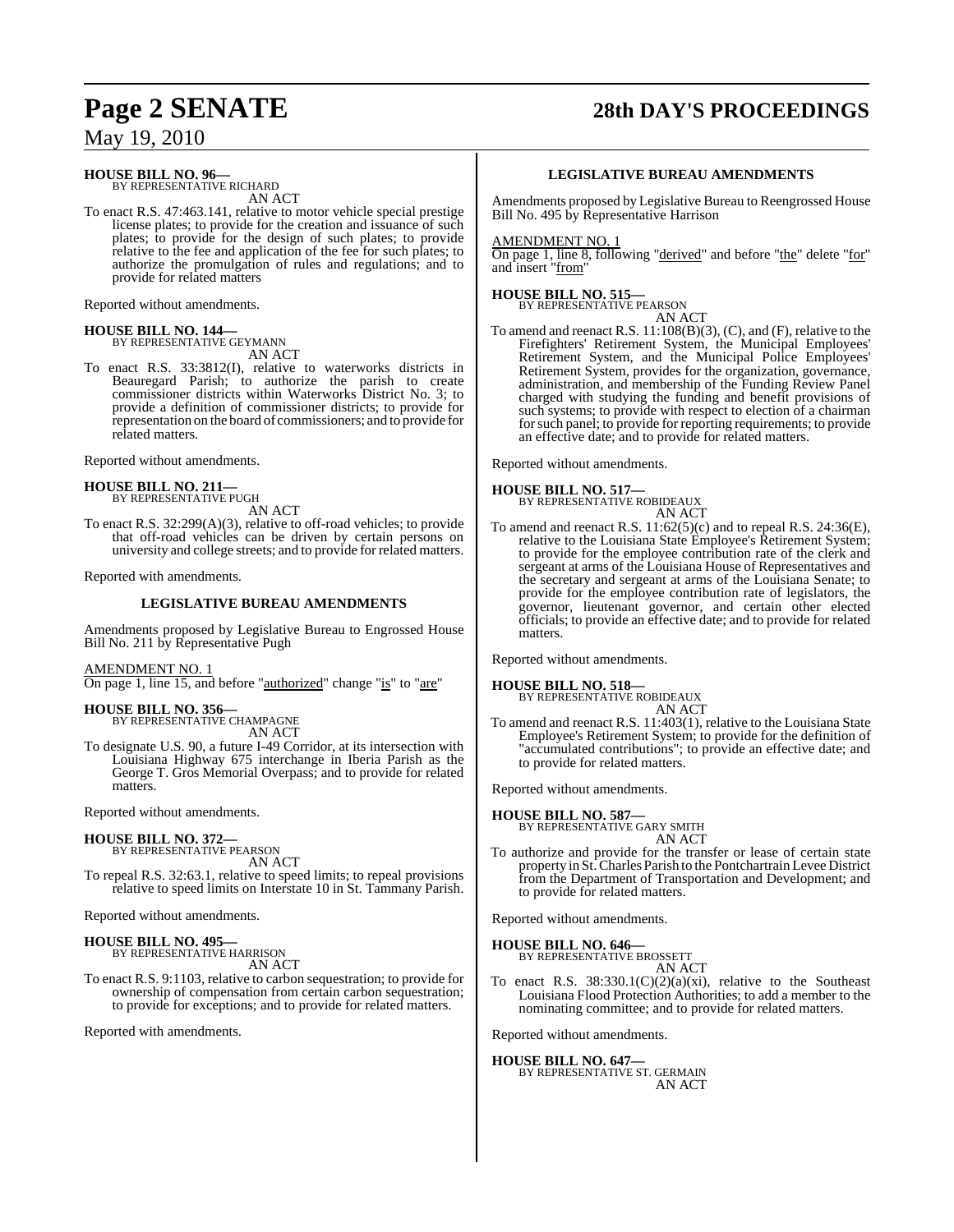# **28th DAY'S PROCEEDINGS Page 3 SENATE**

# May 19, 2010

To enact R.S. 32:318(H), relative to audible and visual signals on certain vehicles; to provide for exceptions; to provide for publicly owned fire trucks with fire apparatuses; and to provide for related matters.

Reported without amendments.

#### **HOUSE BILL NO. 670—**

- BY REPRESENTATIVES HENRY, BILLIOT, GISCLAIR, GIROD<br>JACKSON, LABRUZZO, LIGI, LOPINTO, AND WILLMOTT AND<br>SENATORSAPPEL,MARTINY,AND-MORRELL AN ACT
- To amend and reenact R.S. 33:9611(A), 9612, and 9613(D) and (E)(2) and (5), relative to local ethics entities; to provide for the creation and administration of local ethics entities by certain parishes; to provide for the powers of local ethics entities; and to provide for related matters.

Reported without amendments.

#### **HOUSE BILL NO. 688—** BY REPRESENTATIVE FOIL

AN ACT

To amend and reenact R.S. 49:214.6.2(E), relative to the Coastal Protection and Restoration Authority; to authorize the authority to assist in the formation of a coastal science consortium; to provide relative to the membership and governing council of the consortium; and to provide for related matters.

Reported without amendments.

**HOUSE BILL NO. 746—** BY REPRESENTATIVE ROBIDEAUX AN ACT

To amend and reenact R.S. 11:441(A)(1)(d), relative to the Louisiana State Employees' Retirement System; to provide for calculation of benefits for persons electing early retirement; to provide for different calculation methods depending upon whether such persons are in service at the time of retirement; to provide an effective date; and to provide for related matters.

Reported without amendments.

#### **HOUSE BILL NO. 748—**

BY REPRESENTATIVE PEARSON AN ACT

To amend and reenact R.S. 11:102(B)(3)(a) and (d)(v) and to enact R.S. 11:102(C), relative to the Louisiana State Employees' Retirement System; to provide relative to system funding; to require individualized normal cost payments for employers; to require individualized payments for changes in actuarial liability for employers; to provide an effective date; and to provide for related matters.

Reported without amendments.

#### **HOUSE BILL NO. 749—**

BY REPRESENTATIVES POPE, CORTEZ, DOERGE, DOWNS, HENDERSON, HOFFMANN, AND MONTOUCET AN ACT

To amend and reenact R.S.  $11:1503(7)$  and  $1530(K)(2)$  and to repeal R.S. 11:231(A)(5), relative to the Clerks' of Court Retirement and Relief Fund; to provide for average compensation; to provide for calculation of additional benefits following participation in the Deferred Retirement Option Plan; to provide for transitional provisions; to provide an effective date; and to provide for related matters.

Reported without amendments.

#### **HOUSE BILL NO. 759—** BY REPRESENTATIVE ST. GERMAIN

AN ACT

To amend and reenact R.S. 32:1(26), relative to the traffic regulations; to revise the definition of "intersection"; and to provide for related matters.

Reported without amendments.

#### **HOUSE BILL NO. 835—**

BY REPRESENTATIVE DOVE AN ACT

To amend and reenact R.S. 47:2243, 2245, and 2246 and to enact R.S. 47:2196(E), relative to redemption of properties adjudicated at tax sales; to provide for the lease, transfer, and sale of property adjudicated to the state for nonpayment of taxes for the years 1880 through 1973; to provide for redemption of property adjudicated to the state; and to provide for related matters.

Reported without amendments.

#### **HOUSE BILL NO. 842—**

BY REPRESENTATIVE DOVE AN ACT

To amend and reenact R.S. 41:131, 133, 134(D), and 135 and to enact R.S. 41:1338(A)(2)(c), relative to sale of public lands; to provide for the sale of property adjudicated to the state for nonpayment of taxes for the years 1880 through 1973; to provide for the advertisement of sale of property adjudicated to the state; and to provide for the disposition of proceedsfrom the sale of property adjudicated to the state; and to provide for related matters.

Reported without amendments.

#### **HOUSE BILL NO. 870—**

BY REPRESENTATIVE GEYMANN AN ACT

To direct the Department of Public Safety and Corrections to not implement the provisions of the Federal PASS ID Act of 2009; and to provide for related matters.

Reported without amendments.

#### **HOUSE BILL NO. 874—**

BY REPRESENTATIVES HARRISON, DOVE, AND ST. GERMAIN AND SENATOR N. GAUTREAUX AN ACT

To amend and reenact R.S.  $56:10(B)(7)(a)$  and (D),  $103(C)(1)$ , 103.1(B)(1), 153, the heading of Subpart A-2 of Part IV of Chapter 1 of Title 56, 164(A) and (B)(introductory paragraph), 165, and 649.1(A) and to repeal R.S. 56:152, 154, 161, 162, and 163, relative to the issuance of stamps for hunting wild turkey and duck; to change the name of the wild turkey stamp to the wild turkey "license"; to provide for a distinction between "duck stamp" and "duck license"; to provide for fees associated with the purchase of duck stamps and issuance of duck licenses; and to provide for related matters.

Reported without amendments.

## **HOUSE BILL NO. 977—** BY REPRESENTATIVE HARRISON

AN ACT

To amend and reenact R.S. 30:136(A)(1)(c) and to enact R.S. 44:4(44), relative to the office of mineral resources; to provide for the confidentiality of records while an audit is being performed by the office of mineral resources of the Department of Natural Resources; and to provide for related matters.

Reported without amendments.

**HOUSE BILL NO. 1043—**

BY REPRESENTATIVE HENRY

- AN ACT
- To enact R.S. 32:1734(E), relative to gate fees; to prohibit towing or storage companies from charging gate fees when a vehicle is towed outside of normal business hours; and to provide for related matters.

Reported without amendments.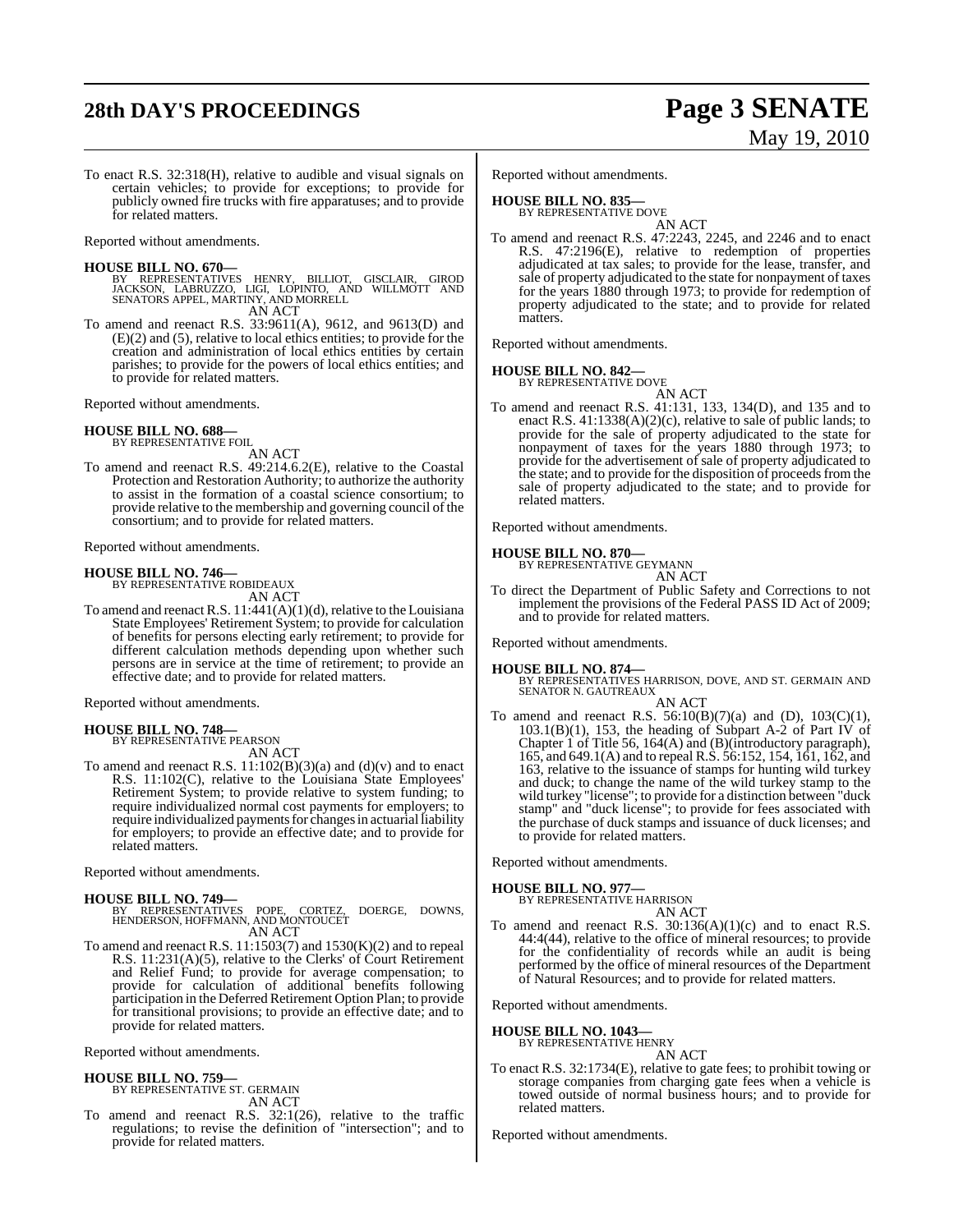# **Page 4 SENATE 28th DAY'S PROCEEDINGS**

**HOUSE BILL NO. 1090—** BY REPRESENTATIVE DOVE AND SENATOR CHABERT AN ACT

To amend and reenact R.S. 36:351(B), R.S. 38:111, 112, 213, 221, and 226, R.S. 39:366.3(1), 1482(A)(1)(a), R.S. 41:1701.1(D) and  $1702(D)(1)$ , and R.S.  $49:214.61(A)$  and to enact R.S. 39:14(7) and R.S. 49:214.5.2(F) and 214.6.10(C), relative to the Office of Coastal Protection and Restoration; to provide relative to responsibilities of the office with coastal levees; to provide relative to immunity for cooperating landowners; to provide for the responsibilities of the office in reclamation of land; and to provide for related matters.

Reported without amendments.

#### **HOUSE BILL NO. 1126—** BY REPRESENTATIVE POPE

AN ACT

To amend and reenact R.S. 11:1521(A) and (C) and 1530(K)(2)(a), relative to the Clerks' of Court Retirement and Relief Fund; to provide for retirement eligibility and calculation of retirement benefits for persons whose system membership begins on or after January 1, 2011; to provide for calculation of benefits for post-Deferred Retirement Option Plan participation; to provide an effective date; and to provide for related matters.

Reported without amendments.

## **HOUSE BILL NO. 1142—**

BY REPRESENTATIVE ROBIDEAUX AN ACT

To amend and reenact R.S. 11:539(A)(1) and to enact R.S.  $11:441(G)$ , 502.3(D), 538.1, and 538.2; relative to the Louisiana State Employees' Retirement System; to provide for conformity and compliance with qualified plan provisions of the Internal Revenue Code; to provide for limitations on contributions to a plan; to provide relative to the reversion of funds to employers; to provide for rollovers of distributions; to require the distribution of certain information relative to such rollover distributions; to provide an effective date; and to provide for related matters.

Reported without amendments.

**HOUSE BILL NO. 1150—** BY REPRESENTATIVE ABRAMSON AN ACT

To provide for the transfer or lease of certain state property in Orleans Parish from the division of administration and to provide for specific use of the property.

Reported with amendments.

## **LEGISLATIVE BUREAU AMENDMENTS**

Amendments proposed by Legislative Bureau to Engrossed House Bill No. 1150 by Representative Abramson

AMENDMENT NO. 1 On page 1, line 19, change "are" to "arc"

AMENDMENT NO. 2 On page 1, line 24, change "inc" to "inch"

HOUSE BILL NO. 1165—<br>BY REPRESENTATIVES ARNOLD, ABRAMSON, ANDERS, ARMES, AUBERT, AUSTIN BADON, BOBBY BADON, BALDONE, BARRAS, BARROW, BILLIOT, BROSSETT, HENRY BURNS, TIM BURNS, CARMODY, CHAMPAGNE, CHANDLER, CHANEY, CORTEZ,

#### AN ACT

To enact R.S. 47:463.141, relative to motor vehicle special prestige license plates; to honor the 2009 World Champion New Orleans Saints; to provide for the creation and issuance of such plates; to provide for the design of such plates; to provide relative to the fee and application of the fee for such plates; to create a foundation and provide for foundation members; to authorize the promulgation of rules and regulations; and to provide for related matters.

Reported without amendments.

**HOUSE BILL NO. 1255—** BY REPRESENTATIVE AUSTIN BADON

AN ACT To amend and reenact R.S. 56:56, relative to seizure of things illegally used or possessed; to authorize the voluntary surrender to the Department of Wildlife and Fisheries of live animals illegally possessed; and to provide for related matters.

Reported without amendments.

#### **HOUSE BILL NO. 1277— (Substitute for House Bill No. 53 by Representative Roy)** BY REPRESENTATIVE ROY

AN ACT

To enact R.S. 32:387.19, relative to special permits; to authorize the use of a portion of Interstate 49 as an alternate route for U.S. Highway No. 71 and U.S. Highway No. 167 to haul agronomic or horticultural crops on the interstate; and to provide for related matters.

Reported without amendments.

Respectfully submitted, ROB MARIONNEAUX Chairman

## **Adoption of Legislative Bureau Report**

On motion of Senator Marionneaux, the Legislative Bureau amendments were adopted and the Bills and Joint Resolutions were read by title and passed to a third reading.

### **Introduction of Senate Resolutions**

Senator Claitor asked for and obtained a suspension of the rules to read Senate Resolutions a first and second time.

# **SENATE RESOLUTION NO. 82—**<br>BY SENATORS CLAITOR AND DORSEY

A RESOLUTION

To commend St. James Episcopal Day School in Baton Rouge upon being named a Blue Ribbon School of Excellence by the United States Department of Education.

On motion of Senator Claitor the resolution was read by title and adopted.

#### **SENATE RESOLUTION NO. 83—** BY SENATOR CHEEK

#### A RESOLUTION

To commend and honorthe Gillyard,Johnson, and Mahoney families on the occasion of their family reunion to be held on the August 6-8, 2010 weekend, and for their commitment to preserving and perpetuating family values.

On motion of Senator Cheek the resolution wasread by title and adopted.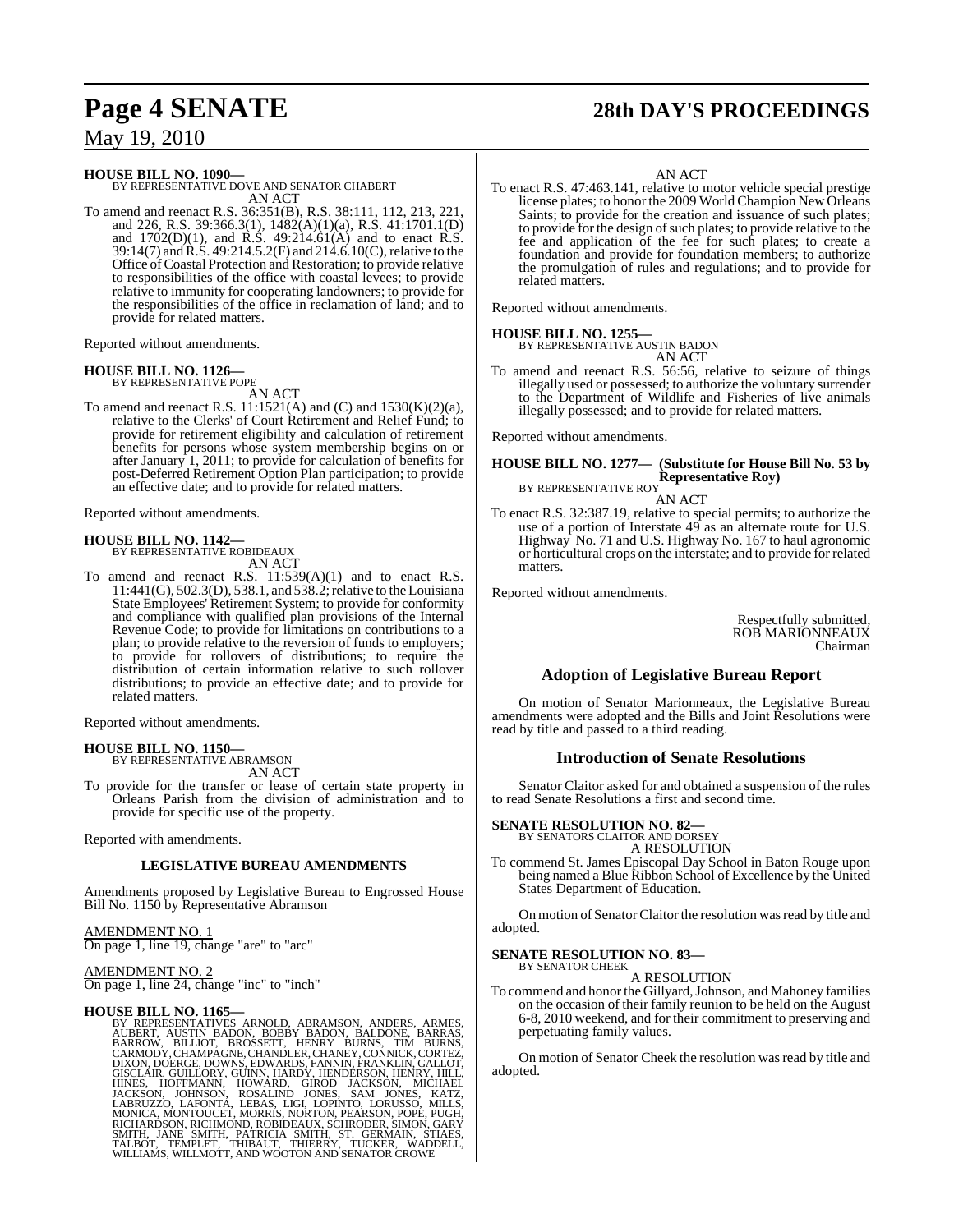# **28th DAY'S PROCEEDINGS Page 5 SENATE**

#### **SENATE RESOLUTION NO. 84—** BY SENATOR MARIONNEAUX

A RESOLUTION

To commend and congratulate Evelyn Lewis Smith on the celebration of her eighty-second birthday and to honor her lifetime of accomplishments.

On motion of Senator Marionneaux the resolution was read by title and adopted.

#### **Introduction of Senate Concurrent Resolutions**

Senator Walsworth asked for and obtained a suspension of the rules to read Senate Concurrent Resolutions a first and second time.

#### **SENATE CONCURRENT RESOLUTION NO. 85—**

BY SENATOR WALSWORTH A CONCURRENT RESOLUTION To commend Katherine Putnam on her reign as Miss Louisiana for 2009, and to recognize Wednesday, May 26, 2010, as Miss Louisiana Organization Day at the Louisiana State Capitol.

The resolution was read by title. Senator Walsworth moved to adopt the Senate Concurrent Resolution.

#### **ROLL CALL**

The roll was called with the following result:

#### YEAS

| Adley<br>Amedee<br>Appel<br><b>Broome</b> | Gautreaux B<br>Guillory<br>Hebert<br>Heitmeier | Morrish<br>Mount<br>Murray<br><b>Nevers</b> |
|-------------------------------------------|------------------------------------------------|---------------------------------------------|
| Chabert<br>Cheek                          | Jackson<br>LaFleur                             | Peterson<br>Riser                           |
| Claitor                                   | Long                                           | Shaw                                        |
| Crowe                                     | Marionneaux                                    | Smith                                       |
| Donahue                                   | Martiny                                        | Thompson                                    |
| Dorsey                                    | McPherson                                      | Walsworth                                   |
| Duplessis                                 | Michot                                         |                                             |
| Erdey                                     | Morrell                                        |                                             |
| Total - 34                                |                                                |                                             |
|                                           | NAYS                                           |                                             |
| Total - 0                                 |                                                |                                             |
|                                           | <b>ABSENT</b>                                  |                                             |
| Mr. President<br>Alario<br>Total - 5      | Gautreaux N<br>Kostelka                        | Ouinn                                       |

The Chair declared the Senate adopted the Senate Concurrent Resolution and ordered it sent to the House.

## **SENATE CONCURRENT RESOLUTION NO. 86—** BY SENATOR B. GAUTREAUX A CONCURRENT RESOLUTION

To urge and request the State Board of Elementary and Secondary Education, the division of administration, and the Department of Education to study the feasibility of appropriating directly to the state retirement systems those funds currently included in the Minimum Foundation Program (MFP) appropriation for payment of the employer contributions to the retirement systems.

The resolution was read by title. Senator B. Gautreaux moved to adopt the Senate Concurrent Resolution.

# May 19, 2010

## **ROLL CALL**

The roll was called with the following result:

#### YEAS

| Adley       | Gautreaux B | Morrish       |
|-------------|-------------|---------------|
| Amedee      | Guillory    | Mount         |
| Appel       | Hebert      | Murray        |
| Broome      | Heitmeier   | <b>Nevers</b> |
| Chabert     | Jackson     | Peterson      |
| Cheek       | LaFleur     | Riser         |
| Claitor     | Long        | Shaw          |
| Crowe       | Marionneaux | Smith         |
| Donahue     | Martiny     | Thompson      |
| Dorsey      | McPherson   | Walsworth     |
| Duplessis   | Michot      |               |
| Erdey       | Morrell     |               |
| Total - 34  |             |               |
|             | <b>NAYS</b> |               |
| $Total - 0$ |             |               |

Kostelka

#### ABSENT

Mr. President Gautreaux N Quinn<br>Alario Kostelka Total - 5

The Chair declared the Senate adopted the Senate Concurrent Resolution and ordered it sent to the House.

#### **Messages from the House**

The following Messages from the House were received and read as follows:

#### **Message from the House**

#### **ASKING CONCURRENCE IN HOUSE BILLS AND JOINT RESOLUTIONS**

May 18, 2010

To the Honorable President and Members of the Senate:

I am directed to inform your honorable body that the House of Representatives has finally passed and asks your concurrence in the following House Bills and Joint Resolutions:

| HB No. 102  | HB No. 180  | HB No. 219 |
|-------------|-------------|------------|
| HB No. 277  | HB No. 348  | HB No. 486 |
| HB No. 488  | HB No. 563  | HB No. 829 |
| HB No. 1251 | HB No. 1461 |            |

Respectfully submitted, ALFRED W. SPEER Clerk of the House of Representatives

#### **House Bills and Joint Resolutions on First Reading**

**HOUSE BILL NO. 102—** BY REPRESENTATIVE EDWARDS

AN ACT

To amend and reenact R.S.  $44:9(K)(2)$  and to enact R.S.  $44:9(K)(3)$ , relative to expungement of arrest records in misdemeanor and felony cases; to provide that no fee shall be charged in certain expungement cases; and to provide for related matters.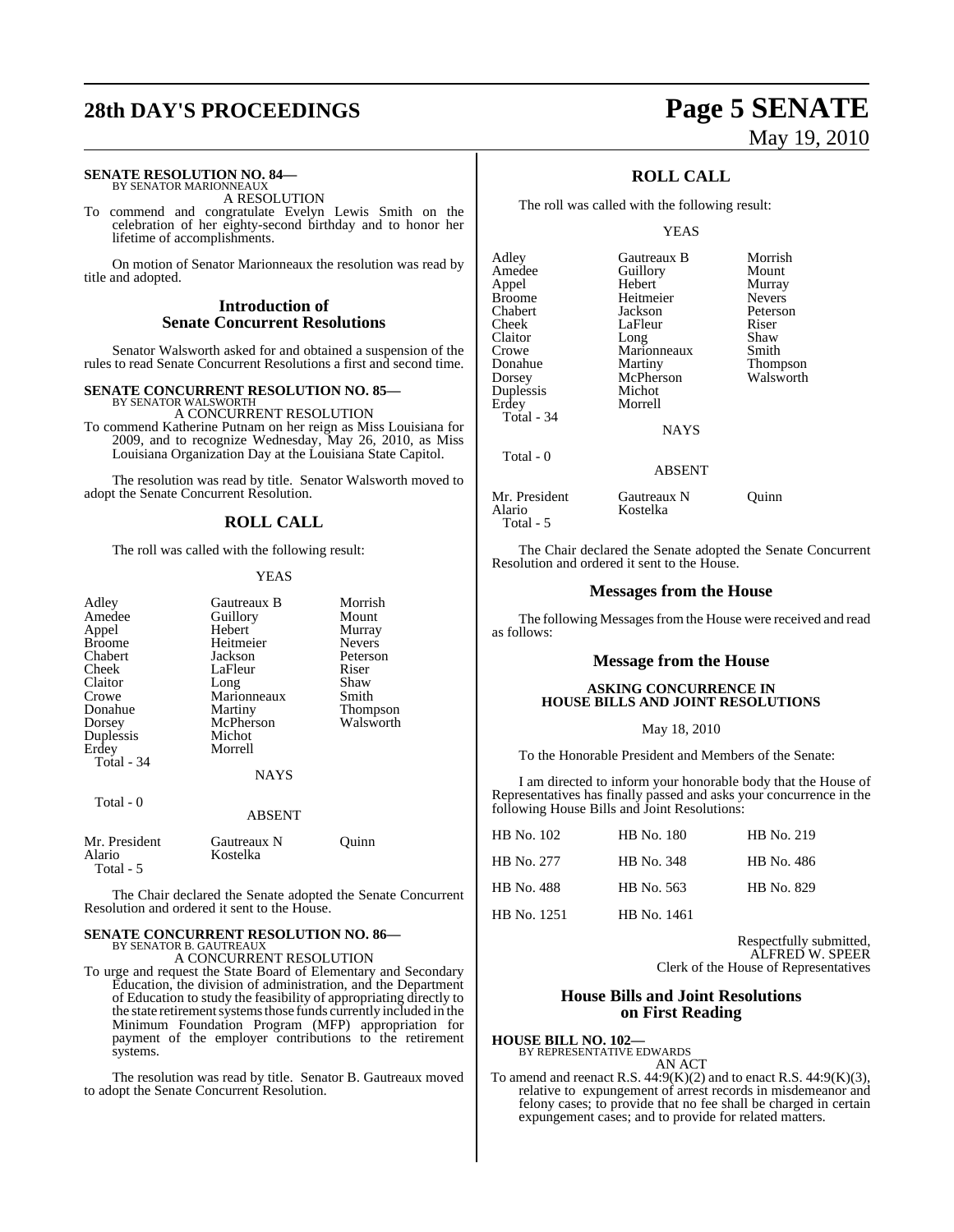# **Page 6 SENATE 28th DAY'S PROCEEDINGS**

## May 19, 2010

The bill was read by title and placed on the Calendar for a second reading.

**HOUSE BILL NO. 180—** BY REPRESENTATIVES ROY, POPE, AND JANE SMITH AN ACT

To amend and reenactR.S. 15:587.1(B) and R.S. 44:9(F), (G), and (I) and to enact R.S.  $15:587(A)(1)(f)$ , relative to criminal records; to amend provisions regarding criminal background checks; to provide entities with access to criminal history information; to provide for the type of information available to those entities; to provide for confidentiality; and to provide for related matters.

The bill was read by title and placed on the Calendar for a second reading.

## **HOUSE BILL NO. 219—** BY REPRESENTATIVE ST. GERMAIN

AN ACT

To enact R.S. 14:102.24, relative to offenses affecting public sensibility; to create the crime of unlawful restraint of a dog; to provide for definitions; to provide for exceptions; to provide for applicability; to provide criminal penalties; and to provide for related matters.

The bill was read by title and placed on the Calendar for a second reading.

#### **HOUSE BILL NO. 277—**

BY REPRESENTATIVE SAM JONES

AN ACT

To enact Chapter 10-E of Title 33 of the Louisiana Revised Statutes of 1950, to be comprised of R.S. 33:4550.1 through 4550.12, relative to St. Mary Parish; to create and provide for the St. Mary Hydroelectric Authority as a political subdivision within such parish; to provide for the boundaries, governance, and powers and duties of the district; to provide for district funding, including the issuance of bonds and the use of district funds; and to provide for related matters.

The bill was read by title and placed on the Calendar for a second reading.

## **HOUSE BILL NO. 348—** BY REPRESENTATIVE LORUSSO

AN ACT

To amend and reenact R.S. 14:95.1(B), relative to the crime of possession of a firearm or carrying a concealed weapon by a person convicted of certain felonies; to provide with respect to penalties for violations and attempted violations; and to provide for related matters.

The bill was read by title and placed on the Calendar for a second reading.

**HOUSE BILL NO. 486—** BY REPRESENTATIVES HARRISON, ARNOLD, BALDONE, HENRY BURNS, CARMODY, CARTER, ELLINGTON, GISCLAIR, HARDY, GARY SMITH, PATRICIA SMITH, ST. GERMAIN, STIAES, TEMPLET, TUCKER, AND WILLIAMS

#### AN ACT

To enact R.S. 17:3006, relative to school guidance counselors; to require school guidance counselors employed in public high schools to complete an academic profile for each student in the ninth grade; to provide for information to be included in the profile; to provide for student and parental involvement in completing the profile; to provide for annual review of the profile; and to provide for related matters.

The bill was read by title and placed on the Calendar for a second reading.

#### **HOUSE BILL NO. 488—**

BY REPRESENTATIVES HARRISON, CARTER, GISCLAIR, HARDY, AND ST. GERMAIN AN ACT

To amend and reenact R.S. 17:53, relative to training and instruction of school board members; to require each member of a local public school board to receive certain training; to authorize certain training during a member's first year of service; to provide for the designation of Distinguished School Board Member for school board members completing certain training; to require certain dissemination of information about training completed by school board members; and to provide for related matters.

The bill was read by title and placed on the Calendar for a second reading.

#### **HOUSE BILL NO. 563—**

BY REPRESENTATIVE BALDONE

- AN ACT
- To enact R.S. 15:571.35.1, relative to incarceration; to authorize the Lafourche Parish Sheriff's Office to establish a pilot program utilizing home incarceration and electronic monitoring; to provide criteria for eligibility for participation in such program; to require the development of rules and regulations for the development, implementation, and administration of such program; to provide for applicability; to provide for a limitation of liability; to require the inclusion of certain conditions within the rules and regulations; to require an evaluation of the program and a report regarding the program to be provided to certain legislative committees; to provide for termination of the program; and to provide for related matters.

The bill was read by title and placed on the Calendar for a second reading.

#### **HOUSE BILL NO. 829—**

BY REPRESENTATIVE LIGI

AN ACT To amend and reenact R.S. 14:102.1(B), (C), and (D), to enact R.S. 14:102(10), and to repeal R.S. 14:102.1(A)(1)(g), relative to cruelty to animals; to amend the crime of cruelty to animals; to provide for definitions; and to provide for related matters.

The bill was read by title and placed on the Calendar for a second reading.

**HOUSE BILL NO. 1251—**<br>BY REPRESENTATIVES CONNICK, CHAMPAGNE, CORTEZ, FANNIN,<br>GEYMANN, HAZEL, LAMBERT, LEBAS, LEGER, LIGI, MCVEA,<br>MORRIS, SMILEY, AND WHITE AN ACT

To enact R.S. 39:116, relative to capital outlay; to require certain information relative to capital outlay projects to be reported annually; to require the reporting of information on certain completed capital outlay projects; to provide relative to the information that must be reported; to provide for certain requirements; and to provide for related matters.

The bill was read by title and placed on the Calendar for a second reading.

#### **HOUSE BILL NO. 1461— (Substitute for HouseBill No. 230 by Representative Pearson)** BY REPRESENTATIVE PEARSON

AN ACT

To amend and reenact R.S.  $11:62(4)$ ,  $1141(A)$  and  $(C)(1)(a)$ , and  $1144(B)(2)(a)$  and to enact R.S.  $11:1144(B)(4)$  and  $1147(C)(2)(a)(iii)$ , relative to the Louisiana School Employees' Retirement System; to provide with respect to employee contributions; to provide with respect to calculation of benefits; to provide with respect to retirement eligibility; to provide an effective date; and to provide for related matters.

The bill was read by title and placed on the Calendar for a second reading.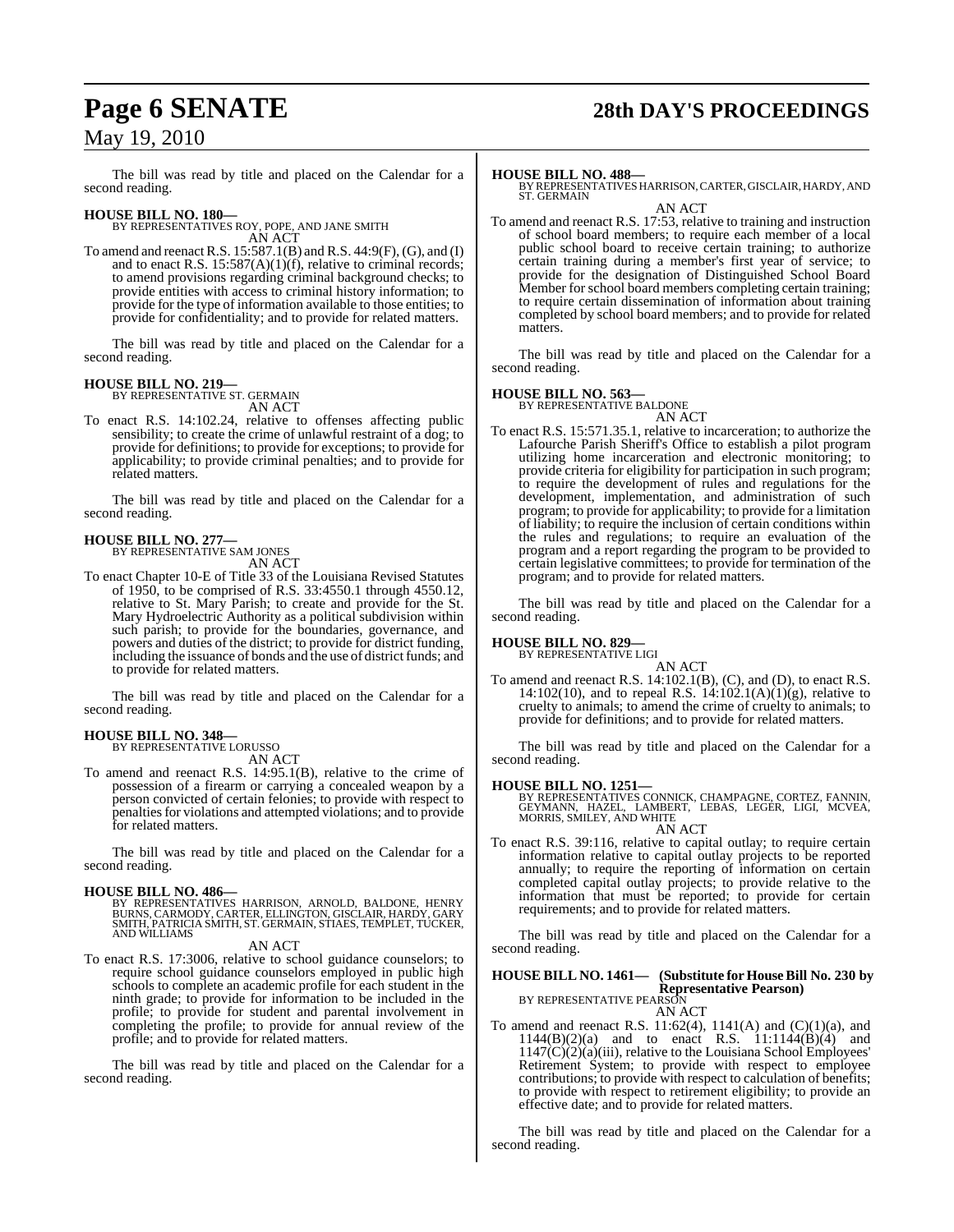# **28th DAY'S PROCEEDINGS Page 7 SENATE**

# May 19, 2010

## **House Bills and Joint Resolutions on Second Reading**

#### **HOUSE BILL NO. 23—** BY REPRESENTATIVE BALDONE

AN ACT

To amend and reenact R.S. 14:402(D)(9) and (E)(7), relative to contraband on the grounds of correctional institutions; to add component hardware of telecommunications equipment in the definition of "contraband"; and to provide for related matters.

The bill was read by title and referred by the President to the Committee on Judiciary B.

#### **HOUSE BILL NO. 300—**

BY REPRESENTATIVE RITCHIE AN ACT

To amend and reenact R.S. 47:1838(introductory paragraph), relative to fees levied by the Louisiana Tax Commission; to authorize the continued levy and collection of fees associated with the various services performed by the commission; to provide an effective date; and to provide for related matters.

The bill was read by title and referred by the President to the Committee on Revenue and Fiscal Affairs.

# **HOUSE BILL NO. 301—** BY REPRESENTATIVE RITCHIE

AN ACT

To amend and reenact R.S. 36:801(introductory paragraph) and 801.1(A), to enact R.S. 36:4(B)(18), and to repeal R.S. 36:459(D), relative to the Louisiana Tax Commission; to transfer the commission to the office of the governor, division of administration; to provide for the budget and procurement authority of the commission; to provide for effectiveness; and to provide for related matters.

The bill was read by title and referred by the President to the Committee on Senate and Governmental Affairs.

#### **HOUSE BILL NO. 334—** BY REPRESENTATIVE LEGER

AN ACT

To amend and reenact R.S. 27:247 and 270(A)(3)(a), relative to the casino support services contract; to provide for the funding of such contract; to establish the Casino Support Services Fund as a special treasury fund; to provide for an effective date; and to provide for related matters.

The bill was read by title and referred by the President to the Committee on Finance.

#### **HOUSE BILL NO. 440—**

BY REPRESENTATIVE MILLS AN ACT

To enact R.S. 37:796(E) and (F), relative to the Louisiana State Board of Dentistry; to establish a deadline for the adoption of rules by the Louisiana State Board of Dentistry; to provide for the removal of board members for the failure to timely adopt rules relating to the provision of dental services at mobile dental clinics and locations other than the dental office; and to provide for related matters.

The bill was read by title and referred by the President to the Committee on Commerce, Consumer Protection, and International Affairs.

#### **HOUSE BILL NO. 555—** BY REPRESENTATIVE ROSALIND JONES

AN ACT

To amend and reenact R.S. 14:67(B), 67.2(B)(1), (2), and (3), 67.5(B), 67.10(B)(1), (2), and (3), 67.13(B), 67.18(B), 67.21(C)(1), (2), and (3), 67.23(C), 67.26(C), 68.2(C), 68.7(B)(1), 69(B)(1), (2), and (3), 70.2(C)(2), (3), and (4), 70.4 $(E)(1)$ , (2), and (3), and 71 $(C)$ , (D), and  $(E)$ , relative to offenses involving misappropriation without violence; to provide for a uniformsystemof gradations based upon the value of the goods taken for certain offenses involving theft or misappropriation without violence; to provide with respect to criminal penaltiesfor certain offenses; and to provide for related matters.

The bill was read by title and referred by the President to the Committee on Judiciary C.

#### **HOUSE BILL NO. 564—**

BY REPRESENTATIVE PATRICIA SMITH AN ACT

To enact R.S. 44:9(L), relative to expungement of arrest records in misdemeanor and felony cases; to require the Louisiana State Law Institute to develop a uniform expungement form and a uniform order of expungement; and to provide for related matters.

The bill was read by title and referred by the President to the Committee on Judiciary B.

#### **HOUSE BILL NO. 845—**

BY REPRESENTATIVE NOWLIN

AN ACT To amend and reenact R.S. 47:337.26(C) and (D)(1)(introductory paragraph) and (c) and to enact R.S.  $47:337.26(D)(3)$ , (F), and (G), relative to collection of local sales and use tax; to provide for requirements governing certain activities of private contractors; to prohibit the sharing of certain taxpayer information; to provide with respect to contracts; to provide for oversight by the legislative auditor; and to provide for related matters.

The bill was read by title and referred by the President to the Committee on Revenue and Fiscal Affairs.

**HOUSE BILL NO. 1019—** BY REPRESENTATIVES GREENE, FANNIN, HENRY, HOFFMANN, AND JANE SMITH

- AN ACT To enact R.S. 47:1676, relative to collections by the Department of Revenue; to establish the Louisiana Debt Recovery Program in the Department of Revenue to collect certain delinquent debts owed to or collected by the state; to provide for definitions; to provide for the administration of the program; to authorize political subdivisions to participate in the program under certain circumstances; to provide relative to the procedure for collection of certain debts; to provide for certain requirements and
	- limitations; to authorize the collection of a fee; to authorize the secretary of the department to establish an electronic debt registry; to authorize the promulgation of rules and regulations; to provide for an effective date; and to provide for related matters.

The bill was read by title and referred by the President to the Committee on Revenue and Fiscal Affairs.

#### **HOUSE BILL NO. 1173—** BY REPRESENTATIVE TUCKER

AN ACT

To enact R.S. 39:136, relative to the deposit and expenditure of federal funds; to provide for legislative approval of any Action Plan or Proposed Action Plan Amendment relative to recovery from Hurricanes Katrina, Rita, Gustav, or Ike; to require legislative approval of certain contracts and cooperative endeavor agreements, and modificationsto certain contracts and cooperative endeavor agreements executed pursuant to such Action Plan or Action Plan Amendments; and to provide for related matters.

The bill was read by title and referred by the President to the Committee on Finance.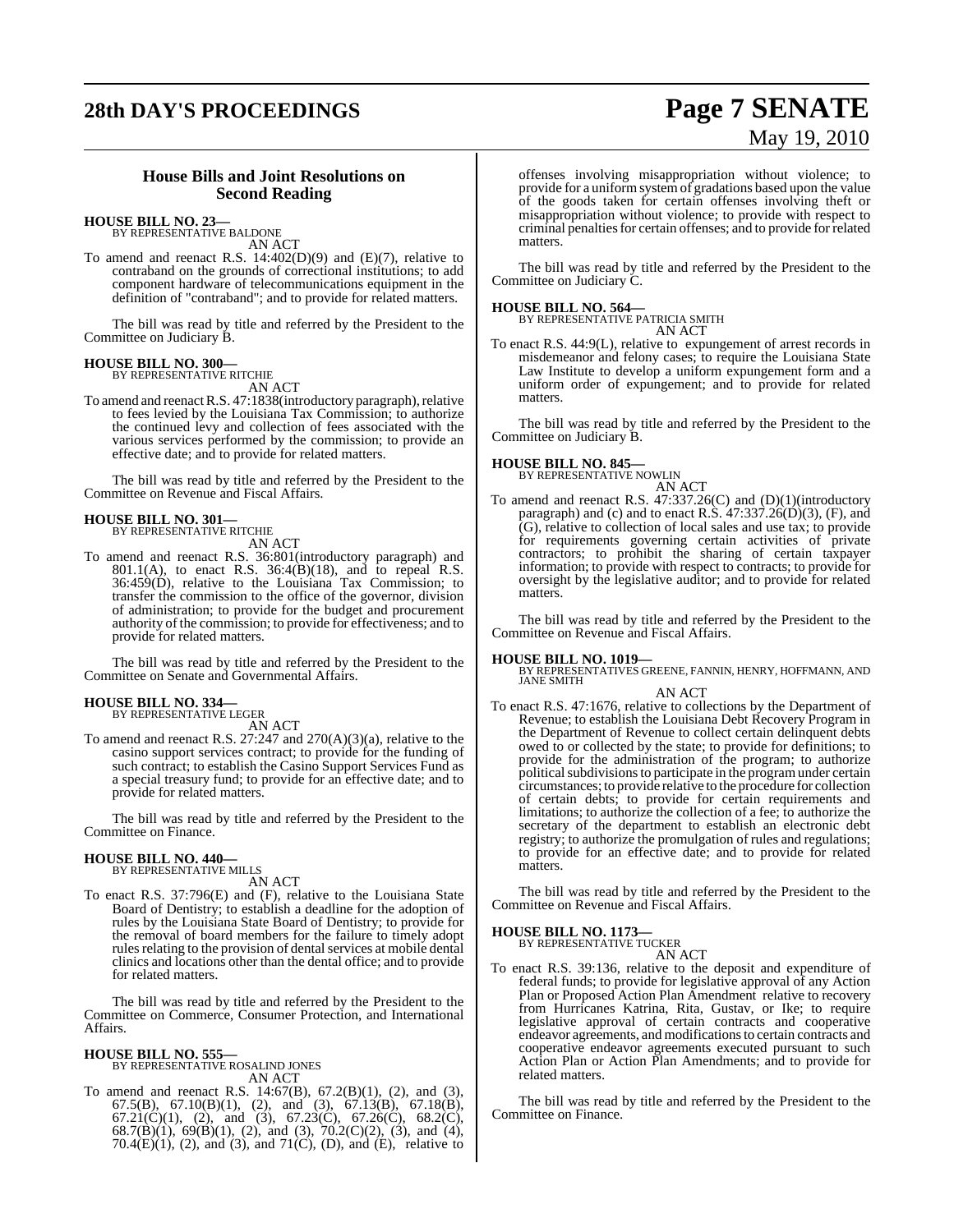### **HOUSE BILL NO. 1189—**

BY REPRESENTATIVE WADDELL AN ACT

To amend and reenact R.S. 32:781(13)(a)(i), 783(F)(3) and (6) and (G), 784(A)(4), 791(A)(1), (B)(1) and (4)(a), (G)(1), and (J), 792(A)(introductory paragraph) and (B)(introductory paragraph), and  $802(D)$ ,  $(F)$ , and  $(G)$  and to enact R.S.  $32:781(17)$  and (18),  $784(A)(5)$  and (D), and 794, relative to the Louisiana Used Motor Vehicle Commission; to define "used motor vehicle dealer"; to define "public or retail motor vehicle auction"; to define "wholesale motor vehicle auction"; to provide for the sale of a used motor vehicle "as is"; to provide for the commission's power to hold hearings; to establish a license for rental motor vehicle dealers; to authorize offpremises permits; to provide for the Louisiana Used Motor Vehicle Commission Fund; to provide for application procedures; to provide for expiration of licenses; to provide for a bond requirement; to provide for education requirements; to repeal expired provisions; to provide for denial of a license; to authorize revocation or suspension of a license, issuance of a civil fine or penalty, or injunction for certain acts; to provide for wholesale motor vehicle auction violations; to provide for suspension, revocation, or refusal of a license or permit for committing an unlawful action during awholesalemotor vehicle auction; to authorize an injunction or civil fines and penalties for committing an unlawful action during awholesalemotor vehicle auction; and to provide for related matters.

The bill was read by title and referred by the President to the Committee on Commerce, Consumer Protection, and International Affairs.

**HOUSE BILL NO. 1410—**<br>BY REPRESENTATIVES MICHAEL JACKSON, ARNOLD, BARROW,<br>BROSSETT, HENRY BURNS, BURRELL, CARMODY, CARTER, DIXON,<br>DOWNS, EDWARDS, FOIL, HARDY, HARRISON, HINES, ROSALIND<br>JONES, LEGER, MONTOUCET, NORTON, PUG

#### AN ACT

To enact Chapter 35 of Title 48 of the Louisiana Revised Statutes of 1950, to be comprised of R.S. 48:2171 through 2189, relative to the development of transportation infrastructure; to authorize the creation of the Louisiana Intrastate Rail Compact; to provide for the powers and duties of such compact; to authorize the compact to issue bonds and raise revenues subject to voter approval; to provide the mechanism for entities to become a part of the Louisiana Intrastate Rail Compact under certain circumstances; and to provide for related matters.

The bill was read by title and referred by the President to the Committee on Transportation, Highways and Public Works.

### **HOUSE BILL NO. 1476— (Substitute for House Bill No. 1258 by Representative Harrison)**<br>BY REPRESENTATIVE HARRISON AN ACT

- To enact R.S. 30:2154(B)(9) and to repeal R.S. 30:2157 and 2157.1,
- relative to providing for permits, licenses, registrations, variances, or compliant schedules issued by the Department of Environmental Quality; to provide for emergency response standards; to provide for certification of certain abilities of local fire departments; to provide for the emergency response standards of certain solid waste facilities; and to provide for related matters.

The bill was read by title and referred by the President to the Committee on Environmental Quality.

### **Reports of Committees**

The following reports of committees were received and read:

# **Page 8 SENATE 28th DAY'S PROCEEDINGS**

#### **REPORT OF COMMITTEE ON**

## **INSURANCE**

Senator Troy Hebert, Chairman on behalf of the Committee on Insurance, submitted the following report:

May 19, 2010

To the President and Members of the Senate:

I am directed by your Committee on Insurance to submit the following report:

#### **SENATE BILL NO. 421—** BY SENATOR MURRAY

AN ACT

To enact R.S. 22:1052, relative to therapeutic switching of medications under certain circumstances; and to provide for related matters.

Reported with amendments.

#### **HOUSE BILL NO. 4—**

BY REPRESENTATIVE DOERGE AN ACT

To amend and reenact R.S. 33:1448(G)(1) and to enact R.S. 33:1448(Y), relative to the premium costs of group hospital and health insurance for retired sheriffs and retired deputy sheriffs in Webster Parish; to provide for eligibility for payment of premium costs; and to provide for related matters.

Reported favorably.

**HOUSE BILL NO. 204—**

BY REPRESENTATIVE CORTEZ

- AN ACT
- To amend and reenact R.S. 22:972(A), relative to health and accident insurance policies; to increase the amount of time before a form for such a policy is deemed approved before the commissioner of insurance's approval; and to provide for related matters.

Reported favorably.

- **HOUSE BILL NO. 285—** BY REPRESENTATIVE PEARSON AN ACT
- To enact R.S. 22:446, relative to surplus lines insurance; to exempt approved unauthorized insurers delivering such insurance in this state from laws regarding form and rate filing and approval; and to provide for related matters.

Reported favorably.

#### **HOUSE BILL NO. 324—**

BY REPRESENTATIVE CORTEZ

AN ACT To amend and reenact R.S. 49:316.1(A)(2)(a) and (c), relative to the Department of Insurance; to authorize that department to accept credit and debit cards for payment of obligations owed to the state through use of a private third-party processor with a convenience fee charged by such processor; and to provide for related matters.

Reported favorably.

## **HOUSE BILL NO. 447—**

BY REPRESENTATIVE PEARSON

AN ACT To amend and reenact R.S. 22:881.1, relative to certificates of insurance; to define such certificates and otherwise provide with respect to their issuance and effect; to provide for the responsibilities of the commissioner of insurance relative to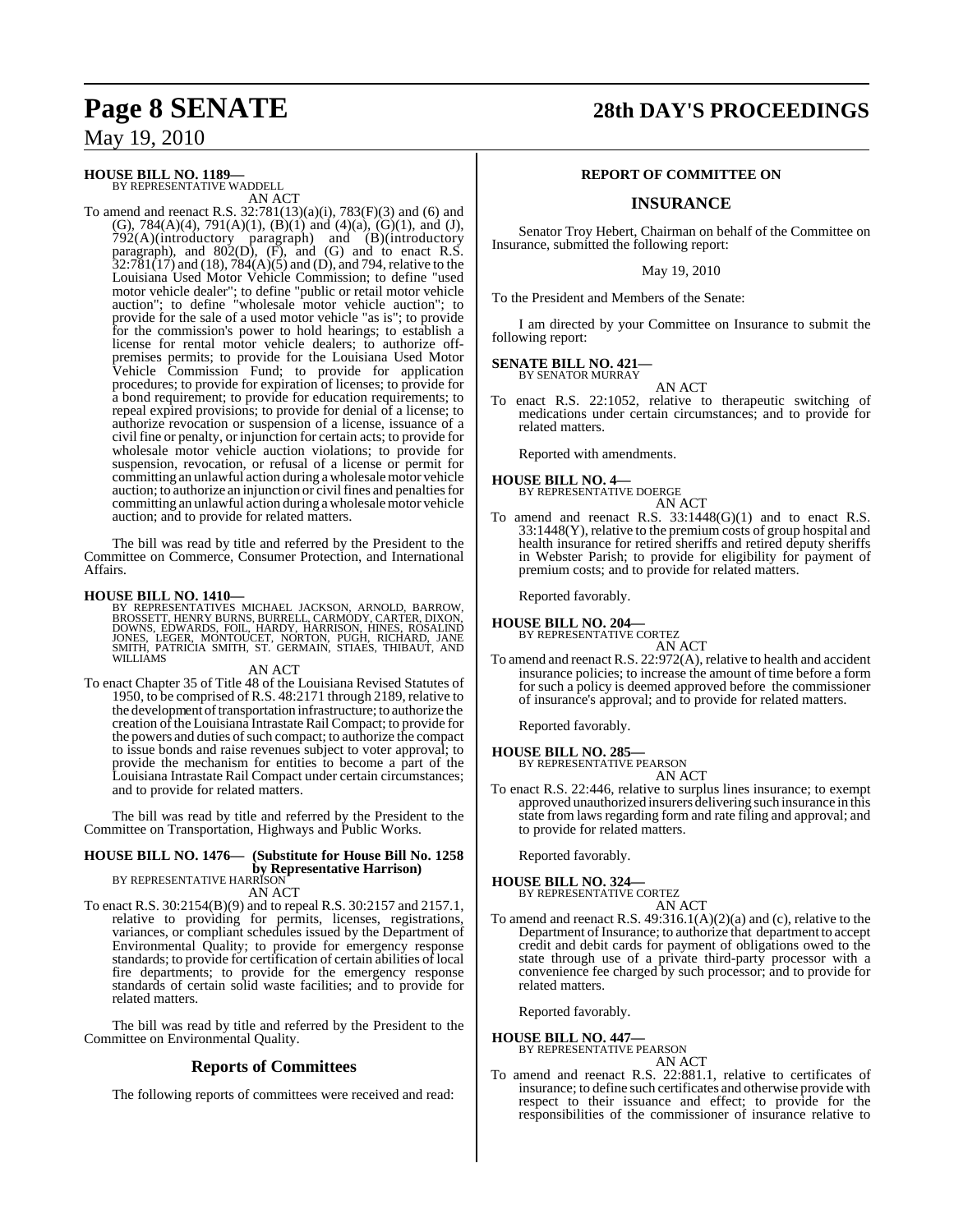# **28th DAY'S PROCEEDINGS Page 9 SENATE**

# May 19, 2010

such certificates, including approval of forms and enforcement; to provide for prohibitions and penalties; and to provide for related matters.

Reported with amendments.

**HOUSE BILL NO. 581—** BY REPRESENTATIVE KLECKLEY AN ACT

To amend and reenact R.S. 22:361(7) and (8) and 364(introductory paragraph) and to enact R.S.  $22:361(9)$  and  $(10)$  and  $364(B)$ , relative to vehicle mechanical breakdown insurers; to provide a definition of road hazard and vehicle component coverage contracts; to provide an exception to the licensing requirements for vehicle mechanical breakdown insurers; and to provide for related matters.

Reported favorably.

Respectfully submitted, TROY HEBERT Chairman

#### **REPORT OF COMMITTEE ON**

### **HEALTH AND WELFARE**

Senator Willie L. Mount, Chairman on behalf of the Committee on Health and Welfare, submitted the following report:

#### May 19, 2010

To the President and Members of the Senate:

I am directed by your Committee on Health and Welfare to submit the following report:

# **SENATE CONCURRENT RESOLUTION NO. 75—** BY SENATOR MARIONNEAUX

A CONCURRENT RESOLUTION

To direct the Office of Mental Health to include certain requirements for contracts of a term of more than three years in duration entered into by the Department of Health and Hospitals for the privatization of services currently provided by facilities operated by the Office of Mental Health, provide the method of source selection, and evaluation factors to be included in a request for proposals, to require legislative approval, and to direct the Department of Health and Hospitals to submit certain reports to the Senate and House committees on health and welfare.

Reported with amendments.

#### **SENATE CONCURRENT RESOLUTION NO. 77—** BY SENATOR MCPHERSON

A CONCURRENT RESOLUTION

To direct the Department of Health and Hospitals to investigate, study, and develop a plan or strategy to modernize and improve the state developmental disability centers, focusing particularly on an assessment of the current operation and maintenance of the existing developmental disability centers and the feasibility of replacing those existing facilities, with the resulting plan or strategy detailing how Louisiana can modernize its current facilities to reflect the best practices in care and cost savings for those with developmental disabilities.

Reported favorably.

#### **SENATE BILL NO. 591—** BY SENATOR MCPHERSON

AN ACT

To amend and reenact RS. 37:970, relative to the licensure of nurses; to provide for the qualifications for licensure as a practical nurse; and to provide for related matters.

Reported with amendments.

### **SENATE BILL NO. 773—**

BY SENATOR DONAHUE AN ACT

To enact R.S. 28:22.1, relative to corners; to create health solutions centers in certain parishes according to the latest decennial census; to provide for legislative intent; to authorize certain services; to provide for consent; and to provide for related matters.

Reported by substitute.

## **HOUSE BILL NO. 114—** BY REPRESENTATIVE MILLS

AN ACT

To repeal R.S.  $40:1005(A)(5)$ , relative to the Prescription Monitoring Program Advisory Council; to remove the president of the Louisiana State Board of Examiners of Psychologists from the Prescription Monitoring Program Advisory Council.

Reported favorably.

#### **HOUSE BILL NO. 153—** BY REPRESENTATIVE LAFONTA

AN ACT

To amend and reenact R.S. 40:2018.1(G), relative to the Louisiana Commission on HIV, AIDS, and Hepatitis C; to provide for a termination date; and to provide for related matters.

Reported favorably.

## **HOUSE BILL NO. 197—** BY REPRESENTATIVE MILLS

AN ACT

To amend and reenact R.S. 40:1005(A)(5) and 1013(C) and to enact R.S.  $40:1003(6)(e)$  and  $1005(A)(26)$ , relative to the Prescription Monitoring Program; to further define "dispenser"; to provide for the membership of the Prescription Monitoring Program Advisory Council; to provide with respect to the levying and collection of fees by the Louisiana Board of Pharmacy; and to provide for related matters.

Reported favorably.

# **HOUSE BILL NO. 312—** BY REPRESENTATIVE SMILEY

AN ACT

To amend and reenact R.S. 40:1097, relative to the donation of blood by certain minors; to provide for the criteria that must be met in order for certain minors to donate blood; to provide for consent; to provide restrictions upon compensation for blood donation by certain minors; and to provide for related matters.

Reported favorably.

#### **HOUSE BILL NO. 380—**

BY REPRESENTATIVE HUTTER

- AN ACT
- To amend and reenact R.S. 40:1300.143(7)(a)(xiii)(introductory paragraph), relative to the Rural Hospital Preservation Act; to provide for the definition of certain rural hospitals; and to provide for related matters.

Reported favorably.

#### **HOUSE BILL NO. 582—** BY REPRESENTATIVE BALDONE

AN ACT

To amend and reenact R.S. 39:1659 and 40:1300.281(F), relative to prosthetic and orthotic services; to provide for exceptions; and to provide for related matters.

Reported favorably.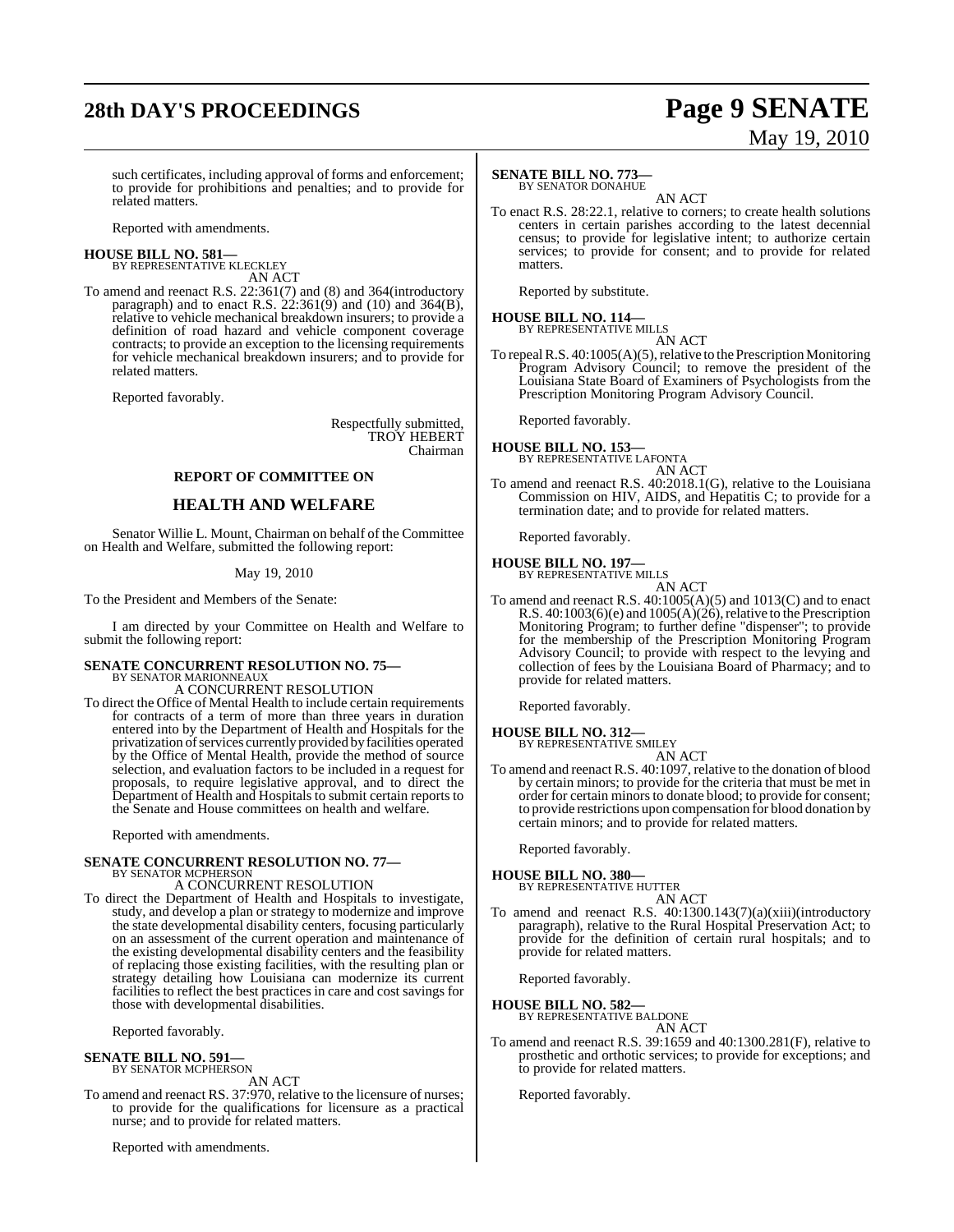#### **HOUSE BILL NO. 615—** BY REPRESENTATIVE KATZ

AN ACT

To enact R.S. 49:191(5)(b) and to repeal R.S. 49:191(3)(j), relative to the Department of Social Services; to provide for re-creation of the Department of Social Services and the statutory entities made a part of the department by law; to provide for the effective termination date for all statutory authority for the existence of such statutory entities; and to provide for related matters.

Reported favorably.

## **HOUSE BILL NO. 766—** BY REPRESENTATIVE TUCKER

AN ACT

To amend and reenact R.S. 46:2742(B)(introductory paragraph), (2),  $(5)(d)$ ,  $(7)$ , and  $(11)$ , relative to the Medicaid case mix reimbursement methodology for nursing homes; to provide for a date for promulgation of rules and regulations; to modify the reimbursement for direct care costs; to change the minimum occupancy penalty; to provide for the frequency of rate rebasing; to provide for an effective date; and to provide for related matters.

Reported favorably.

# **HOUSE BILL NO. 776—** BY REPRESENTATIVE WILLMOTT

AN ACT

To amend and reenact R.S. 40:2116(J)(1)(introductory paragraph) and (c), relative to facility need review approvals; to provide for applicability of facility need review approvals; to extend the period of facility need review approval for certain facilities; to provide for certain exceptions to facility need review approval extension; and to provide for related matters.

Reported favorably.

## **HOUSE BILL NO. 872—** BY REPRESENTATIVE MILLS

AN ACT

To enact R.S. 37:1218, relative to the administration of influenza immunizations; to provide for allowable pharmacist services; to provide for conditions under which pharmacists may administer influenza immunizations; and to provide for related matters.

Reported favorably.

**HOUSE BILL NO. 1030—**<br>BY REPRESENTATIVES ST. GERMAIN, BOBBY BADON, BARROW,<br>BILLIOT, BURRELL, DIXON, DOERGE, GISCLAIR, GUILLORY, HILL,<br>JOHNSON, LAFONTA, MONTOUCET, NORTON, PUGH, GARY SMITH,<br>PATRICIA SMITH, AND STIAES

AN ACT

To amend and reenact R.S. 40:1232.1(A)(2) and (3) and 1232.3, relative to emergency medical services; to set a maximum fee for an emergency medical technician-basic certification and recertification for any individual who is an employee or volunteer of the state of Louisiana or another public entity, a municipal fire department, a fire protection district, a volunteer fire department, or a municipal law enforcement agency; to exempt certain employees or volunteers of the state of Louisiana or another public entity, a municipal fire department, a fire protection district, or a volunteer fire department from the authority of the Louisiana Emergency Medical Services Certification Commission to conduct disciplinary hearings, request investigations, and initiate prosecution, with certain exceptions and conditions; and to provide for related matters.

Reported favorably.

# **Page 10 SENATE 28th DAY'S PROCEEDINGS**

#### **HOUSE BILL NO. 1095—**

BY REPRESENTATIVE MILLS

AN ACT To amend and reenact R.S. 40:1006(B) and (E) and R.S. 40:1007(D), (E)(1) and (2), and (F)(introductory paragraph), relative to the Prescription Monitoring Program; to provide for reporting; to provide for access to information; and to provide for related matters.

Reported with amendments.

## **HOUSE BILL NO. 1198—** BY REPRESENTATIVE KATZ

AN ACT To amend and reenactR.S. 17:1518.1(J) and 1519.5(C),R.S. 23:1(A) and 17(A), R.S. 28:821(C) and 824(I),  $(J)(1)(b)$ ,  $(K)$ , and  $(L)$ , R.S. 36:258(F), 301(B), 308(B), and 471(B), R.S. 38:2261(C) and (D), R.S. 39:1554(D)(1)(d) and 1595.4(B), (C), and (D), R.S. 40:1300.14(B)(introductory paragraph) and (13), R.S. 46:51(2) and (10), 2116.1(1), (2), and (4), 2116.2(A), 2351(A)(introductory paragraph), 2353, 2632(2), 2633(C) and  $(E)$ , 2634(A) and  $(B)(1)$ , and 2635(B), R.S. 47:305.15(A) and  $360(A)$ , R.S. 48:307(B)(2) and (3), to enact R.S. 23:1(B)(6) and Chapter 15 of Title 23 of the Louisiana Revised Statutes of 1950, to be comprised of R.S. 23:3001 through 3061, R.S.  $36:259(K)$  and  $(N)$ , and  $309(E)$ , and to repeal  $\overline{K}$ . S.  $36:474(F)$ and  $478(C)$ , (D), (E), (G), (I), and (J), Subparts B and C of Part III of Chapter 3 of Title 46 of the Louisiana Revised Statutes of 1950, comprised of R.S. 46:331 through 373, Chapter 26 of Title 46 of the Louisiana Revised Statutes of 1950, comprised of R.S. 46:2101 through 2106, and Chapter 50 of Title 46 of the Louisiana Revised Statutes of 1950, comprised of R.S. 46:2651 through 2655, relative to the office of Louisiana Rehabilitation Services within the Department of Social Services; to provide for the transfer of such functions from the Department of Social Services to the Department of Health and Hospitals and the Louisiana Workforce Commission; and to provide for related matters.

Reported with amendments.

**HOUSE BILL NO. 1271—** BY REPRESENTATIVE ST. GERMAIN

AN ACT

To amend and reenact R.S. 40:1232.2(B)(1)(introductory paragraph) and (b) and to enact R.S.  $40:1232.2(B)(1)(d)$  and (e), relative to the Louisiana Emergency Medical Services Certification Commission; to provide for membership; to provide for a date for change of certain membership; and to provide for related matters.

Reported favorably.

Respectfully submitted, WILLIE L. MOUNT Chairman

#### **Senate Bills and Joint Resolutions on Second Reading Reported by Committees**

**SENATE BILL NO. 132—** BY SENATOR MORRELL

AN ACT

To enact R.S. 9:344(E), relative to visitation rights; to prohibit visitation rights of a family member in certain circumstances; to provide for an effective date; and to provide for related matters.

Reported favorably by the Committee on Judiciary A. The bill was read by title, ordered engrossed and passed to a third reading.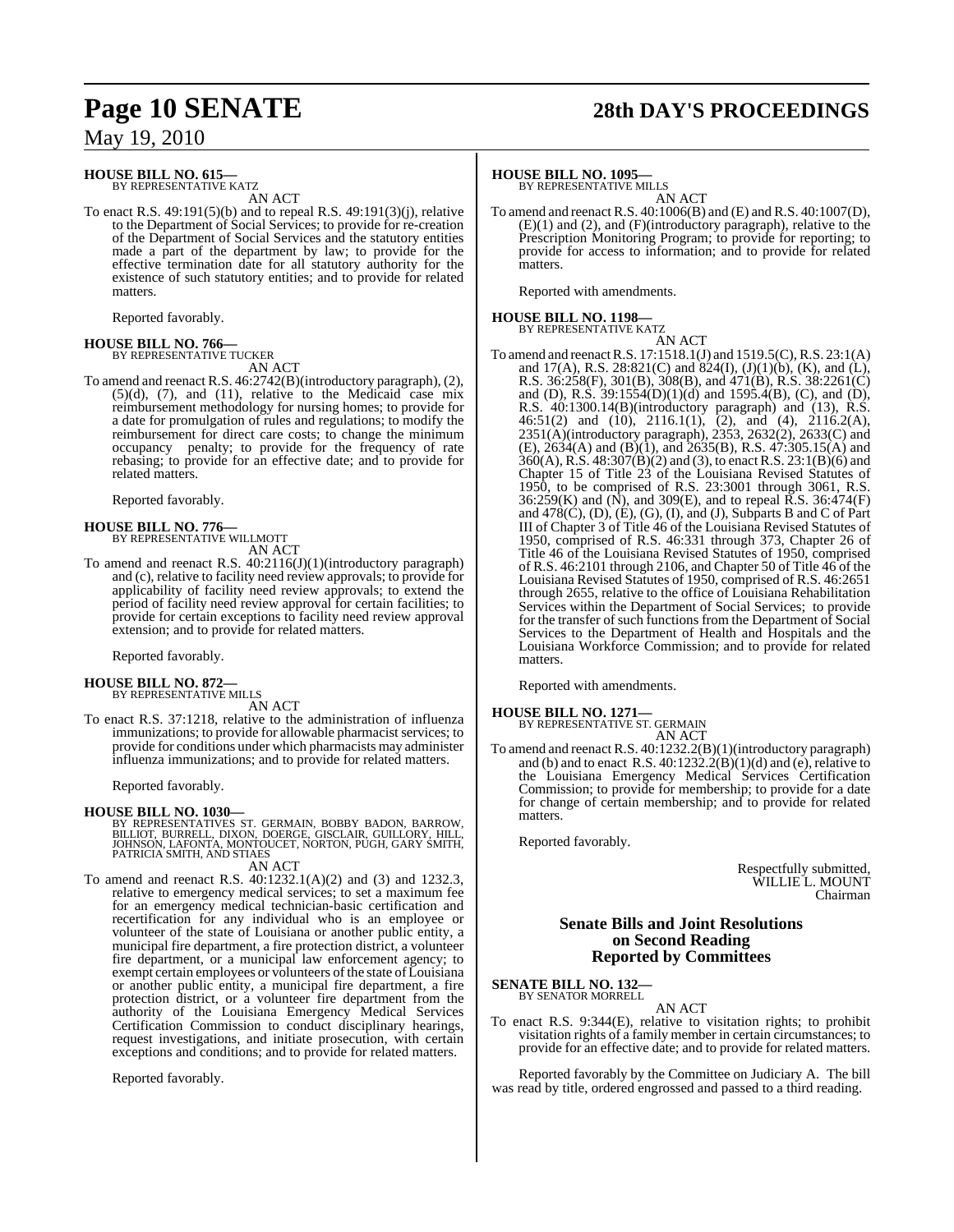# **28th DAY'S PROCEEDINGS Page 11 SENATE**

# May 19, 2010

#### **SENATE BILL NO. 219—** BY SENATOR APPEL

AN ACT

To amend and reenact Code of Civil Procedure Articles 863(B) and (D) and to enact Code of Civil Procedure Article 863(G), relative to pleadings in civil actions; to provide with respect to the requirements of signing pleadings; to provide with respect to sanctions; and to provide for related matters.

Reported with amendments by the Committee on Judiciary A.

#### **SENATE COMMITTEE AMENDMENTS**

Amendments proposed by Senate Committee on Judiciary A to Original Senate Bill No. 219 by Senator Appel

#### AMENDMENT NO. 1

On page 2, line 21, after "fee." delete the remainder of the line and lines 22 and 23

On motion of Senator Quinn, the committee amendment was adopted. The amended bill was read by title, ordered engrossed and passed to a third reading.

## **SENATE BILL NO. 312—** BY SENATOR MORRISH

AN ACT

To amend and reenact R.S. 15:571.3(B)(1), relative to diminution of sentence for good behavior; to provide for application; and to provide for related matters.

Reported with amendments by the Committee on Judiciary B.

#### **SENATE COMMITTEE AMENDMENTS**

Amendments proposed by Senate Committee on Judiciary B to Original Senate Bill No. 312 by Senator Morrish

AMENDMENT NO. 1

On page 2, delete lines 6 and 7 and insert the following: "**applicable to persons convicted of offenses on or after January 1, 1992.**"

On motion of Senator Martiny, the committee amendment was adopted. The amended bill was read by title, ordered engrossed and passed to a third reading.

## **SENATE BILL NO. 316—** BY SENATOR HEBERT

AN ACT

To amend and reenact R.S. 16:1(A), relative to district attorneys; to provide with respect to each judicial district and parish of Orleans; and to provide for related matters.

Reported with amendments by the Committee on Judiciary B.

#### **SENATE COMMITTEE AMENDMENTS**

Amendments proposed by Senate Committee on Judiciary B to Original Senate Bill No. 316 by Senator Hebert

#### AMENDMENT NO. 1

On page 1, line 2, after "To" change "amend and reenact R.S.  $16:1(A)$ ," to "enact R.S.  $16:1(E)$ ,"

#### AMENDMENT NO.

On page 1, line 3, delete "each judicial district and the parish of Orleans;" and insert in lieu thereof "the district attorney of the Sixteenth Judicial District;"

#### AMENDMENT NO. 3

On page 1, line 5, after "R.S." change "16:1 is hereby amended and reenacted" to "16:1(E) is hereby enacted"

#### AMENDMENT NO. 4

On page 1, delete lines 7 through 16 in their entirety and insert in lieu thereof the following:

#### "\* \* \* **E. The district attorney or any assistant district attorney of the Sixteenth Judicial District shall not use governmental resources in his private legal practice for which he receives compensation.**"

On motion of Senator Martiny, the committee amendment was adopted. The amended bill was read by title, ordered engrossed and passed to a third reading.

#### **SENATE BILL NO. 366—** BY SENATOR MICHOT

AN ACT

To amend and reenact Code of Civil Procedure Art. 45, relative to venue and conflicts between articles; to provide for an effective date; and to provide for related matters.

Reported favorably by the Committee on Judiciary A. The bill was read by title, ordered engrossed and passed to a third reading.

#### **SENATE BILL NO. 399—**

BY SENATOR RISER

AN ACT To enact Chapter 19-E of Title 51 of the Louisiana Revised Statutes of 1950, to be comprised of R.S. 51:1749.1 through 1749.4, relative to the use of tracking devices; to prohibit the tracking of the location or movement of another person without the consent of that person; to provide definitions; to provide exceptions; to provide remedies for violations; and to provide for related matters.

Reported by substitute by the Committee on Judiciary B. The bill was read by title; the committee substitute bill was read.

#### **SENATE BILL NO. — (Substitute of Senate Bill No. 399 by Senator Riser)**

BY SENATOR RISER

AN ACT

To enact R.S. 14:323, relative to the use of tracking devices; to prohibit the tracking of the location or movement of another person without the consent of that person; to provide for definitions; to provide for exceptions; to provide for penalties; and to provide for related matters.

Be it enacted by the Legislature of Louisiana: Section 1. R.S. 14:323 is hereby enacted to read as follows: **§323. Tracking devices prohibited; penalty**

**A. No person shall use a tracking device to determine the location or movement of another person without the consent of that person.**

**B. Whoever violates this Section shall be fined not less than one hundred dollars and not more than five hundred dollars or imprisoned for not more than six months, or both.**

**C. The provisions of this Section shall not apply to the following:**

**(1) The owner of a motor vehicle who has consented to the use of the tracking device with respect to such vehicle.**

**(2) The lessor or lessee of a motor vehicle and the person operating the motor vehicle who have consented to the use of a tracking device with respect to such vehicle.**

**(3) Any law enforcement agency, including state, federal, and military law enforcement agencies, who is acting pursuant to a court order.**

**D. For the purposes of this Section, a "tracking device" means any device that reveals its location or movement by the transmission of electronic signals.**

On motion of Senator Martiny, the committee substitute bill was adopted and becomes Senate Bill No. 801 by Senator Riser, substitute for Senate Bill No. 399 by Senator Riser.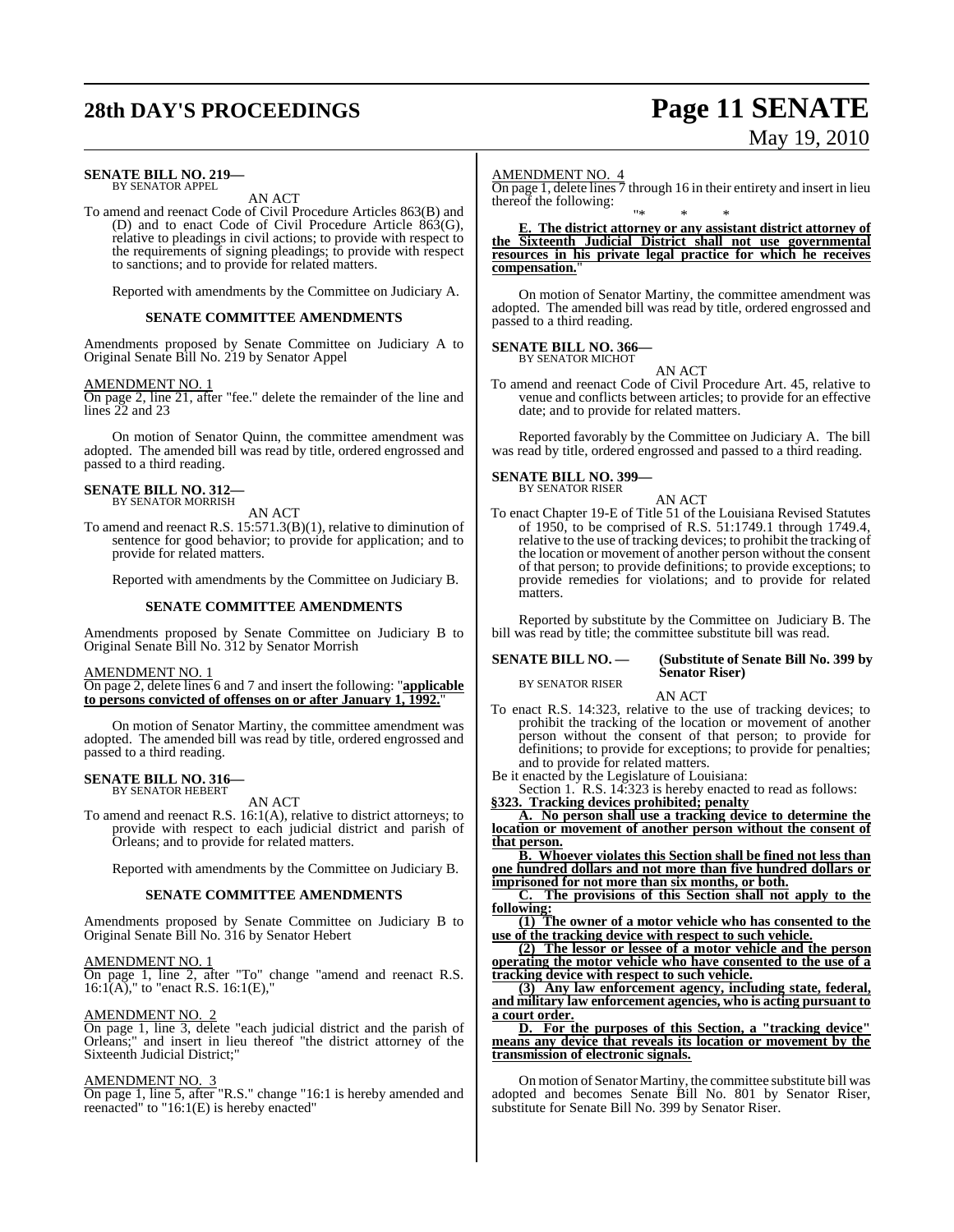# **Page 12 SENATE 28th DAY'S PROCEEDINGS**

May 19, 2010

#### **SENATE BILL NO. 801— (Substitute of Senate Bill No. 399 by Senator Riser)** BY SENATOR RISER

AN ACT

To enact R.S. 14:323, relative to the use of tracking devices; to prohibit the tracking of the location or movement of another person without the consent of that person; to provide for definitions; to provide for exceptions; to provide for penalties; and to provide for related matters.

The bill was read by title and placed on the Calendar for a second reading.

#### **SENATE BILL NO. 406—** BY SENATOR MCPHERSON

AN ACT

To amend and reenactR.S. 15:587.1(B) and R.S. 44.9(F), (G) and (I), and to enact R.S.  $15:587(A)(1)(f)$ , relative to criminal records; to provide for criminal background checks; to provide for certain entities' access to expunged records; and to provide for related matters.

Reported favorably by the Committee on Judiciary C. The bill was read by title, ordered engrossed and passed to a third reading.

#### **SENATE BILL NO. 502—** BY SENATOR MOUNT

AN ACT

To amend and reenact R.S. 15:1352(A)(11) through (15) and to enact R.S. 15:1352(A)(20) through (45), relative to "racketeering activity"; to provide for inclusion of additional enumerated crimesto the definition of "racketeering activity," and to provide for related matters.

Reported with amendments by the Committee on Judiciary C.

#### **SENATE COMMITTEE AMENDMENTS**

Amendments proposed by Senate Committee on Judiciary C to Original Senate Bill No. 502 by Senator Mount

#### AMENDMENT NO. 1

On page 1, line 2, after "1352(A)" delete " $(11)$  through  $(15)$ " and insert "(12)"

AMENDMENT NO. 2 On page 1, line 3, after "through" delete "(45)" and insert "(29)"

AMENDMENT NO. 3 On page 1, line 7, after "1352(A)" delete "(11) through (15) are" and insert  $\sqrt{2}$  (12) is"

AMENDMENT NO. 4 On page 1, line 8, after "through" delete "(45)" and insert "(29)"

AMENDMENT NO. 5 On page 1, delete line 17

AMENDMENT NO. 6 On page 2, line 1, after "(E)" insert "**(F)(1-3)**"

AMENDMENT NO. 7 On page 2, delete lines 2 through 29 in their entirety and insert the following: "\* \* \*

| (20) R.S. 14:45                  |
|----------------------------------|
| $(21)$ R.S. 14:52                |
| (22) R.S. 14:60                  |
| $(23)$ R.S. 14:62                |
| $(24)$ R.S. $14:\overline{62}.1$ |
| $(25)$ R.S. $14:6\overline{2.2}$ |
| $(26)$ R.S. $14:\overline{62.3}$ |
| $(27)$ R.S. 14:64.1              |
|                                  |

**(28) R.S. 14:64.4 (29) R.S. 14:65** \* \* \*"

AMENDMENT NO. 8

On page 3, delete lines 1 through 3 in their entirety

On motion of Senator Dorsey, the committee amendment was adopted. The amended bill was read by title, ordered engrossed and passed to a third reading.

## **SENATE BILL NO. 618—**<br>BY SENATOR MCPHERSON

AN ACT To enact R.S. 9:2716, relative to contracts; to provide for automatic renewal of contracts; to provide for the termination of such contracts; to provide for cancelling contracts electronically using the Internet; to provide for exceptions; and to provide for related matters.

Reported by substitute by the Committee on Judiciary A. The bill was read by title; the committee substitute bill was read.

## **SENATE BILL NO. —(Substitute of Senate Bill No. 618 by Senator McPherson)** BY SENATOR MCPHERSON

AN ACT

To enact R.S. 9:2716, relative to contracts; to provide for automatic renewal of contracts; to provide for disclosure of procedures regarding cancellation of such contracts; to provide for exceptions upon failure to notify consumers; to provide for applicability and exceptions; and to provide for related matters. Be it enacted by the Legislature of Louisiana:

Section 1. R.S. 9:2716 is hereby enacted to read as follows: **§2716. Contracts with automatic renewal clauses**

**A. Any person, firm, or corporation engaged in commerce thatsells, leases, or offersto sell or lease, any products or services to a consumer pursuant to a contract, where the contract automatically renews unless the consumer cancels the contract, shall disclose the automatic renewal clause clearly and conspicuously in the contract or contract offer.**

**B. Any person, firm, or corporation engaged in commerce thatsells, leases, or offersto sell or lease, any products or services to a consumer pursuant to a contract, where the contract automatically renews unless the consumer cancels the contract, shall disclose clearly and conspicuously how to cancel the contract in the initial contract, contract offer, or with delivery of products or services.**

**C. A person, firm, or corporation that fails to comply with the requirements of this Section is in violation of this Section unless the person, firm, or corporation demonstrates that all of the following are its routine business practice:**

**(1) It has established and implemented written procedures to comply with this Section and enforces compliance with the procedures.**

**(2) Any failure to comply with this Section is the result of error.**

**(3) Where an error has caused the failure to comply with this Section, it provides a full refund or credit for all amounts billed to or paid by the consumer from the date of the renewal until the date of the termination of the contract, or the date of the subsequent notice of renewal, whichever occurs first.**

**D. The provisions of this Section shall not apply to the following:**

**(1) The Louisiana Rental-Purchase Agreement Act as provided in R.S. 9:3351 through 3362.**

**(2) Banks, trust companies, savings and loan associations, savings banks, or credit unions licensed or organized under the laws of any state or the United States, or any foreign bank maintaining a branch or agency licensed under the laws of the United States, or any subsidiary or affiliate thereof.**

**(3) Insurers licensed under Title 22 of the Louisiana Revised Statutes of 1950.**

**(4) A contract entered into before January 1, 2011.**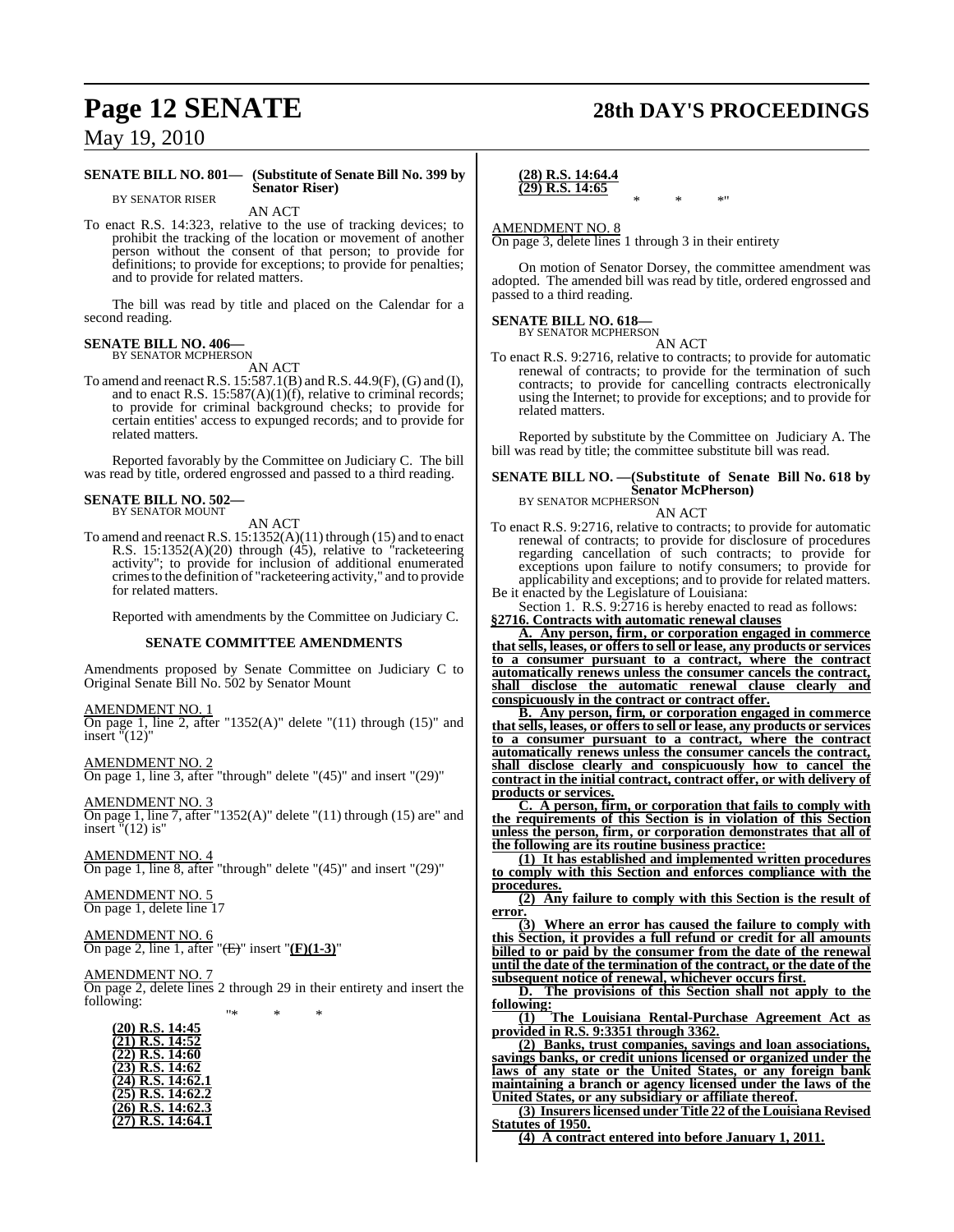# **28th DAY'S PROCEEDINGS Page 13 SENATE**

# May 19, 2010

**(5) A contract that allows for cancellation by the consumer by written notice within thirty days or within one month, after the initial period has expired.**

**E. Any contract automatically renewed in violation of this Section shall revert to a thirty day renewal contract in accordance with the same terms.**

On motion of Senator Quinn, the committee substitute bill was adopted and becomes Senate Bill No. 802 by Senator McPherson, substitute for Senate Bill No. 618 by Senator McPherson.

## **SENATE BILL NO. 802— (Substitute of Senate Bill No. 618 by Senator McPherson)** BY SENATOR MCPHERSON

AN ACT

To enact R.S. 9:2716, relative to contracts; to provide for automatic renewal of contracts; to provide for disclosure of procedures regarding cancellation of such contracts; to provide for exceptions upon failure to notify consumers; to provide for applicability and exceptions; and to provide for related matters.

The bill was read by title and placed on the Calendar for a second reading.

## **SENATE BILL NO. 681—** BY SENATOR MARTINY

AN ACT

To amend and reenact R.S. 40:1484.2(8), relative to air-supported structures; to amend the definition of operator; and to provide for related matters.

Reported favorably by the Committee on Judiciary A. The bill was read by title, ordered engrossed and passed to a third reading.

#### **SENATE BILL NO. 719—** BY SENATOR MICHOT

AN ACT

To enact R.S. 27:319(B)(2)(e), relative to penalties for allowing underage persons to play video draw poker devices, to provide for revocation of certain permits, designations and identification cards; and to provide for related matters.

Reported with amendments by the Committee on Judiciary B.

#### **SENATE COMMITTEE AMENDMENTS**

Amendments proposed by Senate Committee on Judiciary B to Original Senate Bill No. 719 by Senator Michot

#### AMENDMENT NO. 1

On page 1, line 16, after "**applicable**" and before the comma "**,**" insert "**by the appropriate permitting or licensing authority**"

On motion of Senator Martiny, the committee amendment was adopted. The amended bill was read by title, ordered engrossed and passed to a third reading.

# **SENATE BILL NO. 720—** BY SENATOR MORRELL

AN ACT

To enact R.S. 9:2716, relative to contracts; to provide that certain contracts obtained through fraud, bribery, corruption or other criminal acts are against public policy and are absolutely null and void and unenforceable; and to provide for related matters.

Reported with amendments by the Committee on Judiciary A.

#### **SENATE COMMITTEE AMENDMENTS**

Amendments proposed by Senate Committee on Judiciary A to Original Senate Bill No. 720 by Senator Morrell

AMENDMENT NO. 1

On page 1, line 8, delete "**private person**" and insert "**person or entity**"

#### AMENDMENT NO. 2

On page 1, at the end of line 9, insert "**for which a final conviction has been obtained,**"

On motion of Senator Quinn, the committee amendment was adopted. The amended bill was read by title, ordered engrossed and passed to a third reading.

# **SENATE BILL NO. 731—** BY SENATOR CHAISSON

AN ACT

To amend and reenact R.S. 49:258(1), relative to private contractual legal services to represent the state or a state agency; to provide relative to time limits for publication of certain documents; to require that the documents be published in certain publications; and to provide for related matters.

Reported with amendments by the Committee on Judiciary A.

#### **SENATE COMMITTEE AMENDMENTS**

Amendments proposed by Senate Committee on Judiciary A to Original Senate Bill No. 731 by Senator Chaisson

#### AMENDMENT NO. 1

On page 1, line 3, after "agency;" delete the remainder of the line

#### AMENDMENT NO. 2

On page 1, delete lines 4 and 5 in their entirety and insert the following: "to authorize the attorney general to enter into certain contingent fee contracts with contracting private attorneys or law firms; to provide for definitions; to provide for approval of such contracts; to provide relative to record keeping; to provide for limitations on such contingent fee contracts; and to provide for related matters."

#### AMENDMENT NO. 3

On page 1, line 7, change "R.S. 49:258(1)" to "R.S. 49:258.1" and change "amended and reenacted" to "enacted"

#### AMENDMENT NO. 4

On page 1, delete lines 8 through 17 in their entirety and insert the following:

"§258.1. Contingent fee contracts; approval; requirements; fee determination; definitions

As used in this Section:

(1) "Contingent fee" means the percentage or percentages that shall accrue to an attorney or law firm in the event of settlement, trial, or appeal for professional services performed under a contingent fee contract, the amount or payment of which is contingent on the outcome of the matter for which the services were obtained.

(2) "Contingent fee contract" means a contract for legal services under which the amount or the payment of the fee for the services and reimbursement of reasonable costs and expenses is contingent in whole or in part on the outcome of the matter for which the services were obtained.

(3) "State funds" means all funds owed to or received by the state fromany source whatsoever, including but not limited to federal funding sources, or funds which have been misused, misappropriated, stolen, or are due the state by law or contract.

(4) "State property" means both "public things" as provided for in Civil Code Articles 450 through 452 and "private things" belonging to the state as provided for in Civil Code Article 453.

(5) "Defendant" means a person or entity against whom a claim is made.<br> $B.(1)$ 

The attorney general may enter into a contingent fee contract with a contracting private attorney or law firm appointed for representation of the state or any of its agencies, boards, commissions or departments for claims relating to the recovery of state property or state funds or the payment of compensation owed to the state or any of its agencies, boards, or commissions on a contingent fee basis provided that all of the following terms are complied with:

(a) The attorney general reports to the Litigation Subcommittee of the Joint Legislative Committee on the Budget that the claims are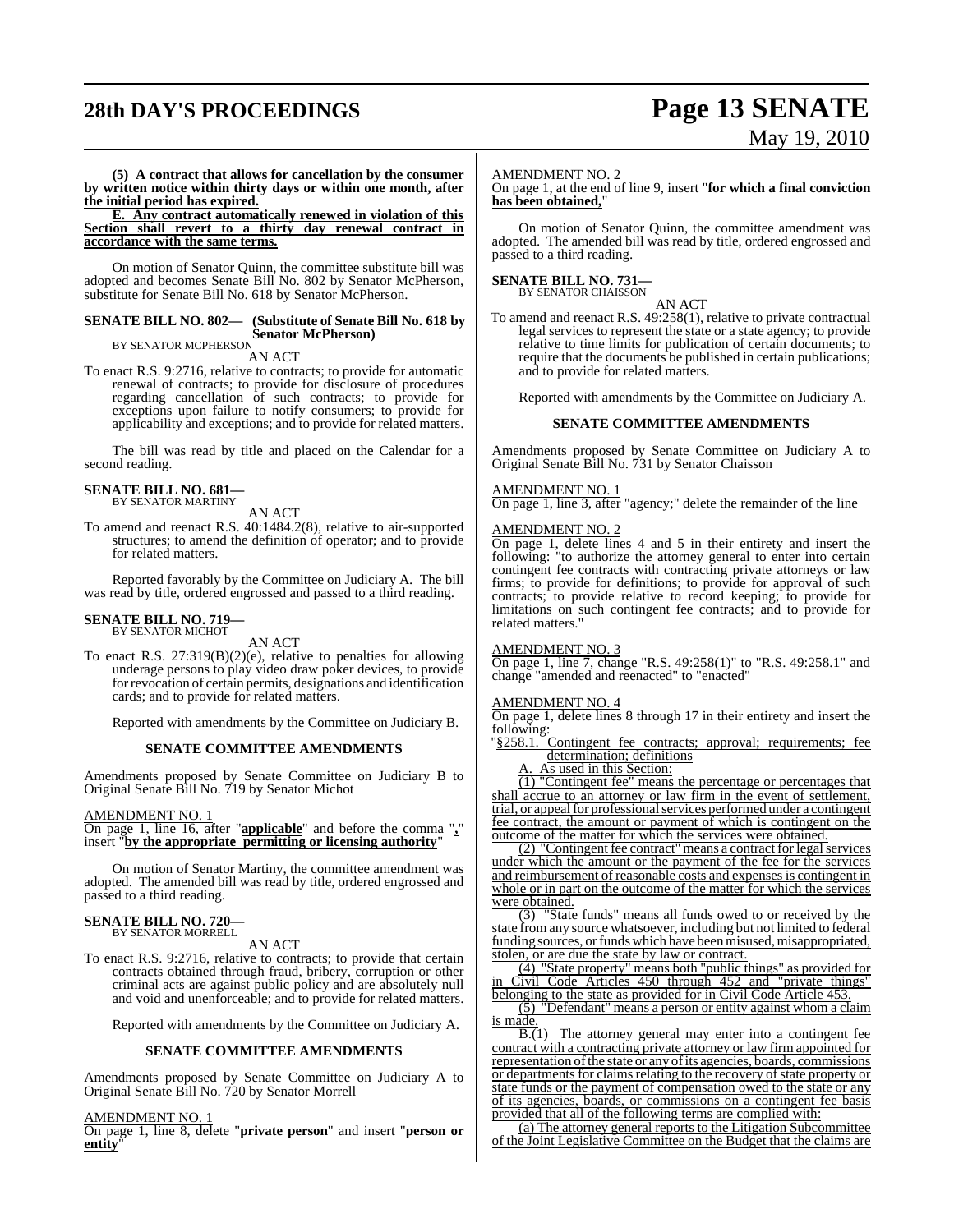# **Page 14 SENATE 28th DAY'S PROCEEDINGS**

## May 19, 2010

valid with substantial evidence to indicate a true loss to the state or any of its agencies, boards, commissions or departments.

(b) The attorney general has identified and interviewed no less than three attorneys or law firms with the resources, experience and ability to handle the case on behalf of the state.

(c) The attorney general, prior to entering a contingency fee contract with a private attorney or law firm, shall make a written determination that the representation is both cost-effective and in the public's best interest.

(d) The attorney general, prior to entering a contingency fee contract with a private attorney or law firm, shall make a written determination that there are not sufficient legal or financial resources within the Attorney General's Office to handle the matter.

(e) The attorney general, after notice to the defendant, has obtained the approval of the contract at a public hearing of the Litigation Subcommittee of the Joint Legislative Committee on the

 $\frac{\text{Budget.}}{(2)}$ The attorney general shall at all times retain the legal authority to control litigation initiated through a contingent fee contract, including but not limited to the authority to settle or to voluntarily dismiss the case.

C.(1) The contingent fee contract shall require that the contracting private attorney or law firm keep current and report monthly on the attorney's time, complete costs, and expenses and describe in detail those items relative to performing the contract.

(2) The contracting private attorney or law firm shall permit the attorney general and the legislative auditor each to inspect or obtain copies of the expense records at any time on request.

(3) All payment of contingency feesshall be available for public inspection on the attorney general's website within fifteen days of payment and remain on the attorney general's website for three years after the contract is terminated.

(4) Copies of the contracts and written determinations shall be available for public inspection on the attorney general's website within five days after the date of execution of the contract and remain on the attorney general's website for three years after the contract is terminated.

D. If the contracting private attorney or law firm has been appointed pursuant to this Section to represent the state on a contingent fee basis, such fee shall be payable out of all sums the contracting private attorney or law firm recovers for the state. The attorney general shall not enter into a contingency fee contract

that provides for the contracting private attorney or law firm to receive an aggregate contingency fee in excess of:

(a) Twenty-five percent of any recovery of up to fifty million dollars.

 $\overline{(b)}$  Twenty percent of any portion of such recovery between fifty million and one hundred million dollars.

(c) Fifteen percent of any portion of such recovery exceeding one hundred million to two hundred fifty million dollars.

(d) Ten percent of any portion of such recovery exceeding two hundred fifty million dollars.

E.(1) In addition to the contingency fee, reasonable costs and expensesincurred in the prosecution of the claim shall be reimbursed to the contracting private attorney or law firm as provided for in this Subsection.

(2) Prior to the court making an award of reasonable costs and expenses in contingent fee cases, each attorney or law firm employed on such basis by the attorney general shall submit affidavits of correctness to the court required by this Section for reimbursement of costs and expenses pursuant to this Subsection. No cost or expense shall be paid unless submitted by an affidavit as provided in this Paragraph to the court.

F.(1) A contingent fee under a contract with the attorney general, and all reasonable costs and expenses as provided for in Paragraphs  $(E)(1)$  and  $(E)(2)$  of this Section, shall be payable out of all sums the private attorney or law firm recovers for the state. Such payments shall not exceed the amount of all sums the contracting private attorney or law firm recovers for the state. If no sums are recovered by the private attorney or law firm, no amounts, including amounts for costs and expenses, shall be owed or paid by the state to the contracting private attorney or law firm.

(2) All monies recovered for the state under any such contract shall, after private attorney fees, costs, and expenses are deducted, be transmitted to the state treasurer for deposit into the state treasury.

G. The attorney general shall adopt rules and regulations in accordance with the Administrative Procedure Act, R.S. 49:950 et seq., to implement the provisions of this Section.

H. The provisions of R.S.  $49:257(G)(1)(d)$  and  $49:258$  shall not be applicable to this Section.

I. This Section shall not apply to nor shall otherwise affect the authority to enter into contingency fee contracts independently granted to other agencies under any other law, including but not limited to R.S. 41:922, R.S. 47:1512, R.S. 42:1157.3, R.S. 37:2153, and R.S. 23:1669.

Section 2. The provisions of this Act are deemed procedural in nature and shall be applicable to contracts entered into subsequent to March 29, 2010."

#### AMENDMENT NO. 5

On page 2, delete lines 1 through 10 in their entirety

On motion of Senator Quinn, the committee amendment was adopted. The amended bill was read by title, ordered engrossed and passed to a third reading.

#### **SENATE BILL NO. 780—**

BY SENATORS CHEEK, DORSEY, DUPLESSIS AND MOUNT AND REPRESENTATIVE BURFORD AN ACT

To amend and reenact R.S.  $15:543.1$ ,  $544(B)(1)$  and  $(E)$  and to enact R.S. 15:553, relative to sex offenders; to provide for lifetime registration; to prohibit certain types of employment of sex offenders; to provide for penalties; and to provide for related matters.

Reported with amendments by the Committee on Judiciary C.

#### **SENATE COMMITTEE AMENDMENTS**

Amendments proposed by Senate Committee on Judiciary C to Original Senate Bill No. 780 by Senator Cheek

#### AMENDMENT NO. 1

On page 1, line 2, after "15:543.1" delete the comma "," and delete  $1544(B)(1)$  and (E)"

AMENDMENT NO. 2

On page 1, line 7, after "15:543.1" delete the comma "," and delete " $54\overline{4}(\overline{B})(1)$  and  $(\overline{E})$ " and change "are" to "is"

#### AMENDMENT NO. 3

On page 8, delete lines 18 through 29 and on page 9, delete lines 1 through 23 in their entirety

#### AMENDMENT NO. 4

On page 9, line 26, delete "**carnival or**"

#### AMENDMENT NO. 5

On page 9, line 27, delete "**amusement ride,**"

#### AMENDMENT NO. 6

On page 10, between lines 1 and 2, insert the following:

"**C. It shall be unlawful for any person whose offense involved a minor child and who is required to maintain registration pursuant to Chapter 3-B of Title 15 to operate any carnival or amusement ride.**"

#### AMENDMENT NO. 7

On page 10, line 2, change "**C.**" to "**D.**"

AMENDMENT NO. 8 On page 10, line 18, change "**C.**" to "**E.**"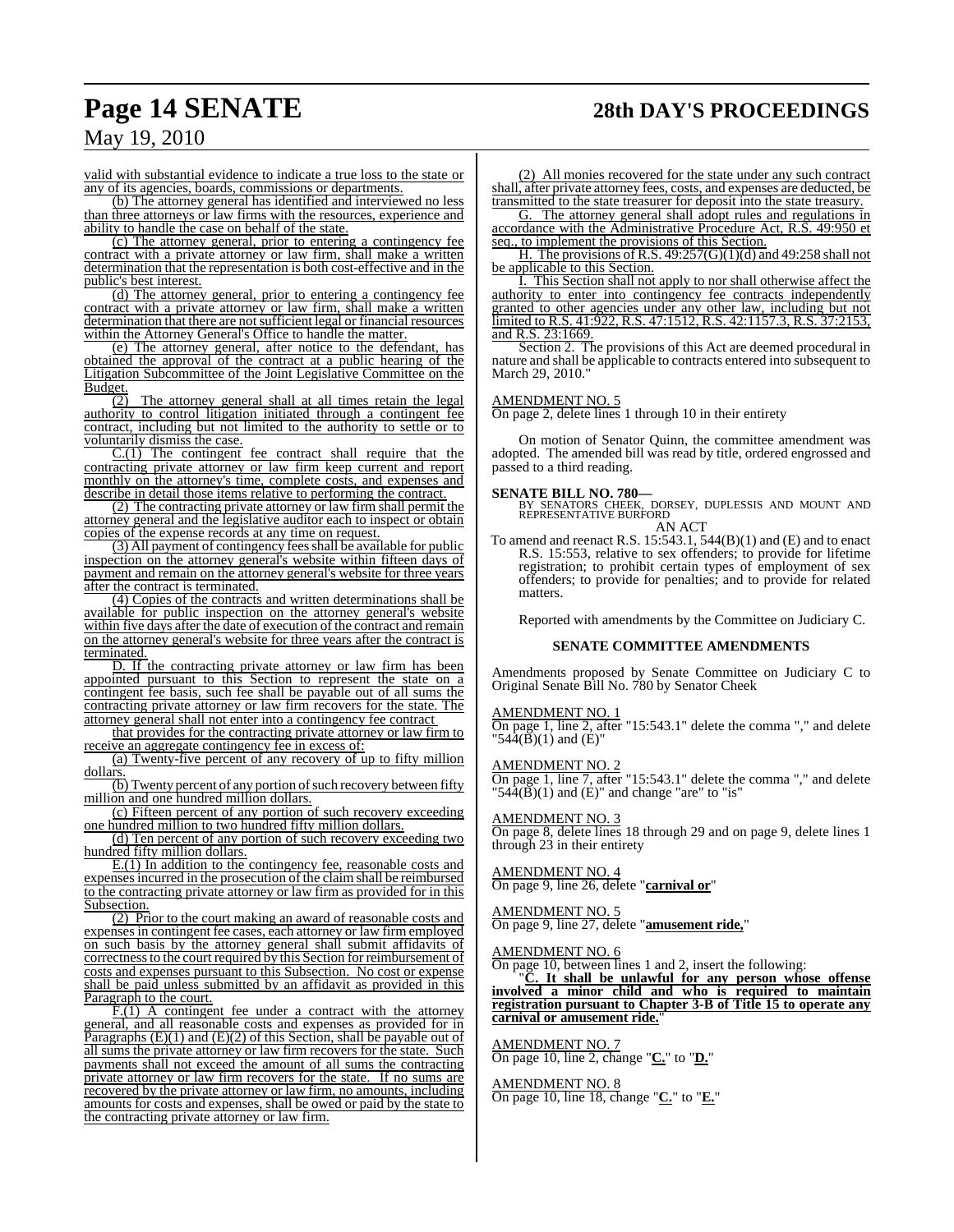# **28th DAY'S PROCEEDINGS Page 15 SENATE**

# May 19, 2010

#### AMENDMENT NO. 9

On page 10, between lines 21 and 22, insert: "**F. The provisions of this Section shall only apply to offenses occurring on or after August 15, 2010.**"

On motion of Senator Dorsey, the committee amendment was adopted. The amended bill was read by title, ordered engrossed and passed to a third reading.

#### **Senate Bills and Joint Resolutions on Second Reading**

**SENATE BILL NO. 797— (Substitute of Senate Bill No. 29 by Senator Morrell)** BY SENATOR MORRELL

AN ACT

To enact R.S. 47:1992(G), relative to the Orleans Parish Assessor; to provide a procedure for inspection of assessment lists in Orleans Parish; to provide for hearing by board of review; and to provide for related matters.

On motion of Senator Morrell the bill was read by title, ordered engrossed and passed to a third reading.

## **SENATE BILL NO. 798— (Substitute of Senate Bill No. 517 by Senator Walsworth)** BY SENATOR WALSWORTH

AN ACT

To enact R.S. 17:236.1(G), relative to home study programs; to provide that a high school diploma awarded by an approved home study program shall be recognized by certain educational institutions and governmental entities in the same manner as one awarded by an approved nonpublic school; and to provide for related matters.

On motion of Senator Nevers the bill was read by title, ordered engrossed and passed to a third reading.

## **SENATE BILL NO. 799— (Substitute of Senate Bill No. 741 by Senator B. Gautreaux)** BY SENATOR B. GAUTREAUX

AN ACT

To enact R.S. 41:1215.3, relative to the leasing of certain state property; to provide for the property description; to provide for terms and conditions; to provide for the uses of the property subject to the lease; and to provide for related matters.

On motion of Senator N. Gautreaux the bill was read by title, ordered engrossed and passed to a third reading.

#### **SENATE BILL NO. 800— (Substitute of Senate Bill No. 779 by Senator Lafleur and Michot and Representative Montoucet)**

BY SENATOR LAFLEUR AN ACT

To amend and reenact Chapter 13 of Title 25 of the Louisiana Revised Statutes of 1950, to be comprised of R.S. 25:651 through 655, relative to the Council for the Development of French in Louisiana; to statutorily create the council; to provide relative to the council's domicile, purposes, membership, powers, duties, and functions; to provide relative to members' terms and compensation; to provide relative to vacancies; to provide for the appointment of an executive committee and an executive director; to provide for policies and bylaws; and to provide for related matters.

On motion of Senator Nevers the bill was read by title, ordered engrossed and passed to a third reading.

#### **House Bills and Joint Resolutions on Second Reading Reported by Committees**

**HOUSE BILL NO. 8—** BY REPRESENTATIVE WILLIAMS

AN ACT

To enact Code of Criminal Procedure Article 228.4, relative to the disposal of noncontraband unclaimed property seized in certain criminal investigations; to provide for the disposal of noncontraband unclaimed property seized in criminal investigations; to provide for the procedure for petitioning the court for the disposal of the noncontraband unclaimed property; to provide for the distribution of proceeds derived from the disposal of the noncontraband unclaimed property; and to provide for related matters.

Reported with amendments by the Committee on Judiciary C.

#### **SENATE COMMITTEE AMENDMENTS**

Amendments proposed by Senate Committee on Judiciary C to Reengrossed House Bill No. 8 by Representative Williams

#### AMENDMENT NO. 1

On page 2, line 5 after " $(2)$ " insert " $(a)$ "

#### AMENDMENT NO. 2

On page 2, between lines 13 and 14 insert the following:

 $\tilde{f}(b)$  The district attorney shall have a duty to determine if any of the property for which disposal is sought is subject to a prior recorded mortgage, lien or security interest held by a federally insured financial institution defined herein as an "interest holder". If an "interest holder's" name and address are required by law to be recorded with the parish clerk of court, the motor vehicle division of the Department of Public Safety and Corrections, the vessel division of the Department of Wildlife and Fisheries, or another state or federal agency to perfect an interest in the property, and the "interest holder's" current address is not known, he shall mail a copy of the notice by certified mail, return receipt requested, to any address of record with any of the described agencies, or if the "interest holder's address is not on record, he shall notify the "interest holder" by publication as required in Subparagraph (a) of this Paragraph."

#### AMENDMENT NO. 3

On page 2, line 24, after "satisfaction of the" delete "court"

On motion of Senator Dorsey, the committee amendment was adopted. The amended bill was read by title and referred to the Legislative Bureau.

### **HOUSE BILL NO. 10—**

BY REPRESENTATIVE WOOTON AN ACT

To enact R.S. 49:191(5)(b) and to repeal R.S. 49:191(3)(b), relative to the Department of Public Safety and Corrections, including provisions to provide for the re-creation of the Department of Public Safety and Corrections and the statutory entities made a part of the department by law; to provide for the effective termination date for all statutory authority for the existence of such statutory entities; and to provide for related matters.

Reported favorably by the Committee on Judiciary B. The bill was read by title and referred to the Legislative Bureau.

## **HOUSE BILL NO. 14—**

BY REPRESENTATIVE MONTOUCET AN ACT

To amend and reenact Code of Civil Procedure Article 4843(C), (D), (E), (F), and (G), relative to the civil jurisdiction of city courts; to increase the civil jurisdictional amount in dispute in the City Court of Baker, in the City Court of Baton Rouge, in the City Court of Crowley, in the City Court of Rayne, and in the City Court of Zachary; and to provide for related matters.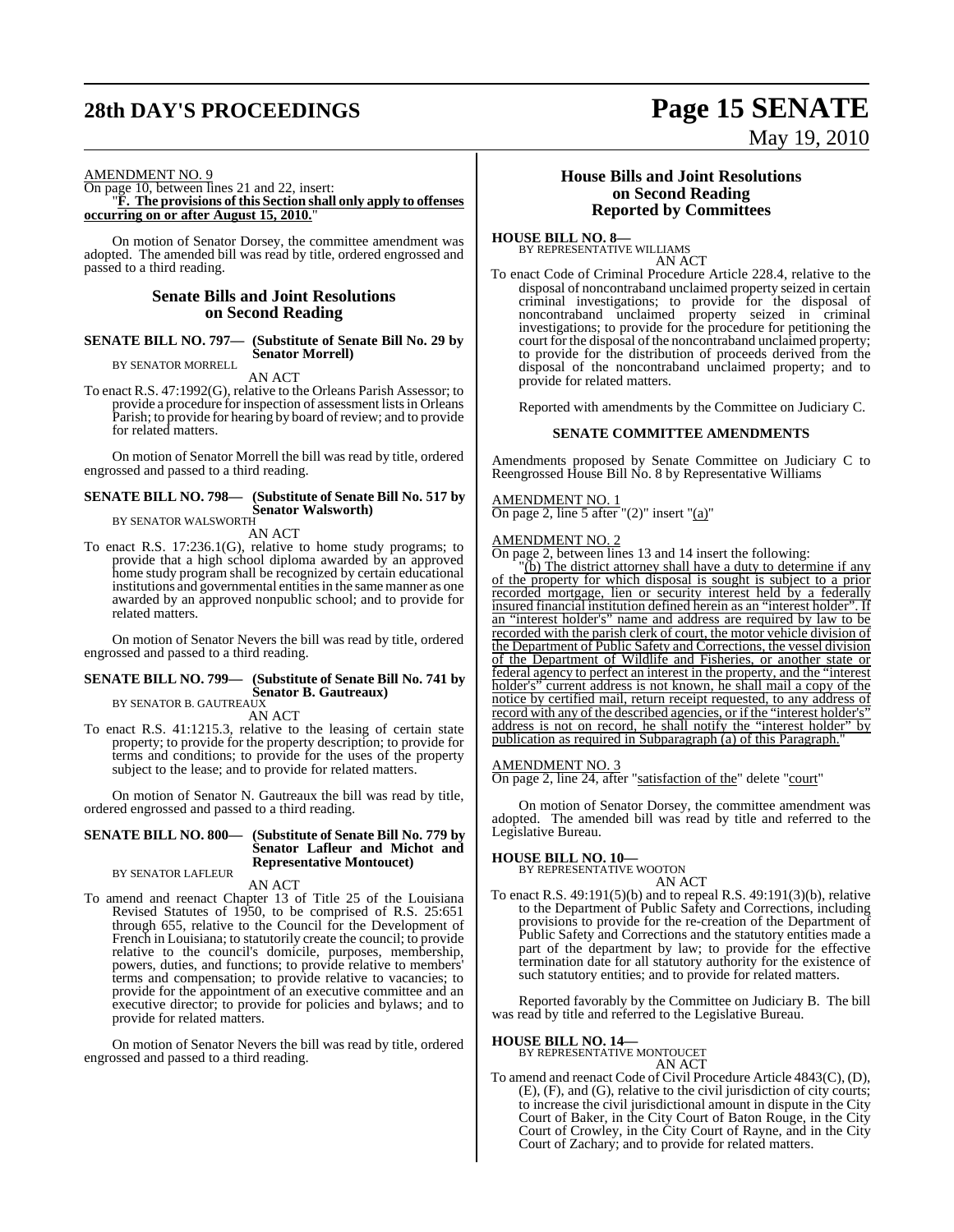# **Page 16 SENATE 28th DAY'S PROCEEDINGS**

## May 19, 2010

Reported favorably by the Committee on Judiciary A. The bill was read by title and referred to the Legislative Bureau.

**HOUSE BILL NO. 28—** BY REPRESENTATIVE WOOTON AND SENATOR MARTINY AN ACT

To enact Code of Criminal Procedure Article 957, relative to emergency sessions of court; to authorize the release of certain defendants on bail through an unsecured personal surety without proof of security interest under certain conditions; to provide for the conditions and criteria for the release of defendants without proof of security; to provide for applicability; and to provide for related matters.

Reported favorably by the Committee on Judiciary B. The bill was read by title and referred to the Legislative Bureau.

#### **HOUSE BILL NO. 31—** BY REPRESENTATIVE KLECKLEY

AN ACT

To amend and reenact the heading of Part III-E of Title 19 of the Louisiana Revised Statutes of 1950, R.S. 19:134, 134.1(A), and 134.2(3)(b) and (c), relative to expropriation by a declaration of taking; to authorize the city of Lake Charles to expropriate property by a declaration of taking for certain purposes; to provide procedures for the expropriation by a declaration of taking; and to provide for related matters.

Reported favorably by the Committee on Judiciary A. The bill was read by title and referred to the Legislative Bureau.

## **HOUSE BILL NO. 113—** BY REPRESENTATIVE CHANDLER

AN ACT

To enact R.S. 13:783(F)(7), relative to the expenses of the clerk's office; to provide with respect to expenses of the offices of clerks of court inCaldwell Parish, Franklin Parish, Grant Parish, LaSalle Parish, and Winn Parish; to require the payment of medical insurance premium costs for certain retired personnel; to provide for eligibility; and to provide for related matters.

Reported favorably by the Committee on Judiciary A. The bill was read by title and referred to the Legislative Bureau.

## **HOUSE BILL NO. 135—** BY REPRESENTATIVE ABRAMSON

AN ACT

To amend and reenact Code of Civil Procedure Article 2164, relative to appeals; to provide relative to sanctions for frivolous appeals and writ applications; to provide for attorney fees; and to provide for related matters.

Reported favorably by the Committee on Judiciary A. The bill was read by title and referred to the Legislative Bureau.

## **HOUSE BILL NO. 137—** BY REPRESENTATIVE ABRAMSON

AN ACT

To amend and reenact Code of Civil Procedure Articles 44(B), 596, 1293(B), 1313(A)(4) and (B), 1462(B) and (C), 3652, 3656, 3662, 5152, and R.S.13:3471(8), relative to the continuous revision of the Code of Civil Procedure; to provide for service by private persons; to provide for class action prescription; to provide for service by electronic means; to provide for the right of a surety to plead discussion; to provide for discovery of electronic information; and to provide for related matters.

Reported favorably by the Committee on Judiciary A. The bill was read by title and referred to the Legislative Bureau.

#### **HOUSE BILL NO. 142—**

BY REPRESENTATIVE ABRAMSON

AN ACT To amend and reenact Title VIII of Book III of the Louisiana Civil Code, to be comprised of Civil Code Articles 2660 through 2667, relative to the contract of exchange; to provide for the

definition of exchange; to provide for rights and obligations of the parties to a contract of exchange; to provide for rights of the party evicted in exchange; to provide for rescission for lesion in exchange; to provide for application of the rules of sale in exchange; and to provide for related matters

Reported favorably by the Committee on Judiciary A. The bill was read by title and referred to the Legislative Bureau.

#### **HOUSE BILL NO. 150—** BY REPRESENTATIVE LIGI

AN ACT

To enact R.S. 15:255(N), relative to the mayor's court of the city of Kenner; to provide for the allocation of monies collected in the witness fee fund; to provide for the use of such monies; to prohibit the reduction of monies in the fund below fifty thousand dollars; and to provide for related matters.

Reported favorably by the Committee on Judiciary A. The bill was read by title and referred to the Legislative Bureau.

#### **HOUSE BILL NO. 255—**

BY REPRESENTATIVES WOOTON, ARMES, BALDONE, GUINN,<br>HARDY, LEGER, MCVEA, MILLS, POPE, RICHARD, JANE SMITH, ST.<br>GERMAIN, AND WILLIAMS AND SENATOR MARTINY AN ACT

To amend and reenact R.S. 15:574.4 and to enact R.S. 15:574.4.1 through 574.4.3, relative to parole; to provide for technical changes to the parole statutes; to direct the Louisiana State Law Institute to redesignate the provisions of R.S. 15:574.4.1 and 574.4.2 as R.S. 15:574.4 and 574.4.5; and to provide for related matters.

Reported favorably by the Committee on Judiciary B. The bill was read by title and referred to the Legislative Bureau.

**HOUSE BILL NO. 286—** BY REPRESENTATIVES BURRELL, BARROW, AND HARDY AN ACT

To amend and reenact Code of Criminal Procedure Articles 312, 313, 315, 318, 319, 322(A), (B), and (C), 326(B), 330.2(E), 332(A), 334.1, 334.3(A)(2), 338, 342, 344, 345(A), (B), (C), (D)(introductory paragraph) and (1) and (2), (G), (I)(introductory paragraph) and (2), (J)(introductory paragraph) and (2) and 955(F), R.S. 13:846(A)(1)(c), R.S. 15:85, 86, and 88, and R.S. 22:1441(A)(2), (4), and (5), (C)(1) and (2)(b), (d), and (e), and (D), and 1585(A), to enact Code of Criminal Procedure Articles 349 through 349.9, and to repeal Code of Criminal Procedure Articles 322(D) and (E), 339, and 340(E) and R.S. 15:87, relative to bail; to provide for a comprehensive revision of the law regarding bail; to provide for the types of bail; to provide relative to sureties, personal sureties, and secured personal sureties; to provide for bail procedures; to provide relative to the establishment of a legal mortgage over immovable property to secure a bail obligation; to provide for procedures for the establishment of a legal mortgage; to provide for the cancellation of the mortgage; to provide for sanctions for furnishing false or incorrect information; to provide for bail at various stages of proceedings; to provide with respect to forfeitures and forfeiture procedures; to provide for the failure to appear and issuance of arrest warrant; to provide for procedures relative to recordation of judgments of bond forfeitures; to provide for appeals; to provide for enforcement and satisfaction of judgments of bond forfeiture; to provide for failure to satisfy judgment of bond forfeiture; and to provide for related matters.

Reported with amendments by the Committee on Judiciary C.

#### **SENATE COMMITTEE AMENDMENTS**

Amendments proposed by Senate Committee on Judiciary C to Reengrossed House Bill No. 286 by Representative Burrell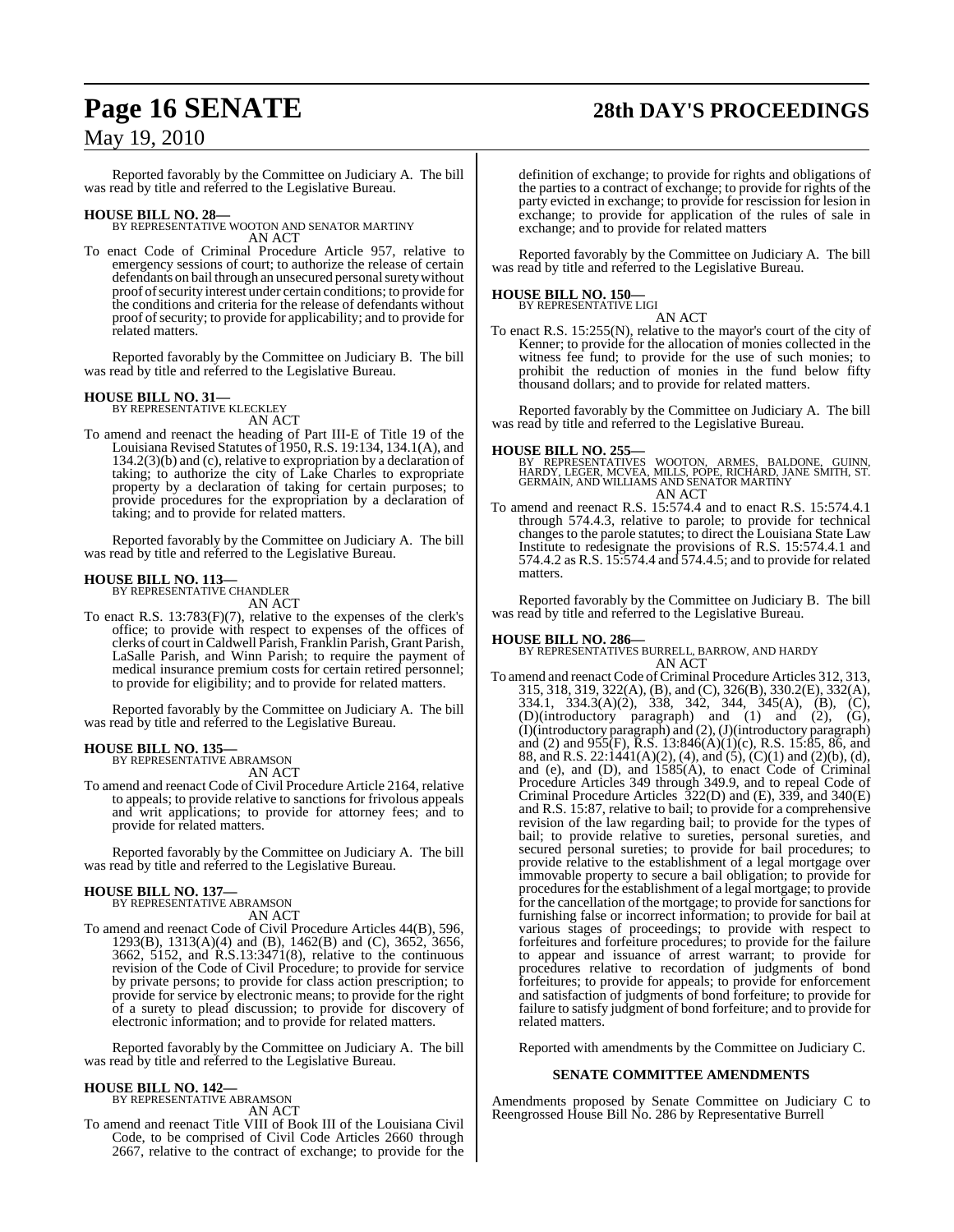# **28th DAY'S PROCEEDINGS Page 17 SENATE**

# May 19, 2010

#### AMENDMENT NO. 1

On page 29, line 16, after "of the" delete "commissioner's"

#### AMENDMENT NO. 2

On page 29, line 18, after "hearing," delete "the insurance commissioner" and insert "the hearing officer"

On motion of Senator Dorsey, the committee amendment was adopted. The amended bill was read by title and referred to the Legislative Bureau.

## **HOUSE BILL NO. 319—** BY REPRESENTATIVE LANDRY

AN ACT

To amend and reenact Children's Code Article 1243(A), relative to intrafamily adoptions; to expand the class of petitioners; and to provide for related matters.

Reported favorably by the Committee on Judiciary A. The bill was read by title and referred to the Legislative Bureau.

## **HOUSE BILL NO. 397—** BY REPRESENTATIVE LANDRY

AN ACT

To amend and reenact Children's Code Articles 1131(E)(1) and (G) and  $1243.2(A)(1)$  and  $(C)$ , relative to records checks in adoption proceedings; to provide for uniformity in records checks proceduresin agency, private, and intrafamily adoptions; and to provide for related matters.

Reported favorably by the Committee on Judiciary A. The bill was read by title and referred to the Legislative Bureau.

## **HOUSE BILL NO. 640—** BY REPRESENTATIVE HAZEL

AN ACT

To enact R.S. 15:544(D)(3)(e), relative to sex offender registration and notification; to provide with respect to the duration of sex offender registration and notification periods; to amend the definition of "clean record"; and to provide for related matters.

Reported favorably by the Committee on Judiciary C. The bill was read by title and referred to the Legislative Bureau.

**HOUSE BILL NO. 645—** BY REPRESENTATIVES ABRAMSON AND TIM BURNS AN ACT

To amend and reenact R.S. 9:5647, relative to powers of attorney; to clarify the application of the five-year prescriptive period for actions to set aside certain recorded documents; to provide for retroactive application; and to provide for related matters.

Reported favorably by the Committee on Judiciary A. The bill was read by title and referred to the Legislative Bureau.

#### **HOUSE BILL NO. 782—** BY REPRESENTATIVE CROMER

AN ACT

To amend and reenact R.S. 19:351 and 352(A), relative to expropriation by a declaration of taking; to provide for definitions; to authorize the parish of St. Tammany to expropriate property by a declaration of taking for certain purposes; to repeal the termination date regarding the authority of expropriation by a declaration of taking; and to provide for related matters.

Reported favorably by the Committee on Judiciary A. The bill was read by title and referred to the Legislative Bureau.

## **HOUSE BILL NO. 828—** BY REPRESENTATIVE CORTEZ

AN ACT

To enact R.S. 9:203(E)(8), relative to marriage officiants, judges, and justices of the peace; to provide for the extension of authority for certain federal magistrate judges to preside over a marriage

ceremony for a specified period of time; and to provide for related matters.

Reported favorably by the Committee on Judiciary A. The bill was read by title and referred to the Legislative Bureau.

#### **HOUSE BILL NO. 892—**

BY REPRESENTATIVE ST. GERMAIN AN ACT

To amend and reenact R.S. 30:2153(5), relative to solid waste management; to provide for the definition of a solid waste disposal facility; and to provide for related matters.

Reported favorably by the Committee on Environmental Quality. The bill was read by title and referred to the Legislative Bureau.

#### **HOUSE BILL NO. 898—**

BY REPRESENTATIVE ST. GERMAIN AN ACT

To enact R.S. 49:191(5)(b) and to repeal R.S. 49:191(3)(h), relative to the Department of Environmental Quality, including provisions to provide for the re-creation of the Department of Environmental Quality and the statutory entities made a part of the department by law; to provide for the effective termination date for all statutory authority for the existence of such statutory entities; and to provide for related matters.

Reported favorably by the Committee on Environmental Quality. The bill was read by title and referred to the Legislative Bureau.

## **HOUSE BILL NO. 904—** BY REPRESENTATIVE AUSTIN BADON

AN ACT

To enact R.S. 30:2154(B)(2)(h), relative to solid waste; to provide for the registration and permits of certain solid waste facilities; to provide for buffer zones; to provide for exceptions; and to provide for related matters.

Reported with amendments by theCommittee on Environmental Quality.

#### **SENATE COMMITTEE AMENDMENTS**

Amendments proposed by Senate Committee on Environmental Quality to Reengrossed House Bill No. 904 by Representative Austin Badon

#### AMENDMENT NO. 1

On page 1, delete lines 13 through 20 and insert the following:

"(h) (1) In addition to any other rule or regulation promulgated pursuant to this Chapter, no solid waste landfill or any other solid waste disposal facility which receives residential or commercial solid waste shall store, process, or dispose of such waste within three hundred feet from the inside of the facility's property line where such property line is adjacent to a structure currently being used as a church. In order for this Subparagraph to apply, the church shall have been utilized as such prior to the department's receipt of the facility's permit application. The department may promulgate rules and regulations providing for a waiver of the provisions of this Subparagraph upon the consent from all landowners having an ownership interest in property otherwise subject to this Subparagraph.

(2) The provisions of this Subparagraph shall not apply to any landfill or disposal facility existing prior to April 1, 2010, to any portion of such facility that has been closed or that has ceased operations, or to future expansions of the permitted disposal area of any such facility.

#### AMENDMENT NO. 2

On page 2, delete lines 1 though 5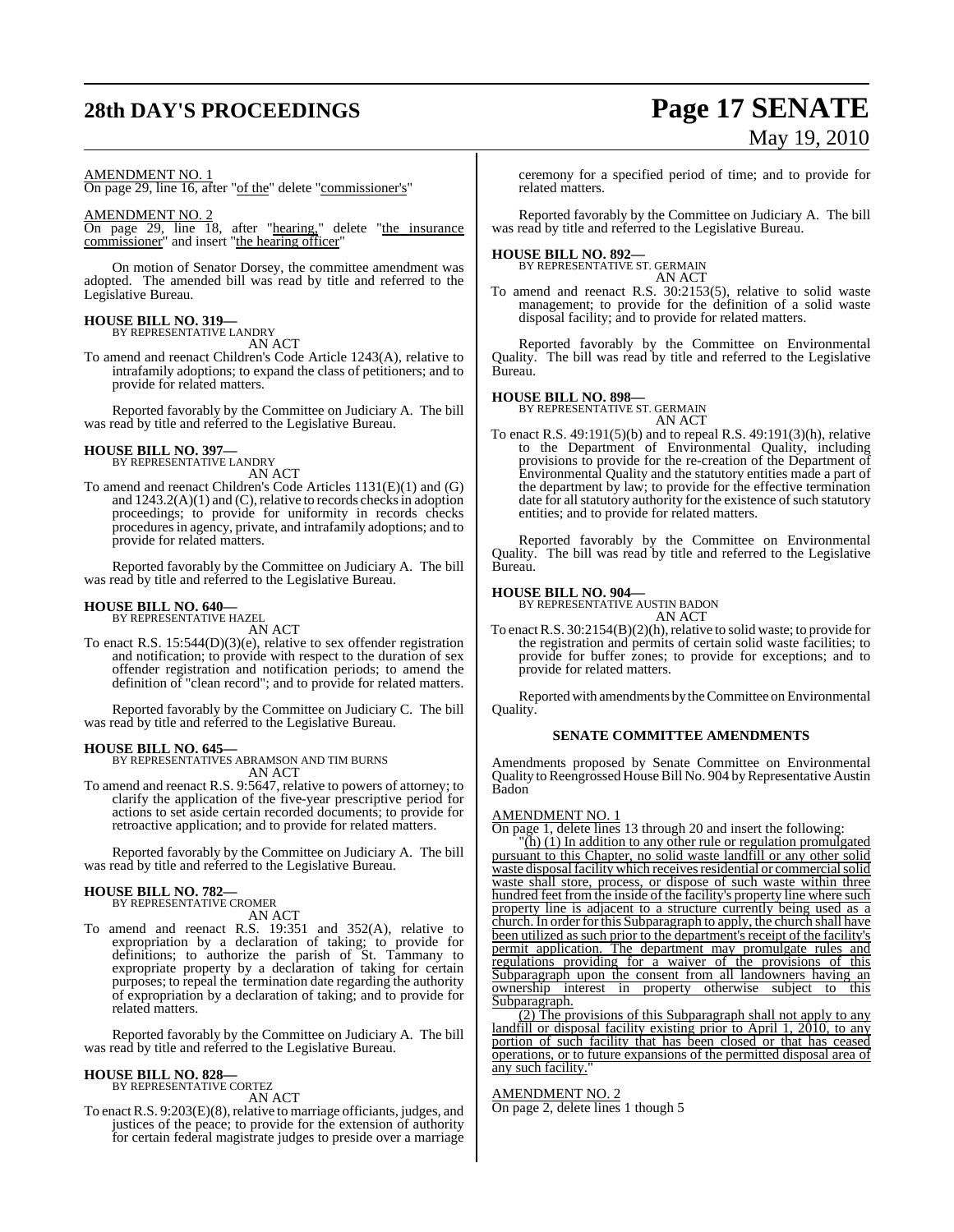On motion of Senator Amedee, the committee amendment was adopted. The amended bill was read by title and referred to the Legislative Bureau.

**HOUSE BILL NO. 913—** BY REPRESENTATIVES CHAMPAGNE, BALDONE, BARRAS, BILLIOT, HENRY BURNS, CARMODY, CARTER, CHANDLER, CORTEZ, DOWNS,<br>FANNIN, FOIL, GISCLAIR, GUINN, HARRISON, HAZEL, HOFFMANN,<br>SAM JONES, KATZ, LANDRY, LIGI, MILLS, MONTOUCET, MORRIS,<br>ROBIDEAUX, GARY SMITH, JANE SMITH, ST. GERMAIN, THIB TUCKER, AND WHITE

#### AN ACT

To amend and reenact R.S.  $30:2011(A)(3)$  and  $(D)(4)$  and  $(23)$ , 2074(A)(4), 2397, R.S. 33:4548.13, and R.S. 40:2821(B)(2) and 2824(B), to enact Chapter 14 of Subtitle II of Title 30 of the Louisiana Revised Statutes of 1950, to be comprised of R.S. 30:2301 through 2306, and R.S. 39:1022(C), and to repeal R.S. 30:2078 through 2088, relative to certain loans for water infrastructure from the revolving loan funds; to provide for the Department of Environmental Quality; to provide for the powers and duties of the secretary of the Department of Environmental Quality; to redesignate the Municipal Facilities Revolving Loan Fund as the Clean Water State Revolving Fund; to provide for notices of intention to issue certain bonds; and to provide for related matters.

Reported favorably by the Committee on Environmental Quality. The bill was read by title and referred to the Legislative Bureau.

#### **HOUSE BILL NO. 1060—** BY REPRESENTATIVE RICHMOND

AN ACT

To amend and reenact R.S. 13:847(A)(1) through (8) and to repeal R.S. 13:846(A)(1)(b) and  $847(A)(9)$  through (38), (B), and (C), relative to fees charged and received in criminal cases; to consolidate the fees charged by the clerks of the district courts, except Orleans Parish, in criminal matters; to increase certain fees the clerks of court charge in criminal matters; to repeal certain fees the clerks of court charge in criminal matters; and to provide for related matters.

Reported favorably by the Committee on Judiciary B. The bill was read by title and referred to the Legislative Bureau.

## **HOUSE BILL NO. 1163—** BY REPRESENTATIVE ST. GERMAIN

AN ACT

To enact R.S. 30:2022(D), relative to issuance of permits by the Department of Environmental Quality; to require written summaries of certain permit renewals, extensions, and modifications; to provide for preliminary review of certain draft permits, modifications, and revisions by permit applicants; and to provide for related matters.

Reported favorably by the Committee on Environmental Quality. The bill was read by title and referred to the Legislative Bureau.

#### **HOUSE BILL NO. 1259—**

BY REPRESENTATIVE BURRELL AN ACT

To enact R.S. 14:40.7, relative to assault and battery and related offenses; to create the crime of cyberbullying; to provide for definitions; to provide for penalties; and to provide for related matters.

Reported with amendments by the Committee on Judiciary C.

## **Page 18 SENATE 28th DAY'S PROCEEDINGS**

#### **SENATE COMMITTEE AMENDMENTS**

Amendments proposed by Senate Committee on Judiciary C to Reengrossed House Bill No. 1259 by Representative Burrell

#### AMENDMENT NO. 1

On page 1, line 9, after "with the" insert "malicious and willful"

#### AMENDMENT NO. 2

On page 2, after line 5, insert the following:

"(4) Whoever commits the crime of Cyberbullying when the offender is over the age of eighteen shall be fined not more than three thousand dollars or imprisoned for not more than one year, or both."

On motion of Senator Dorsey, the committee amendment was adopted. The amended bill was read by title and referred to the Legislative Bureau.

**HOUSE BILL NO. 1260—** BY REPRESENTATIVE HAZEL

AN ACT

To amend and reenact R.S. 14:95.1(C), relative to the possession of a firearm or carrying a concealed weapon by a person convicted of certain felonies; to remove the authorization for law enforcement to issue permits allowing certain felons to possess firearms or carry concealed weapons; and to provide for related matters.

Reported favorably by the Committee on Judiciary C. The bill was read by title and referred to the Legislative Bureau.

#### **Rules Suspended**

Senator Martiny asked for and obtained a suspension of the rules to recall Senate Bill No. 606 from the Committee on Finance.

Senator Claitor objected.

## **SENATE BILL NO. 606—** BY SENATOR MARTINY

To enact Part XIX of Chapter 32 of Title 13 of the Louisiana Revised Statutes of 1950, to be comprised ofR.S. 13:5230 through 5242, relative to religious freedoms; to create a cause of action for the preservation of religious freedom; to provide for definitions; to provide for applicability; to provide for remedies; to require notice; to provide for remediation; to provide certain limitations and procedures; to provide relative to fraudulent or frivolous claims; and to provide for related matters.

AN ACT

#### **ROLL CALL**

The roll was called with the following result:

#### YEAS

Amedee Gautreaux B McPherson<br>
Appel Gautreaux N Morrish Appel Gautreaux N Morrish  $Chahert$ Crowe Heitmeier Riser Donahue Jackson Shaw LaFleur Duplessis Long Martiny Total - 25

Claitor Total - 8 Guillory Mount<br>
Hebert Ouinn

**NAYS** 

Adley Marionneaux Peterson Murray Thompson<br>Nevers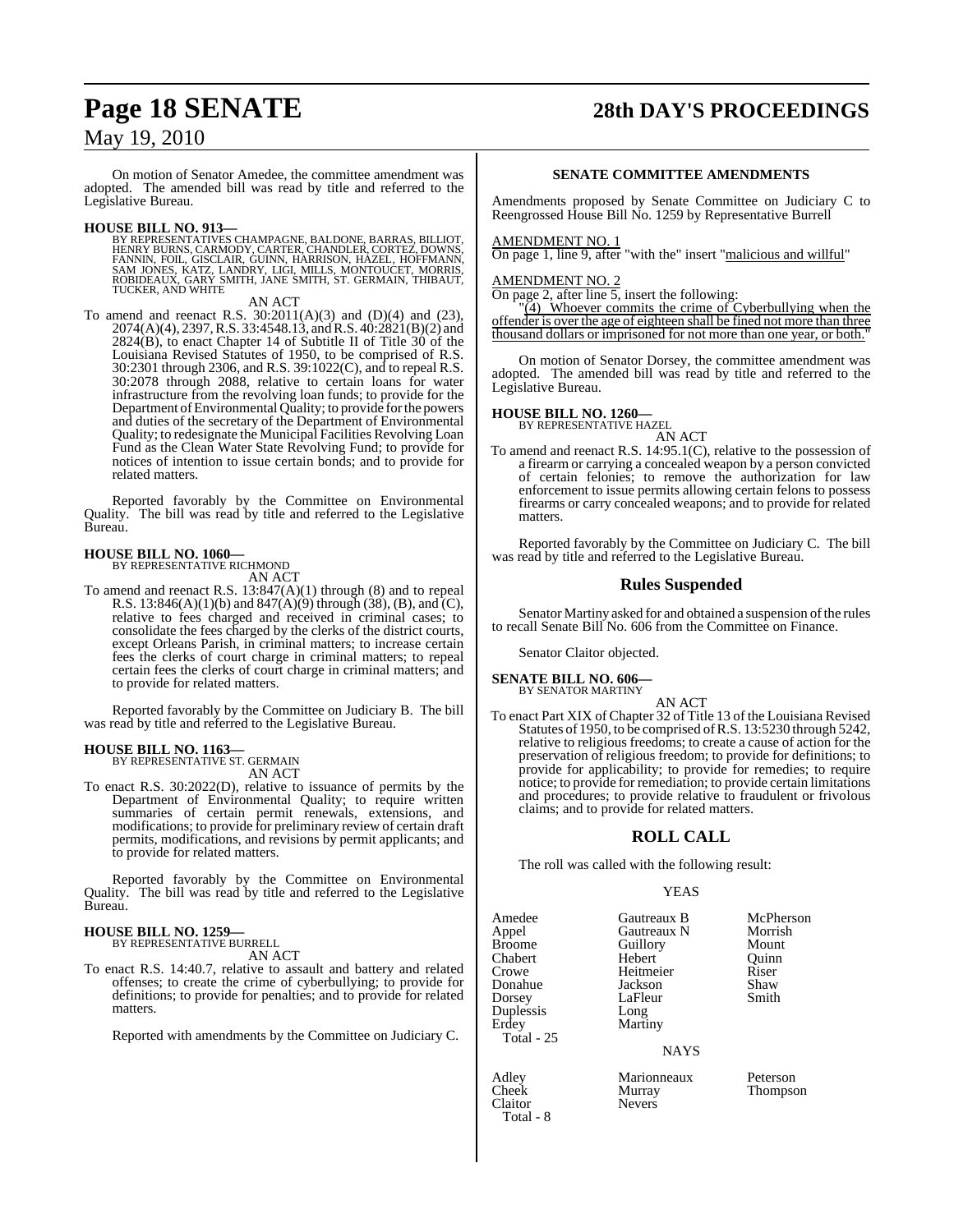# **28th DAY'S PROCEEDINGS Page 19 SENATE**

#### ABSENT

| Mr. President |  |
|---------------|--|
| Alario        |  |
| Total - 6     |  |

Kostelka Morrell<br>Michot Walswo

Walsworth

The Chair declared that the rules were suspended.

On motion of Senator Martiny, the bill was read by title and passed to a third reading.

#### **Rules Suspended**

Senator Jackson asked for and obtained a suspension of the rules to recall House Bill No. 907 from the Committee on Judiciary A.

#### **HOUSE BILL NO. 907—**

BY REPRESENTATIVE ARNOLD AN ACT

To amend and reenact R.S. 26:273(A)(2), relative to wholesaler dealer's permits; to provide for limitations of issuance of wholesaler dealer's permits; to provide with respect to exceptions; and to provide for related matters.

The bill was read by title and referred to the Legislative Bureau.

#### **Reconsideration**

The vote by which Senate Bill No. 286 failed to pass on Tuesday, May 18, 2010, was reconsidered.

#### **SENATE BILL NO. 286—** BY SENATOR DONAHUE

AN ACT

To enact R.S. 39:32.1(G), relative to budget request forms for higher education formula funded agencies; to provide for reporting certain personnel information for institutions of higher education; to provide for an effective date; and to provide for related matters.

On motion of Senator Donahue, the bill was read by title and returned to the Calendar, subject to call.

#### **Reconsideration**

The vote by which Senate Bill No. 494 failed to pass on Tuesday, May 18, 2010, was reconsidered.

## **SENATE BILL NO. 494—** BY SENATOR MARTINY

AN ACT

To enact Children's Code Article 857(D), relative to parole eligibility; to provide for parole eligibility of certain juveniles upon reaching forty-five years of age and who have met certain conditions; and to provide for related matters.

On motion of Senator Martiny, the bill was read by title and returned to the Calendar, subject to call.

#### **Reconsideration**

The vote by which Senate Bill No. 751 failed to pass on Tuesday, May 18, 2010, was reconsidered.

**SENATE BILL NO. 751—**<br>BY SENATORS MURRAY, PETERSON, HEITMEIER, DUPLESSIS AND<br>MORRELL AND REPRESENTATIVES BROSSETT, HENDERSON,<br>ARNOLD, LORUSSO, ABRAMSON, LEGER, HINES AND STIAES AN ACT

To amend and reenact R.S. 43:202(A), relative to judicial and legal advertisements in Orleans Parish; to authorize judicial advertisements in specified weekly news publications; to provide for public bid; to provide for requirements for the weekly news publication; and to provide for related matters.

# May 19, 2010

On motion of Senator Murray, the bill was read by title and returned to the Calendar, subject to call.

#### **Senate Bills and Joint Resolutions Returned from the House of Representatives with Amendments**

**SENATE BILL NO. 15—** BY SENATOR APPEL

AN ACT To amend and reenact the title to Part II-B of Chapter 4 of Title 47 of the Louisiana Revised Statutes of 1950 and R.S. 47:491(A)(1) and (6) and 492(A), (B), and (E), relative to amateur radio station operators; to provide for changing the design of a prestige license plate from "HAM Operator" to "Amateur Radio"; and to provide for related matters.

The bill was read by title. Returned from the House of Representatives with amendments:

#### **LEGISLATIVE BUREAU AMENDMENTS**

Amendments proposed by Legislative Bureau to Reengrossed Senate Bill No. 15 by Senator Appel

AMENDMENT NO. 1

On page 1, line 2, following "Chapter 4" and before "of Title 47" insert "of Subtitle II"

AMENDMENT NO.

On page 1, line 8, following "Chapter 4" and before "of Title 47" insert "of Subtitle II"

Senator Appel moved to concur in the amendments proposed by the House.

## **ROLL CALL**

The roll was called with the following result:

YEAS

| Adley         | Gautreaux B   | Morrish       |
|---------------|---------------|---------------|
| Alario        | Gautreaux N   | Mount         |
| Amedee        | Guillory      | Murray        |
| Appel         | Hebert        | <b>Nevers</b> |
| Broome        | Heitmeier     | Peterson      |
| Chabert       | Jackson       | Ouinn         |
| Cheek         | LaFleur       | Riser         |
| Claitor       | Long          | Shaw          |
| Crowe         | Marionneaux   | Smith         |
| Donahue       | Martiny       | Thompson      |
| Dorsey        | McPherson     | Walsworth     |
| Duplessis     | Michot        |               |
| Erdey         | Morrell       |               |
| Total - 37    |               |               |
|               | <b>NAYS</b>   |               |
| Total $-0$    |               |               |
|               | <b>ABSENT</b> |               |
| Mr. President | Kostelka      |               |
|               |               |               |

Total - 2

The Chair declared the amendments proposed by the House were concurred in. Senator Appel moved to reconsider the vote by which the amendments were concurred in and laid the motion on the table.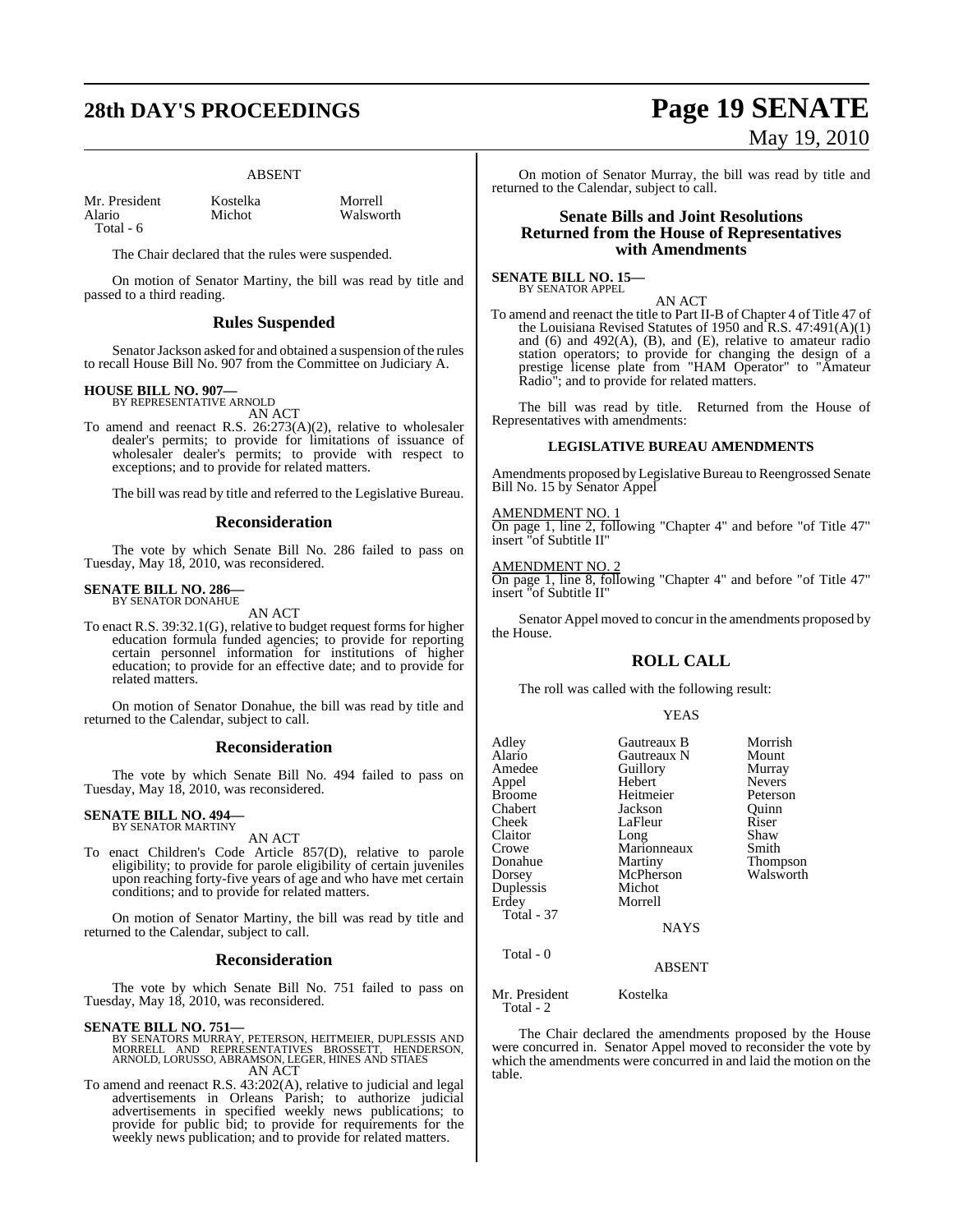### **Bagneris Rule**

Senator B. Gautreaux moved to suspend the rules to temporarily pass over controversial Senate Bills on Third Reading and Final Passage with the intention of taking them up later, in their regular order.

Without objection, so ordered.

#### **Senate Bills and Joint Resolutions on Third Reading and Final Passage**

## **SENATE BILL NO. 1—**<br>BY SENATOR CHAISSON

A JOINT RESOLUTION

Proposing to amend Article VII, Section 10.3(A)(2) and (C) of the Constitution of Louisiana, relative to the Budget Stabilization Fund; to provide for the dedication and deposit of certain revenues into the Budget Stabilization Fund; to delete the provisions relative to the amount of mineral revenues received by the state before mineral revenues may be deposited into the Budget Stabilization Fund; to provide for incorporation of monies in the Budget Stabilization Fund into the official forecast for the current fiscal year and the next fiscal year; to direct the treasurer to transfer monies from the Budget Stabilization Fund to the state general fund in certain circumstances; to suspend or reduce deposits into the Budget Stabilization Fund in certain circumstances; and to specify an election for submission of the proposition to electors; and provide a ballot proposition.

On motion of Senator Chaisson Senate Bill No. 1, which is on Third Reading and Final Passage, was made Special Order of the Day No. 1 on Tuesday, May 25, 2010.

## **SENATE BILL NO. 2—** BY SENATOR CHAISSON

AN ACT

To amend and reenact R.S. 39:94(A)(2) and (C), relative to the Budget Stabilization Fund; to provide for the dedication and deposit of certain revenues into the Budget Stabilization Fund; to delete the provisions relative to the amount of mineral revenues received by the state before mineral revenues may be deposited into the Budget Stabilization Fund; to provide for the incorporation of monies in the Budget Stabilization Fund into the official forecast for the current fiscal year and the next fiscal year; to direct the treasurer to transfer monies from the Budget Stabilization Fund to the state general fund in certain circumstances; to suspend or reduce deposits into the Budget Stabilization Fund in certain circumstances; to provide for an effective date; and to provide for related matters.

On motion of Senator Chaisson Senate Bill No. 2, which is on Third Reading and Final Passage, was made Special Order of the Day No. 2 on Tuesday, May 25, 2010.

# **SENATE BILL NO. 13—** BY SENATOR B. GAUTREAUX

AN ACT

To amend and reenact R.S. 11:292, 570, 930, 951.3, 952.3, 1378, 1905, 3014, 3051, 3111, 3140, 3198, 3229, 3321(A), 3345, 3389, 3408, 3440, 3470, 3513, 3608(A), 3691, 3770, 3800, and 3823, andR.S. 13:3881(D)(1), relative to garnishment or seizure of pension or retirement benefits; to provide for garnishment or seizure of benefits from public retirement or pension systems, plans, or funds; to provide relative to the applicability of certain court orders to such benefits; to provide for garnishment or seizure of such benefits to pay any fine or restitution ordered for certain felony convictions associated with service as an elected official; to provide for an effective date; and to provide for related matters.

## **Page 20 SENATE 28th DAY'S PROCEEDINGS**

#### **Floor Amendments**

Senator Marionneaux sent up floor amendments.

#### **SENATE FLOOR AMENDMENTS**

Amendments proposed by Senator Marionneaux on behalf of the Legislative Bureau to Engrossed Senate Bill No. 13 by Senator B. **Gautreaux** 

AMENDMENT NO. 1

On page 5, lines 7 and 9, following "the" delete "said"

AMENDMENT NO. 2

On page 8, lines 13, 15, 25, 27, following "the" delete "said"

AMENDMENT NO. 3

On page 10, lines 7, 9, 20, 22, following "the" delete "said"

On motion of Senator Marionneaux, the amendments were adopted.

On motion of Senator B. Gautreaux, the amended bill was read by title and returned to its regular order in Third Reading and Final Passage.

## **SENATE BILL NO. 274—** BY SENATOR HEITMEIER

AN ACT

To amend and reenactR.S. 11:701(introductory paragraph),(11), and  $(33)(b)(i)$ ,  $728(A)(4)$ ,  $(C)(1)(a)$  and  $(b)(ii)$  and  $(iii)$  and  $(2)$  and  $17:3997(A)(2)$  and  $(3)$ , to enact R.S.  $11:701(33)(d)$  and (e) and 728(G), and to repeal R.S.  $11:701(33)(a)(xii)$ , relative to the Teachers' Retirement System of Louisiana; to provide for definitions; to provide that membership in such system includes certain charter school employees; to provide for purchase of service credit; to provide for an effective date; and to provide for related matters.

The bill was read by title. Senator Heitmeier moved the final passage of the bill.

## **ROLL CALL**

The roll was called with the following result:

#### YEAS

| Mr. President<br>Adley<br>Amedee<br>Appel<br><b>Broome</b><br>Chabert<br>Cheek<br>Claitor<br>Crowe<br>Donahue<br>Dorsey<br>Duplessis<br>Erdey | Gautreaux B<br>Gautreaux N<br>Guillory<br>Hebert<br>Heitmeier<br>Jackson<br>LaFleur<br>Long<br>Marionneaux<br>Martiny<br>McPherson<br>Michot<br>Morrell | Morrish<br>Mount<br>Murray<br><b>Nevers</b><br>Peterson<br>Ouinn<br>Riser<br>Shaw<br>Smith<br>Thompson<br>Walsworth |
|-----------------------------------------------------------------------------------------------------------------------------------------------|---------------------------------------------------------------------------------------------------------------------------------------------------------|---------------------------------------------------------------------------------------------------------------------|
| <b>Total - 37</b>                                                                                                                             | <b>NAYS</b>                                                                                                                                             |                                                                                                                     |
| Total - 0                                                                                                                                     | ABSENT                                                                                                                                                  |                                                                                                                     |
| Alario<br>Total - 2                                                                                                                           | Kostelka                                                                                                                                                |                                                                                                                     |

The Chair declared the bill was passed and ordered it sent to the House. Senator Heitmeier moved to reconsider the vote by which the bill was passed and laid the motion on the table.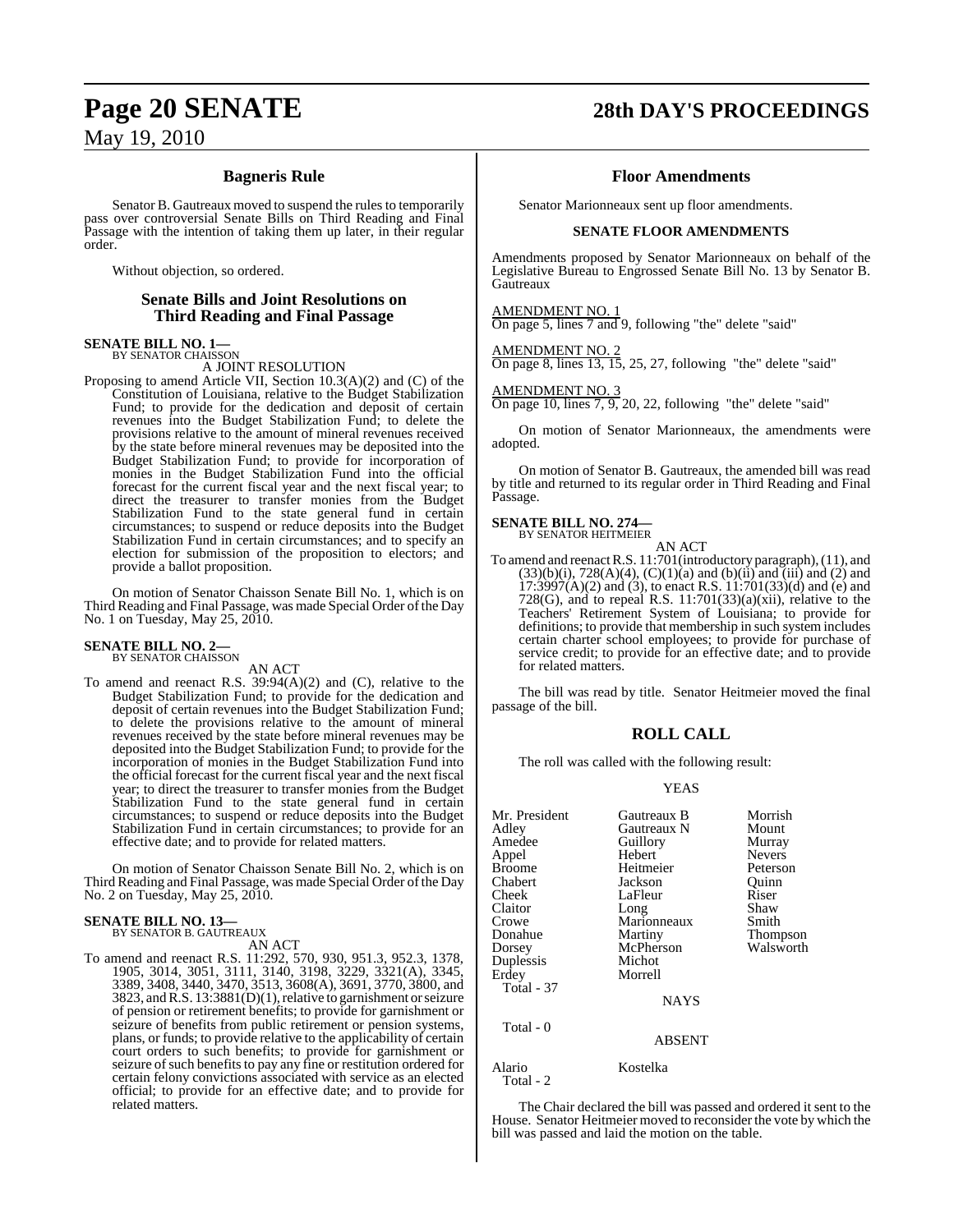# **28th DAY'S PROCEEDINGS Page 21 SENATE**

#### **SENATE BILL NO. 356—** BY SENATOR MORRELL

AN ACT

To enact R.S. 33:2590, relative to New Orleans; to provide with respect to the public meetings of the New Orleans Civil Service Commission; and to provide for related matters.

The bill was read by title. Senator Morrell moved the final passage of the bill.

## **ROLL CALL**

The roll was called with the following result:

#### YEAS

Mr. President Erdey Morrell<br>Adley Gautreaux B Morrish Adley Gautreaux B Morrish Alario Gautreaux N Mount<br>Amedee Guillory Murray Appel Broome Heitmeier Peterson<br>Chabert Jackson Quinn Chabert Jackson Quinn Claitor Long Shaw<br>Crowe Marionneaux Smith Crowe Marionneaux<br>Donahue Martiny Donahue Martiny Thompson<br>
Dorsey McPherson Walsworth Duplessis Total - 38

Guillory Murray<br>
Hebert Nevers LaFleur Riser<br>Long Shaw McPherson<br>Michot

#### NAYS

Total - 0

ABSENT

#### Kostelka

Total - 1

The Chair declared the bill was passed and ordered it sent to the House. Senator Morrell moved to reconsider the vote by which the bill was passed and laid the motion on the table.

## **SENATE BILL NO. 357—** BY SENATOR MORRELL

AN ACT

To enact R.S. 33:2590.1, relative to Orleans Parish; to provide relative to promotional exams given by the New Orleans Civil Service Commission; and to provide for related matters.

The bill was read by title. Senator Morrell moved the final passage of the bill.

## **ROLL CALL**

The roll was called with the following result:

#### **YEAS**

| Mr. President | Erdey       | Morrell       |
|---------------|-------------|---------------|
| Adley         | Gautreaux B | Morrish       |
| Alario        | Gautreaux N | Mount         |
| Amedee        | Guillory    | Murray        |
| Appel         | Hebert      | <b>Nevers</b> |
| <b>Broome</b> | Heitmeier   | Peterson      |
| Chabert       | Jackson     | Ouinn         |
| Cheek         | LaFleur     | Riser         |
| Claitor       | Long        | Shaw          |
| Crowe         | Marionneaux | Smith         |
| Donahue       | Martiny     | Thompson      |
| Dorsey        | McPherson   | Walsworth     |
| Duplessis     | Michot      |               |
| Total - 38    |             |               |

# May 19, 2010

**NAYS** 

ABSENT

Kostelka Total - 1

Total - 0

The Chair declared the bill was passed and ordered it sent to the House. Senator Morrell moved to reconsider the vote by which the bill was passed and laid the motion on the table.

## **SENATE BILL NO. 391—** BY SENATOR CHAISSON

A JOINT RESOLUTION

Proposing to amend Article VII, Section 10(F)(2)(a) and (b) of the Constitution of Louisiana, relative to the expenditure of state funds; to authorize the limited redirection and transfer of funds supporting appropriations or allocations from the state general fund and dedicated funds, including those constitutionally protected or mandated, to be used for other nonmandatory purposes under certain circumstances; to specify an election for submission of the proposition to electors and provide a ballot proposition.

On motion of Senator Chaisson Senate Bill No. 391, which is on Third Reading and Final Passage, was made Special Order ofthe Day No. 3 on Tuesday, May 25, 2010.

#### **Mr. President in the Chair**

#### **SENATE BILL NO. 392—**

BY SENATOR CHAISSON

- AN ACT To amend and reenact R.S.  $39:75(C)(2)(b)$  and  $(E)(1)$  and  $(2)$ .
- relative to the expenditure of state funds; to authorize the limited redirection and transfer of funds supporting appropriations or allocations from the state general fund and dedicated funds, including those constitutionally protected or mandated, to be used for other nonmandatory purposes under certain circumstances; to provide for an effective date; and to provide for related matters.

On motion of Senator Chaisson Senate Bill No. 392, which is on Third Reading and Final Passage, was made Special Order ofthe Day No. 4 on Tuesday, May 25, 2010.

#### **SENATE BILL NO. 410—**

BY SENATOR CHAISSON AN ACT

To amend and reenact R.S. 39:98.1(A)(3), relative to the Millennium Trust; to change the amount of deposits into the Millennium Trust from monies received as a result of the Master settlement; to provide for an effective date; and to provide for related matters.

On motion of Senator Chaisson Senate Bill No. 410, which is on Third Reading and Final Passage, was made Special Order of the Day No. 5 on Tuesday, May 25, 2010.

#### **SENATE BILL NO. 434—** BY SENATOR CHAISSON

A JOINT RESOLUTION

Proposing to amend Article VII, Section 10.8(A)(1)(c) of the Constitution of Louisiana, relative to the Millennium Trust; to change the amount of deposits into the Millennium Trust from monies received as a result of the Master Settlement; and to specify an election for submission of the proposition to electors and provide a ballot proposition.

On motion of Senator Chaisson Senate Bill No. 434, which is on Third Reading and Final Passage, was made Special Order ofthe Day No. 6 on Tuesday, May 25, 2010.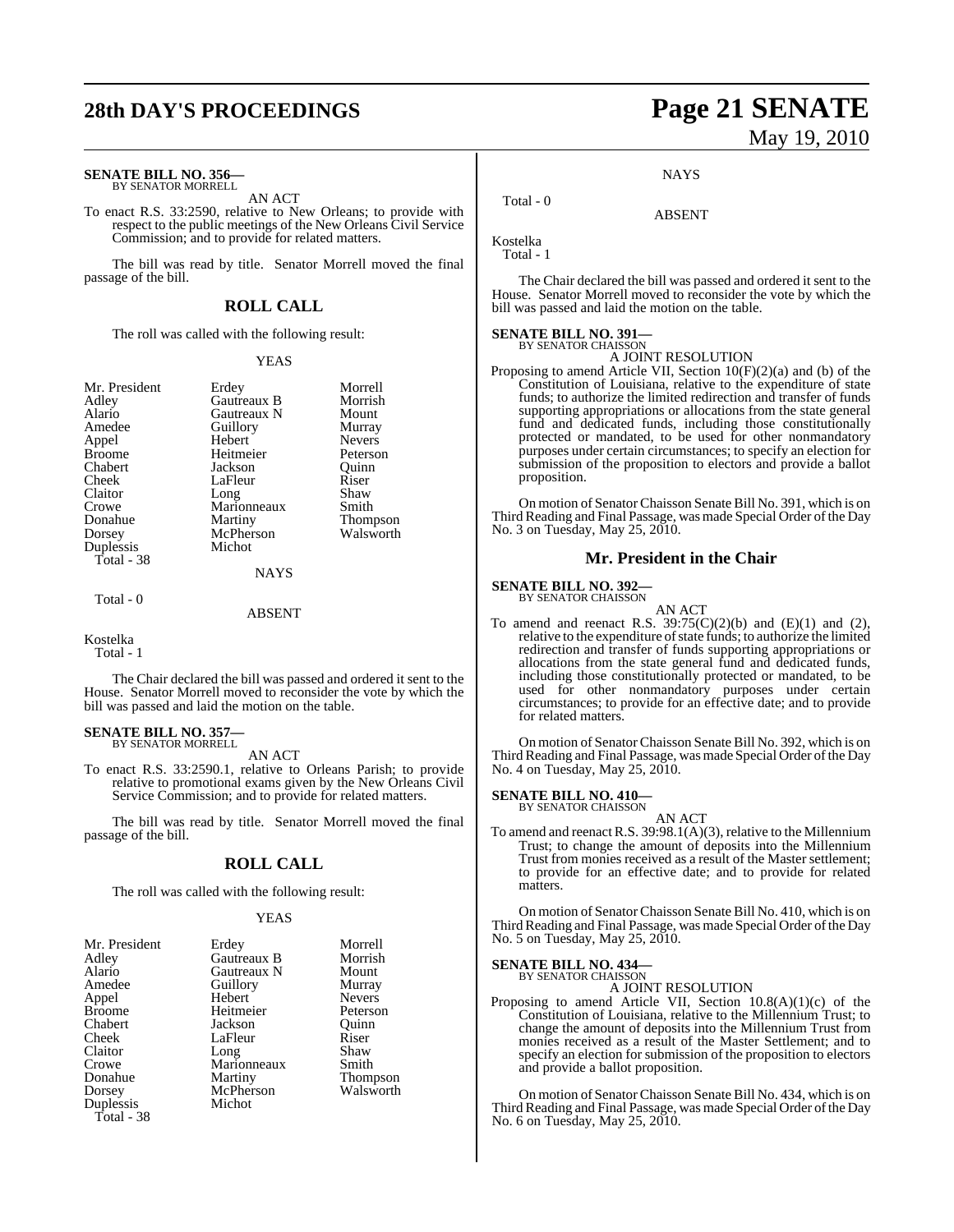#### **SENATE BILL NO. 478—**

BY SENATOR N. GAUTREAUX AN ACT

To amend and reenact R.S.  $4:165(A)(1)$  and  $(2)$  and  $(B)(1)$  and  $(2)$ , relative to certain horse racing purses and breeders' awards; to provide with respect to monies allocated for purses and breeders' awards; to provide for an effective date; and to provide for related matters.

The bill was read by title. Senator N. Gautreaux moved the final passage of the bill.

#### **ROLL CALL**

The roll was called with the following result:

#### YEAS

| Mr. President |             | Morrell       |
|---------------|-------------|---------------|
|               | Erdey       |               |
| Adley         | Gautreaux B | Morrish       |
| Alario        | Gautreaux N | Mount         |
| Amedee        | Guillory    | Murray        |
| Appel         | Hebert      | <b>Nevers</b> |
| <b>Broome</b> | Heitmeier   | Peterson      |
| Chabert       | Jackson     | Ouinn         |
| Cheek         | LaFleur     | Riser         |
| Claitor       | Long        | Shaw          |
| Crowe         | Marionneaux | Smith         |
| Donahue       | Martiny     | Thompson      |
| Dorsey        | McPherson   | Walsworth     |
| Duplessis     | Michot      |               |
| Total - 38    |             |               |
|               | <b>NAYS</b> |               |
| Total - 0     |             |               |
|               |             |               |

#### ABSENT

Kostelka

Total - 1

The Chair declared the bill was passed and ordered it sent to the House. Senator N. Gautreaux moved to reconsider the vote by which the bill was passed and laid the motion on the table.

#### **SENATE BILL NO. 505—**

BY SENATOR JACKSON

AN ACT To enact Chapter 20-F of Title 17 of the Louisiana Revised Statutes of 1950, to be comprised of R.S. 17:3046 through 3046.2, relative to need-based financial assistance for students enrolled in Louisiana colleges and universities; to statutorily create the Louisiana GO Grant program; to provide with respect to eligible colleges and universities; to provide for eligibility requirements for student participation in the program; to provide for program rules and administration; and to provide for related matters.

The bill was read by title. Senator Jackson moved the final passage of the bill.

### **ROLL CALL**

The roll was called with the following result:

#### YEAS

| Mr. President | Erdey       | Morrell       |
|---------------|-------------|---------------|
| Adley         | Gautreaux B | Morrish       |
| Alario        | Gautreaux N | Mount         |
| Amedee        | Guillory    | Murray        |
| Appel         | Hebert      | <b>Nevers</b> |
| <b>Broome</b> | Heitmeier   | Peterson      |
| Chabert       | Jackson     | Ouinn         |
| Cheek         | LaFleur     | Riser         |
| Claitor       | Long        | Shaw          |

## **Page 22 SENATE 28th DAY'S PROCEEDINGS**

| Crowe<br>Donahue<br>Dorsey<br>Duplessis | Marionneaux<br>Martiny<br>McPherson<br>Michot | Smith<br>Thompson<br>Walsworth |
|-----------------------------------------|-----------------------------------------------|--------------------------------|
| Total - 38                              | <b>NAYS</b>                                   |                                |
| Total - 0                               | <b>ABSENT</b>                                 |                                |
| Kostelka<br>$Total - 1$                 |                                               |                                |

The Chair declared the bill was passed and ordered it sent to the House. Senator Jackson moved to reconsider the vote by which the bill was passed and laid the motion on the table.

#### **SENATE BILL NO. 509—** BY SENATOR LONG

AN ACT

To enact R.S. 17:1968.1 and to repeal R.S. 17:1969, relative to funding for the Louisiana School for Math, Science, and the Arts; to provide for the inclusion of the school in the minimum foundation program formula; to provide for the allocation of minimum foundation program funds attributable to such inclusion; to provide relative to appropriations from the state general fund; to provide relative to the school's annual budget; and to provide for related matters.

#### **Floor Amendments**

Senator Morrell proposed the following amendments.

#### **SENATE FLOOR AMENDMENTS**

Amendments proposed by Senators Morrell and Murray to Engrossed Senate Bill No. 509 by Senator Long

#### AMENDMENT NO. 1

On page 1, line 2, after "To" and before "enact" insert "amend and reenact R.S. 17:1970.27(A) and to"

#### AMENDMENT NO. 2

On page 1, line 3, after "Arts" delete the remainder of the line and insert the following: "and the New Orleans Center for the Creative Arts; to provide for the inclusion of the schools in"

#### AMENDMENT NO. 3

On page 1, line 6, after "to the" delete the remainder of the line, delete line 7, and insert the following: "annual budget of the Louisiana School for Math, Science, and the Arts; and to provide for related matters."

#### AMENDMENT NO. 4

On page 1, line 9, after "Section 1." insert "R.S. 17:1970.27(A) is hereby amended and reenacted and"

#### AMENDMENT NO. 5

On page 2, between lines 21 and 22, insert the following: "\* \* \*

§1970.27. Funding; acceptance of other funds

A. **(1)** Funds for the operation of the center **New Orleans Center for the Creative Arts** and the programs provided by the center **New Orleans Center for the Creative Arts** shall come from monies appropriated therefor by the legislature **and through funds appropriated for the minimum foundation program and allocated to the school by the Department of Education**.

**(2) For the purposes of this Section, the New Orleans Center for the Creative Arts shall be considered a public secondary school and, as such, shall be included by the State Board of Elementary and Secondary Education in the formula required by Article VIII, Section 13 of the Constitution of Louisiana used to determine the cost of a minimum foundation program of education in all public elementary and secondary schools.**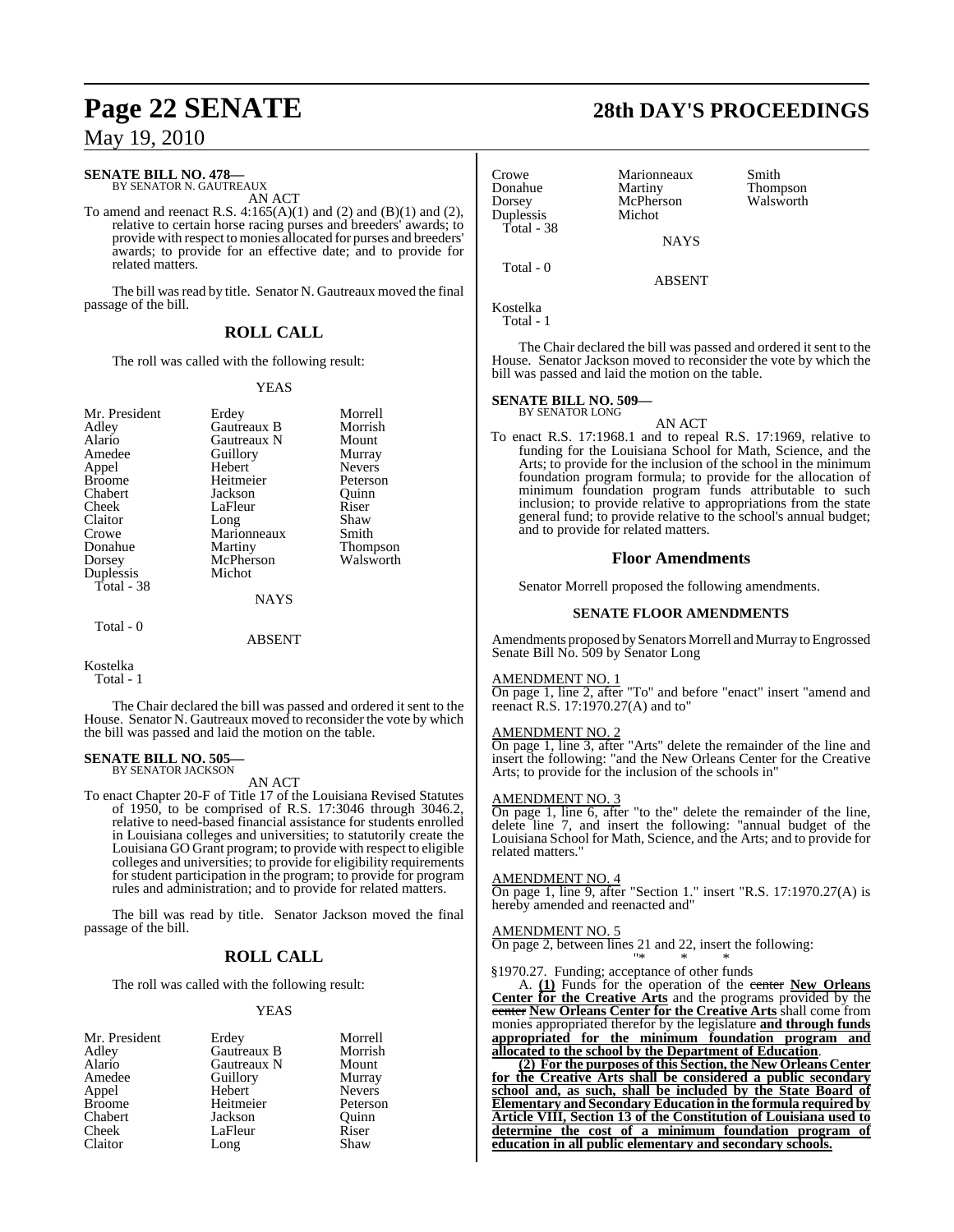# **28th DAY'S PROCEEDINGS Page 23 SENATE**

**(3) Minimum foundation program funds allocated to the New Orleans Center for the Creative Arts shall be based upon that portion of the New Orleans Center for the Creative Arts' enrollment which is not included in the enrollment count for the minimum foundation program of any city, parish, or other local public school system and each student shall be funded at one hundred percent of the state base per pupil amount as contained in the minimum foundation program budget letter approved by the State Board of Elementary and Secondary Education.**

**(4) The amount of funding for any budget request submitted as provided in this Section that is not provided through the minimum foundation program formula shall be determined by the legislature.** \* \* \*"

On motion of Senator Morrell, the amendments were adopted.

The bill was read by title. Senator Long moved the final passage of the amended bill.

## **ROLL CALL**

The roll was called with the following result:

#### YEAS

| Mr. President | Erdey         | Morrish       |
|---------------|---------------|---------------|
| Adley         | Gautreaux B   | Mount         |
| Alario        | Gautreaux N   | Murray        |
| Amedee        | Guillory      | <b>Nevers</b> |
| Appel         | Hebert        | Peterson      |
| <b>Broome</b> | Heitmeier     | Quinn         |
| Chabert       | LaFleur       | Riser         |
| Cheek         | Long          | Shaw          |
| Claitor       | Marionneaux   | Smith         |
| Crowe         | Martiny       | Thompson      |
| Donahue       | McPherson     | Walsworth     |
| Dorsey        | Michot        |               |
| Duplessis     | Morrell       |               |
| Total - 37    |               |               |
|               | <b>NAYS</b>   |               |
| Total - 0     |               |               |
|               | <b>ABSENT</b> |               |
| Jackson       | Kostelka      |               |

Total - 2

The Chair declared the amended bill was passed, ordered reengrossed and sent to the House. Senator Long moved to reconsider the vote by which the bill was passed and laid the motion on the table.

#### **SENATE BILL NO. 534—** BY SENATOR HEBERT

AN ACT

To amend and reenact R. S. 56:109(C) and to enact R.S. 56:1691, relative to possession of firearms; to allow the possession of firearms on certain state lands; to provide terms and conditions; and to provide for related matters.

The bill was read by title. Senator Hebert moved the final passage of the bill.

#### **ROLL CALL**

The roll was called with the following result:

#### YEAS

| Mr. President | Duplessis   | Michot  |
|---------------|-------------|---------|
| Adley         | Erdev       | Morrell |
| Alario        | Gautreaux N | Mount   |
| Amedee        | Guillory    | Murray  |

# May 19, 2010

| Appel<br>Broome<br>Chabert<br>Cheek<br>Claitor<br>Crowe<br>Donahue<br>Dorsey<br><b>Total</b> - 36 | Hebert<br>Heitmeier<br>Jackson<br>LaFleur<br>Long<br>Marionneaux<br>Martiny<br>McPherson | <b>Nevers</b><br>Peterson<br>Ouinn<br>Riser<br>Shaw<br>Smith<br><b>Thompson</b><br>Walsworth |
|---------------------------------------------------------------------------------------------------|------------------------------------------------------------------------------------------|----------------------------------------------------------------------------------------------|
| Total - 0                                                                                         | <b>NAYS</b><br><b>ABSENT</b>                                                             |                                                                                              |
| Gautreaux B<br>Total - 3                                                                          | Kostelka                                                                                 | Morrish                                                                                      |

The Chair declared the bill was passed and ordered it sent to the House. Senator Hebert moved to reconsider the vote by which the bill was passed and laid the motion on the table.

## **SENATE BILL NO. 559—**

BY SENATOR WALSWORTH AN ACT

To amend and reenact R.S. 56:1681(A)(2)(d), relative to the State Parks and Recreation Commission; to provide for the membership of the commission; and to provide for related matters.

The bill was read by title. Senator Walsworth moved the final passage of the bill.

#### **ROLL CALL**

The roll was called with the following result:

#### YEAS

Mr. President Erdey Morrell<br>Adley Gautreaux B Morrish Adley Gautreaux B Morrish Alario Gautreaux N Mount Amedeu<br>
Amedeu<br>
Amedeu<br>
Amedeu<br>
Nevers Appel Hebert Nevers Heitmeier Peterson<br>Jackson Quinn Chabert Jackson Quinn LaFleur Claitor Long Shaw<br>Crowe Marionneaux Smith Crowe Marionneaux<br>Donahue Martiny Donahue Martiny Thompson<br>
Dorsey McPherson Walsworth McPherson<br>Michot Duplessis Total - 38 NAYS

Total - 0

ABSENT

Kostelka

Total - 1

The Chair declared the bill was passed and ordered it sent to the House. Senator Walsworth moved to reconsider the vote by which the bill was passed and laid the motion on the table.

## **SENATE BILL NO. 565—** BY SENATOR JACKSON

AN ACT

To amend and reenact R.S.  $47:302(A)$ , (B), and (C)(1)(a), (d), and  $(f)(i)$  and  $(ii)$  and 332.6, relative to certain collections in the city of Shreveport; to provide for the use of moniesin the Shreveport Riverfront and Convention Center and Independence Stadium Fund; to correct the names of certain entities receiving allocations from the fund; to provide for an effective date; and to provide for related matters.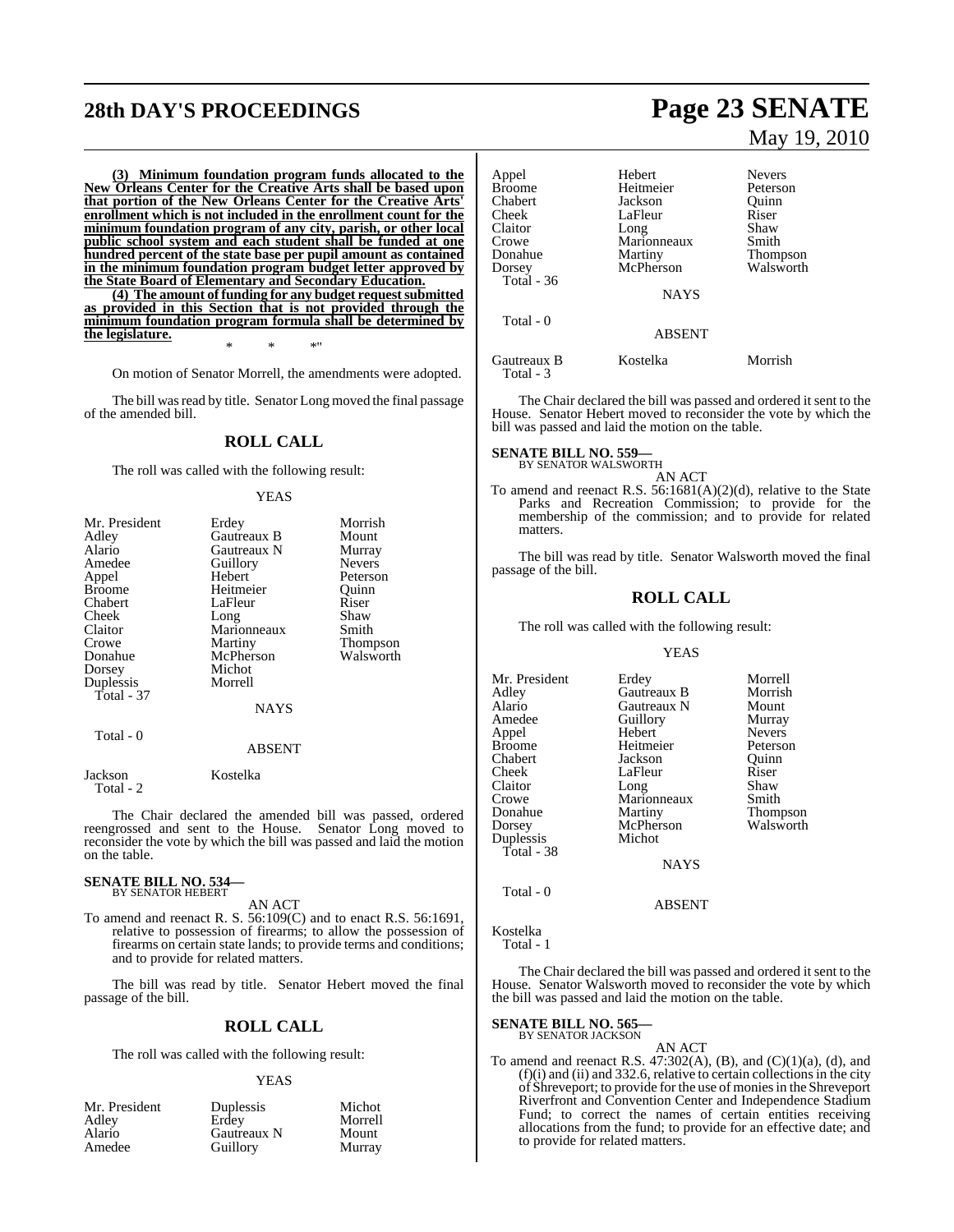#### **Floor Amendments**

Senator Marionneaux sent up floor amendments.

#### **SENATE FLOOR AMENDMENTS**

Amendments proposed by Senator Marionneaux on behalf of the Legislative Bureau to Engrossed Senate Bill No. 565 by Senator Jackson

#### AMENDMENT NO. 1

On page 1, line 2, following "R.S." and before "(A)" change "47:302" to "47:302.2"

#### AMENDMENT NO. 2

On page 1, line 8, following "R.S." and before "(A)" change "47:302" to "47:302.2"

#### AMENDMENT NO. 3

On page 3, line 13, following "to" delete "the"

On motion of Senator Marionneaux, the amendments were adopted.

The bill was read by title. Senator Jackson moved the final passage of the amended bill.

## **ROLL CALL**

The roll was called with the following result:

#### YEAS

| Mr. President<br>Adley<br>Alario<br>Amedee<br>Appel<br><b>Broome</b><br>Chabert<br>Cheek<br>Crowe<br>Donahue<br>Dorsey<br>Duplessis | Gautreaux B<br>Gautreaux N<br>Guillory<br>Hebert<br>Heitmeier<br>Jackson<br>LaFleur<br>Long<br>Marionneaux<br>Martiny<br>McPherson<br>Michot | Morrish<br>Mount<br>Murray<br><b>Nevers</b><br>Peterson<br>Ouinn<br>Riser<br>Shaw<br>Smith<br>Thompson<br>Walsworth |
|-------------------------------------------------------------------------------------------------------------------------------------|----------------------------------------------------------------------------------------------------------------------------------------------|---------------------------------------------------------------------------------------------------------------------|
| Erdey                                                                                                                               | Morrell                                                                                                                                      |                                                                                                                     |
| Total - 37                                                                                                                          |                                                                                                                                              |                                                                                                                     |
|                                                                                                                                     | <b>NAYS</b>                                                                                                                                  |                                                                                                                     |
| Total - 0                                                                                                                           | <b>ABSENT</b>                                                                                                                                |                                                                                                                     |

Claitor Kostelka Total - 2

The Chair declared the amended bill was passed, ordered reengrossed and sent to the House. Senator Jackson moved to reconsider the vote by which the bill was passed and laid the motion on the table.

# **SENATE BILL NO. 624—** BY SENATOR MARIONNEAUX

AN ACT

To enact R.S. 51:2366, relative to economic development; to provide for the Louisiana Mega Project Energy Assistance Rebate; to provide for the businesses eligible for such rebate; to provide for the amount of such rebate; to provide certain authority to the secretary of the Department of Economic Development and the Department of Revenue; and to provide for a penalty for failure to file certain reports; and to provide for related matters.

## **Page 24 SENATE 28th DAY'S PROCEEDINGS**

#### **Floor Amendments**

Senator Marionneaux sent up floor amendments.

#### **SENATE FLOOR AMENDMENTS**

Amendments proposed by Senator Marionneaux on behalf of the Legislative Bureau to Engrossed Senate Bill No. 624 by Senator Marionneaux

AMENDMENT NO. 1 On page 1, line 14, following "**grant**" and before "**a**" insert "**assistance to**"

AMENDMENT NO. 2 On page 2, line 5, following "**may**" and before "**if**" change "**only be granted**" to "**be granted only**"

AMENDMENT NO. 3 On page 2, line 25, following "**businesses**" and before "**in**" insert "**described**"

AMENDMENT NO. 4 On page 2, line 29, following "**make**" change "**a**" to "**the**"

On motion of Senator Marionneaux, the amendments were adopted.

#### **Floor Amendments**

Senator Marionneaux proposed the following amendments.

#### **SENATE FLOOR AMENDMENTS**

Amendments proposed by Senator Marionneaux to Engrossed Senate Bill No. 624 by Senator Marionneaux

AMENDMENT NO. 1

On page 2, line 11, after "**rebate of**" and before "**severance**" insert "**Louisiana**"

AMENDMENT NO. 2 On page 3, line 13, after "**of**" and before "**severance**" insert "**Louisiana**"

#### AMENDMENT NO. 3

On page 3, at the end of line 24, after "**Act**." insert the following: "**Where specific identification of the amount ofseverance tax paid on natural gas consumed directly or indirectly in the operation of the mega project is determined by the department not to be reasonably possible, the rules and regulations may provide for the determination by estimate of the amount to be rebated.**"

On motion of Senator Marionneaux, the amendments were adopted.

The bill was read by title. Senator Marionneaux moved the final passage of the amended bill.

## **ROLL CALL**

The roll was called with the following result:

#### YEAS

| Mr. President | Erdey       | Morrell       |
|---------------|-------------|---------------|
| Adley         | Gautreaux B | Morrish       |
| Alario        | Gautreaux N | Mount         |
| Amedee        | Guillory    | Murray        |
| Appel         | Hebert      | <b>Nevers</b> |
| <b>Broome</b> | Heitmeier   | Peterson      |
| Chabert       | Jackson     | Quinn         |
| Cheek         | LaFleur     | Riser         |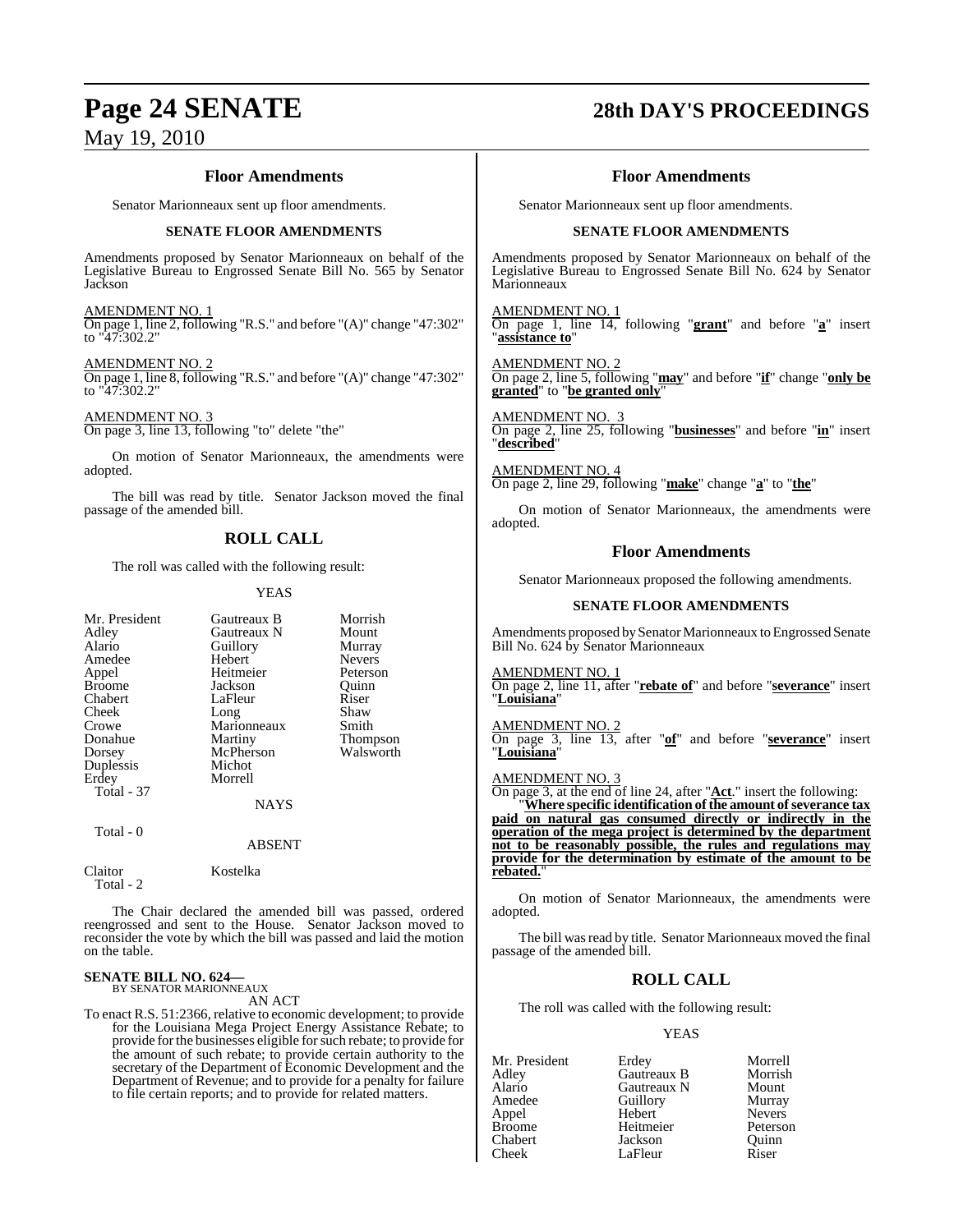Claitor Long Shaw<br>Crowe Marionneaux Smith Crowe Marionneaux<br>
Donahue Martiny Duplessis Total - 38

McPherson<br>Michot

**NAYS** 

ABSENT

Donahue Martiny Thompson<br>Dorsey McPherson Walsworth

Kostelka Total - 1

Total - 0

The Chair declared the amended bill was passed, ordered reengrossed and sent to the House. Senator Marionneaux moved to reconsider the vote by which the bill was passed and laid the motion on the table.

#### **SENATE BILL NO. 646—** BY SENATOR HEBERT

AN ACT

To enact R.S. 33:1236.29, relative to municipalities and parishes; to authorize a pilot program for certain parishes; to provide excavation equipment to parish residents for drainage maintenance and improvement; to provide for criteria for such agreement; to provide for limitation of liability; to provide for program effective and termination dates; and to provide for related matters.

#### **Floor Amendments**

Senator Marionneaux sent up floor amendments.

#### **SENATE FLOOR AMENDMENTS**

Amendments proposed by Senator Marionneaux on behalf of the Legislative Bureau to Engrossed Senate Bill No. 646 by Senator Hebert

AMENDMENT NO. 1

On page 2, line 16, following "**Paragraph**" and before "**,**" change "**(3) of Subsection B**" to "**(B)(3) of this Section**"

On motion of Senator Marionneaux, the amendments were adopted.

The bill was read by title. Senator Hebert moved the final passage of the amended bill.

#### **ROLL CALL**

The roll was called with the following result:

#### YEAS

| Mr. President     | Gautreaux B | Morrell         |
|-------------------|-------------|-----------------|
|                   |             |                 |
| Adley             | Gautreaux N | Morrish         |
| Alario            | Guillory    | Mount           |
| Amedee            | Hebert      | Murray          |
| Appel             | Heitmeier   | <b>Nevers</b>   |
| Broome            | Jackson     | Peterson        |
| Cheek             | LaFleur     | Ouinn           |
| Crowe             | Long        | Riser           |
| Donahue           | Marionneaux | Shaw            |
| Dorsey            | Martiny     | Smith           |
| Duplessis         | McPherson   | <b>Thompson</b> |
| Erdey             | Michot      | Walsworth       |
| <b>Total - 36</b> |             |                 |
|                   | NAYS        |                 |

Total - 0

## **28th DAY'S PROCEEDINGS Page 25 SENATE** May 19, 2010

#### ABSENT

Total - 3

Chabert Claitor Kostelka

The Chair declared the amended bill was passed, ordered reengrossed and sent to the House. Senator Hebert moved to reconsider the vote by which the bill was passed and laid the motion on the table.

#### **SENATE BILL NO. 688—**

BY SENATOR MORRELL AN ACT

To enact R.S. 17:1990(I), relative to the Recovery School District; to provide for the creation of community advisory boards for certain schools within the district located in Orleans Parish; to provide relative to the membership, duties, and functions of such boards; and to provide for related matters.

The bill was read by title. Senator Morrell moved the final passage of the bill.

#### **ROLL CALL**

The roll was called with the following result:

#### YEAS

| Mr. President<br>Adley<br>Alario<br>Amedee<br><b>Broome</b><br>Chabert<br>Cheek<br>Dorsey<br>Duplessis<br>Erdey<br>Gautreaux B<br><b>Total - 33</b> | Gautreaux N<br>Guillory<br>Hebert<br>Heitmeier<br>Jackson<br>Long<br>Marionneaux<br>Martiny<br>McPherson<br>Michot<br>Morrell<br><b>NAYS</b> | Morrish<br>Mount<br>Murray<br><b>Nevers</b><br>Peterson<br>Ouinn<br>Riser<br>Shaw<br>Smith<br>Thompson<br>Walsworth |
|-----------------------------------------------------------------------------------------------------------------------------------------------------|----------------------------------------------------------------------------------------------------------------------------------------------|---------------------------------------------------------------------------------------------------------------------|
| Appel<br>Total - 3                                                                                                                                  | Claitor<br><b>ABSENT</b>                                                                                                                     | Donahue                                                                                                             |
| Crowe<br>Total - 3                                                                                                                                  | Kostelka                                                                                                                                     | LaFleur                                                                                                             |

The Chair declared the bill was passed and ordered it sent to the House. Senator Morrell moved to reconsider the vote by which the bill was passed and laid the motion on the table.

**SENATE BILL NO. 693—**

#### BY SENATOR MORRISH AN ACT

To enact R.S. 38:291(AA) and 329.5, relative to levee districts; to create the Chenier Plain Coastal Restoration and Protection Authority; to provide for its boundaries and membership; to provide for the powers, functions and duties of the board of commissioners; to provide terms, conditions, and requirements; and to provide for related matters.

The bill was read by title. Senator Morrish moved the final passage of the bill.

#### **ROLL CALL**

The roll was called with the following result:

#### YEAS

Mr. President Erdey Morrell<br>Adley Gautreaux B Morrish

Gautreaux B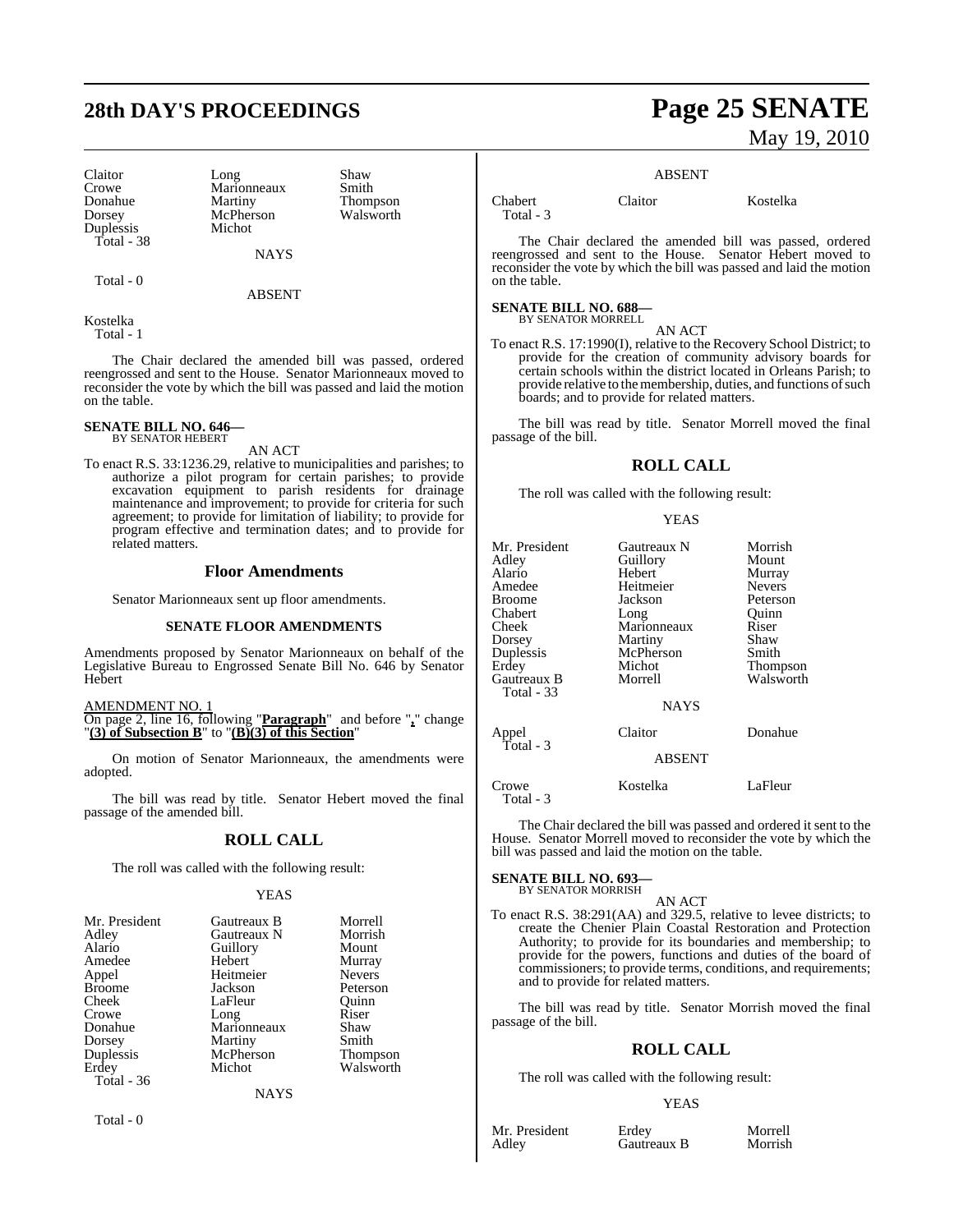# **Page 26 SENATE 28th DAY'S PROCEEDINGS** May 19, 2010

| Alario        | Gautreaux N | Mount         |
|---------------|-------------|---------------|
| Amedee        | Guillory    | Murray        |
| Appel         | Hebert      | <b>Nevers</b> |
| <b>Broome</b> | Heitmeier   | Peterson      |
| Chabert       | Jackson     | Ouinn         |
| Cheek         | LaFleur     | Riser         |
| Crowe         | Long        | Shaw          |
| Donahue       | Marionneaux | Smith         |
| Dorsey        | Martiny     | Thompson      |
| Duplessis     | Michot      | Walsworth     |
| Total - 36    |             |               |
|               | <b>NAYS</b> |               |

Claitor Total - 1

#### ABSENT

Kostelka McPherson Total - 2

The Chair declared the bill was passed and ordered it sent to the House. Senator Morrish moved to reconsider the vote by which the bill was passed and laid the motion on the table.

#### **SENATE BILL NO. 707—** BY SENATOR ALARIO

AN ACT

To amend and reenact R.S. 47:342(3), relative to the occupational license tax; to define contractor for purposes of the occupational license tax in certain parishes; and to provide forrelated matters.

#### **Floor Amendments**

Senator Alario proposed the following amendments.

#### **SENATE FLOOR AMENDMENTS**

Amendments proposed by Senator Alario to Reengrossed Senate Bill No. 707 by Senator Alario

#### AMENDMENT NO. 1

On page 3, after line 1, insert the following: "Section 2. The provisions of R.S.  $47:342(3)(b)$  as enacted by this Act shall cease to be effective on July 1, 2011."

On motion of Senator Alario, the amendments were adopted.

The bill was read by title. Senator Alario moved the final passage of the amended bill.

#### **ROLL CALL**

The roll was called with the following result:

#### YEAS

| Mr. President | Erdey       | Morrell       |
|---------------|-------------|---------------|
| Adley         | Gautreaux B | Morrish       |
| Alario        | Gautreaux N | Mount         |
| Amedee        | Guillory    | Murray        |
| Appel         | Hebert      | Nevers        |
| <b>Broome</b> | Heitmeier   | Peterson      |
| Chabert       | LaFleur     | Ouinn         |
| Cheek         | Long        | Shaw          |
| Crowe         | Marionneaux | Smith         |
| Donahue       | Martiny     | <b>Thomps</b> |
| Dorsey        | McPherson   |               |
| Duplessis     | Michot      |               |
| Total - 34    |             |               |

Thompson

**NAYS** 

Claitor Riser<br>Jackson Wals Total - 4

ABSENT

Walsworth

Kostelka Total - 1

The Chair declared the amended bill was passed, ordered reengrossed and sent to the House. Senator Alario moved to reconsider the vote by which the bill was passed and laid the motion on the table.

#### **SENATE BILL NO. 718—** BY SENATOR MORRISH

AN ACT

To enact R.S. 32:387.19, relative to special permits; to authorize issuance of special permits for one-way hauls of bagged rice for export within a sixty-mile radius of the Port of Lake Charles; to authorize the Department of Transportation and Development to promulgate rules and regulations; to provide for limitations; and to provide for related matters.

The bill was read by title. Senator Morrish moved the final passage of the bill.

#### **ROLL CALL**

The roll was called with the following result:

#### YEAS

| Mr. President<br>Adley<br>Amedee<br>Appel<br>Chabert<br>Cheek<br>Crowe<br>Dorsey<br>Duplessis | Gautreaux N<br>Guillory<br>Hebert<br>Heitmeier<br>Jackson<br>LaFleur<br>Long<br>Marionneaux<br>Martiny | Morrish<br>Mount<br>Murray<br><b>Nevers</b><br>Peterson<br>Ouinn<br>Riser<br>Shaw<br>Smith |
|-----------------------------------------------------------------------------------------------|--------------------------------------------------------------------------------------------------------|--------------------------------------------------------------------------------------------|
| Erdey<br>Gautreaux B<br>Total - 33<br>Claitor                                                 | Michot<br>Morrell<br><b>NAYS</b>                                                                       | Thompson<br>Walsworth                                                                      |
| Total - 1                                                                                     | ABSENT                                                                                                 |                                                                                            |

Alario Donahue McPherson Kostelka Total - 5

The Chair declared the bill was passed and ordered it sent to the House. Senator Morrish moved to reconsider the vote by which the bill was passed and laid the motion on the table.

## **SENATE BILL NO. 724—** BY SENATOR N. GAUTREAUX

AN ACT

To amend and reenact R.S.  $41:642(A)(2)$ , relative to sixteenth section and school board indemnity lands; to provide for revenues generated by certain sixteenth section and school board indemnity lands; to provide terms and conditions; and to provide for related matters.

The bill was read by title. Senator N. Gautreaux moved the final passage of the bill.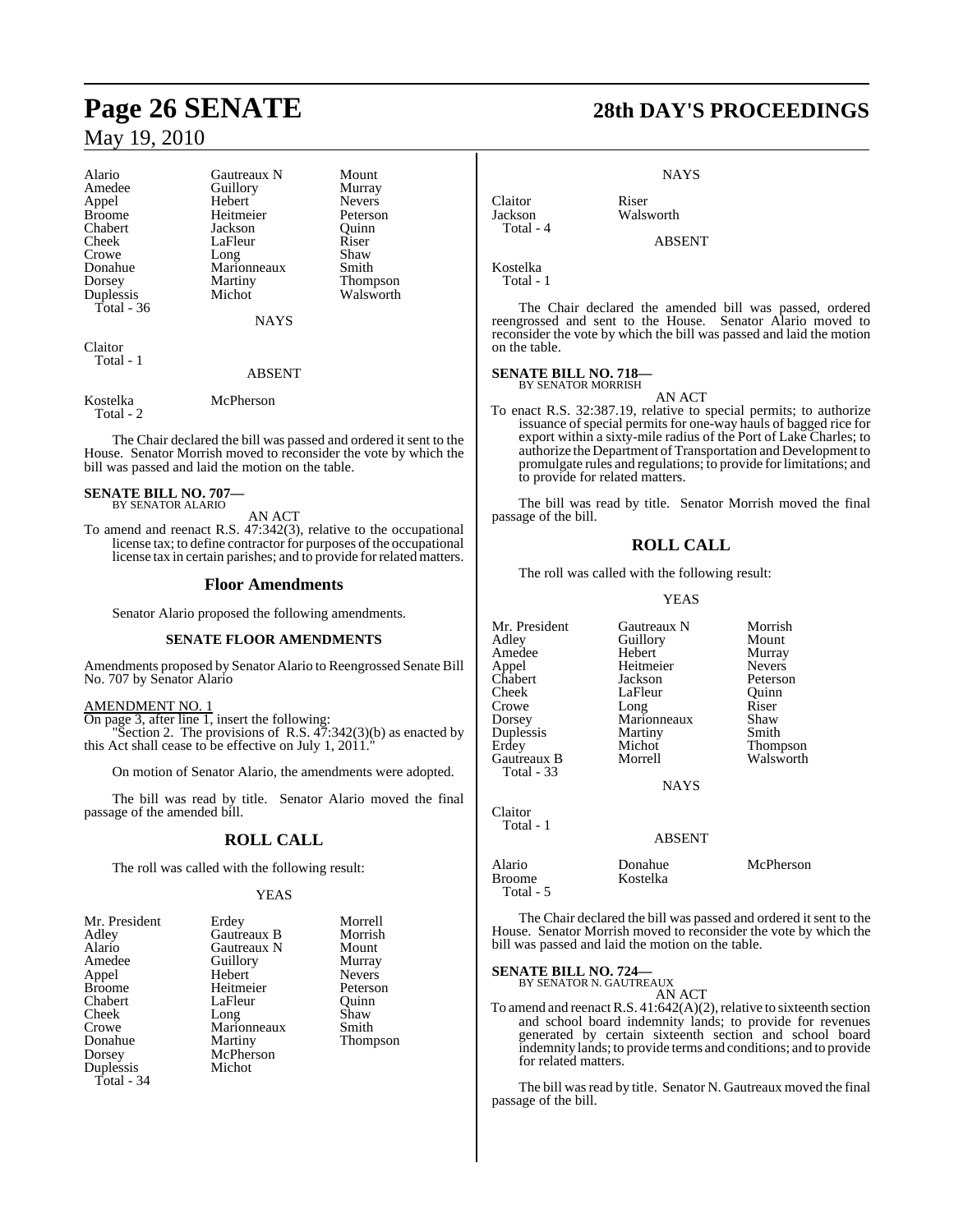## **ROLL CALL**

The roll was called with the following result:

#### YEAS

| Mr. President | Erdey       | Morrell       |
|---------------|-------------|---------------|
| Adley         | Gautreaux B | Morrish       |
| Alario        | Gautreaux N | Mount         |
| Amedee        | Guillory    | Murray        |
| Appel         | Hebert      | <b>Nevers</b> |
| <b>Broome</b> | Heitmeier   | Peterson      |
| Chabert       | Jackson     | Ouinn         |
| Cheek         | Long        | Riser         |
| Crowe         | Marionneaux | Shaw          |
| Donahue       | Martiny     | Smith         |
| Dorsey        | McPherson   | Thompson      |
| Duplessis     | Michot      | Walsworth     |
| Total $-36$   |             |               |
|               | <b>NAYS</b> |               |
|               |             |               |

Claitor Total - 1

Total - 2

#### ABSENT

The Chair declared the bill was passed and ordered it sent to the House. Senator N. Gautreaux moved to reconsider the vote by which the bill was passed and laid the motion on the table.

#### **SENATE BILL NO. 743—** BY SENATOR BROOME

Kostelka LaFleur

AN ACT

To amend and reenact R.S. 24:973.1(B)(1) and (2), (D), and (E)(5), relative to the Legislative Youth Advisory Council; to provide for membership and terms; to provide for the selection of members nominated formembership by certain school clubs and community organizations; to provide relative to the selection process; to provide for submission of an annual report; and to provide for related matters.

The bill was read by title. Senator Broome moved the final passage of the bill.

#### **ROLL CALL**

The roll was called with the following result:

#### YEAS

| Mr. President | Erdey       | Morrell         |
|---------------|-------------|-----------------|
| Adley         | Gautreaux B | Morrish         |
| Alario        | Gautreaux N | Mount           |
| Amedee        | Guillory    | Murray          |
| Appel         | Hebert      | <b>Nevers</b>   |
| <b>Broome</b> | Heitmeier   | Peterson        |
| Chabert       | Jackson     | Ouinn           |
| Cheek         | Long        | Riser           |
| Crowe         | Marionneaux | Shaw            |
| Donahue       | Martiny     | Smith           |
| Dorsey        | McPherson   | <b>Thompson</b> |
| Duplessis     | Michot      | Walsworth       |
| Total - $36$  |             |                 |
|               | <b>NAYS</b> |                 |

Claitor Total - 1

#### ABSENT

Kostelka LaFleur Total - 2

The bill was read by title. Senator Marionneaux moved the final passage of the amended bill.

### **ROLL CALL**

The roll was called with the following result:

#### YEAS

| Mr. President | Erdey         | Morrish       |
|---------------|---------------|---------------|
| Adley         | Gautreaux B   | Mount         |
| Alario        | Gautreaux N   | Murray        |
| Amedee        | Guillory      | <b>Nevers</b> |
| Appel         | Hebert        | Peterson      |
| <b>Broome</b> | Heitmeier     | Ouinn         |
| Chabert       | Jackson       | Riser         |
| Cheek         | Long          | Shaw          |
| Crowe         | Marionneaux   | Smith         |
| Donahue       | McPherson     | Thompson      |
| Dorsey        | Michot        | Walsworth     |
| Duplessis     | Morrell       |               |
| Total - 35    |               |               |
|               | <b>NAYS</b>   |               |
| Claitor       |               |               |
| Total - 1     |               |               |
|               | <b>ABSENT</b> |               |
| Kostelka      | LaFleur       | Martiny       |

The Chair declared the bill was passed and ordered it sent to the House. Senator Marionneaux moved to reconsider the vote by which the bill was passed and laid the motion on the table.

## **SENATE BILL NO. 749—** BY SENATOR MURRAY

Total - 3

AN ACT

To amend and reenact R.S. 24:653(H)(2), relative to the Joint Legislative Committee on the Budget; to provide for the review of certain negotiations, compromises or settlements by the Litigation Subcommittee of the Joint Legislative Committee on the Budget; to provide for an effective date; and to provide for related matters.

#### **Floor Amendments**

Senator Murray proposed the following amendments.

#### **SENATE FLOOR AMENDMENTS**

Amendments proposed by Senator Murray to Engrossed Senate Bill No. 749 by Senator Murray

#### AMENDMENT NO. 1

On page 1, lines 13 and 14, delete "or R.S. 13:5108.2"

On motion of Senator Murray, the amendments were adopted.

The bill was read by title. Senator Murray moved the final passage of the amended bill.

## **28th DAY'S PROCEEDINGS Page 27 SENATE** May 19, 2010

The Chair declared the bill was passed and ordered it sent to the House. Senator Broome moved to reconsider the vote by which the bill was passed and laid the motion on the table.

To amend and reenact R.S. 17:3096(G), relative to monies in certain qualified tuition programs and civil procedure; to exempt certain funds from attachment, levy, garnishment, or legal process; to provide terms and conditions; and to provide forrelated matters.

## **SENATE BILL NO. 744—** BY SENATOR MARIONNEAUX

AN ACT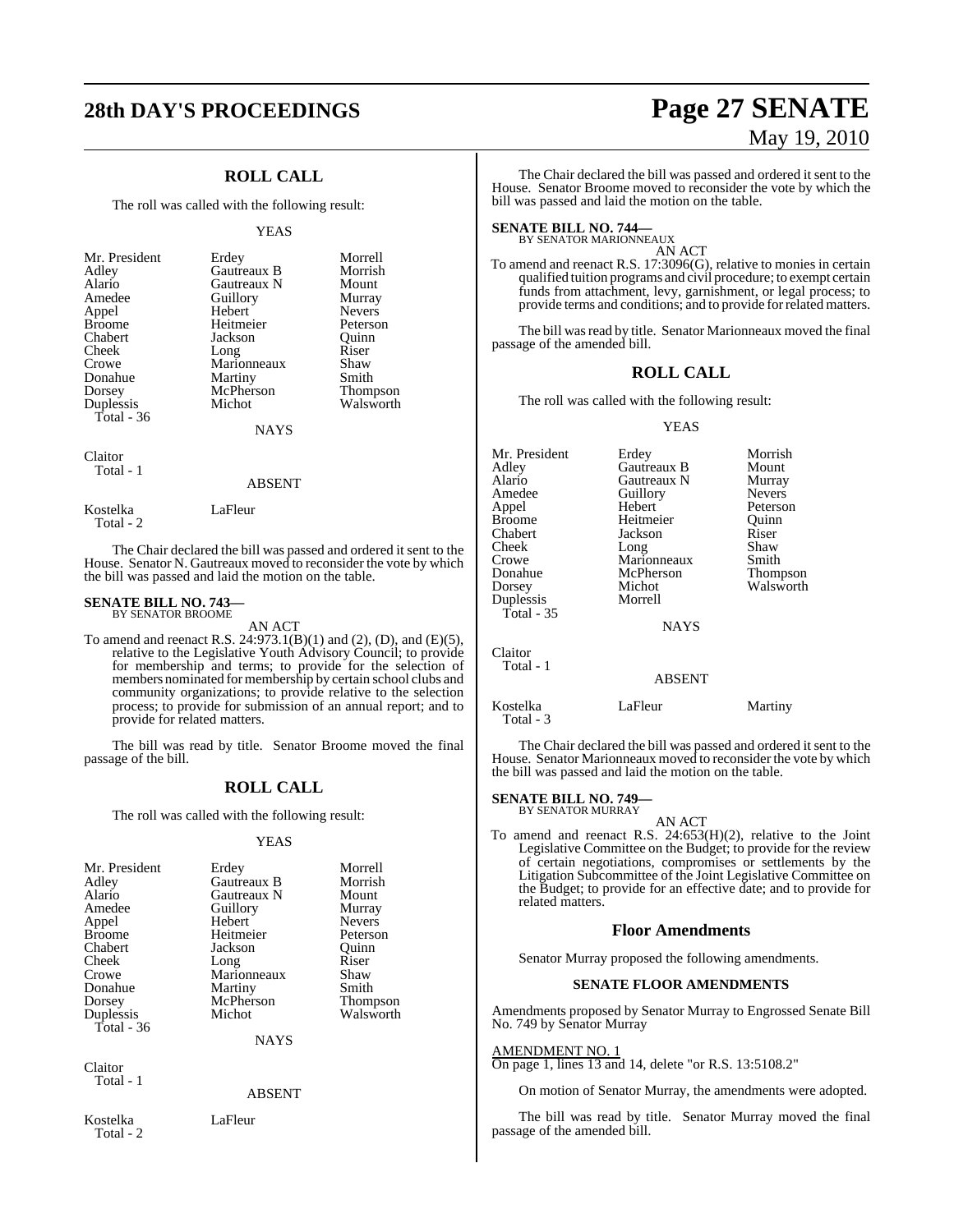## **ROLL CALL**

The roll was called with the following result:

#### YEAS

| Mr. President<br>Adley<br>Amedee<br>Appel<br><b>Broome</b><br>Chabert<br>Cheek<br>Crowe<br>Donahue<br>Dorsey<br>Total - 29 | Duplessis<br>Erdey<br>Gautreaux B<br>Guillory<br>Hebert<br>Heitmeier<br>Jackson<br>Long<br>Marionneaux<br>Martiny | McPherson<br>Michot<br>Morrell<br>Murray<br><b>Nevers</b><br>Peterson<br>Ouinn<br>Shaw<br>Smith |
|----------------------------------------------------------------------------------------------------------------------------|-------------------------------------------------------------------------------------------------------------------|-------------------------------------------------------------------------------------------------|
|                                                                                                                            | <b>NAYS</b>                                                                                                       |                                                                                                 |
| Alario<br>Claitor<br>Gautreaux N<br>Total - 7                                                                              | Mount<br>Riser<br>Thompson<br><b>ABSENT</b>                                                                       | Walsworth                                                                                       |
| Kostelka<br>Total - 3                                                                                                      | LaFleur                                                                                                           | Morrish                                                                                         |

The Chair declared the amended bill was passed, ordered reengrossed and sent to the House. Senator Murray moved to reconsider the vote by which the bill was passed and laid the motion on the table.

#### **SENATE BILL NO. 752—** BY SENATOR LONG

AN ACT

To enact Chapter 17-F of Subtitle III of Title 39 of the Louisiana Revised Statutes of 1950, to be comprised of R.S. 39:1800.21 through 1800.35, relative to the creation of a nonprofit corporation; to provide for the financing and leasing of centers of excellence; to provide for its board of directors; to authorize the lease and sublease of the facilities; to authorize the issuance of bonds and certificates of participation; to empower the nonprofit corporation, the Louisiana Community and Technical College System and the state to take such other actions or enter into such other agreements as may be necessary and appropriate to carry out its responsibilities; and to provide for related matters.

The bill was read by title. Senator Long moved the final passage of the bill.

#### **ROLL CALL**

The roll was called with the following result:

#### YEAS

| Mr. President | Erdey       | Morrell         |
|---------------|-------------|-----------------|
| Adley         | Gautreaux B | Morrish         |
| Alario        | Gautreaux N | Mount           |
| Amedee        | Guillory    | Murray          |
| Appel         | Hebert      | <b>Nevers</b>   |
| <b>Broome</b> | Heitmeier   | Peterson        |
| Chabert       | Jackson     | Ouinn           |
| Cheek         | Long        | Riser           |
| Crowe         | Marionneaux | Shaw            |
| Donahue       | Martiny     | Smith           |
| Dorsey        | McPherson   | <b>Thompson</b> |
| Duplessis     | Michot      | Walsworth       |
| Total - 36    |             |                 |

## **Page 28 SENATE 28th DAY'S PROCEEDINGS**

#### **NAYS**

ABSENT

Claitor Total - 1

Kostelka LaFleur Total - 2

The Chair declared the bill was passed and ordered it sent to the House. Senator Long moved to reconsider the vote by which the bill was passed and laid the motion on the table.

## **SENATE BILL NO. 767—**

BY SENATOR MCPHERSON AN ACT

To amend and reenact R.S. 32:266(B), relative to traffic offenses; to provide relative to the disposition of fines for exceeding the posted speed limit on an interstate highway; to change the name of the "Louisiana Highway Safety Commission Fund"; and to provide for related matters.

The bill was read by title. Senator McPherson moved the final passage of the bill.

#### **ROLL CALL**

The roll was called with the following result:

#### YEAS

| Mr. President | Erdey         | Morrell       |
|---------------|---------------|---------------|
| Adley         | Gautreaux B   | Murray        |
| Alario        | Gautreaux N   | <b>Nevers</b> |
| Amedee        | Guillory      | Peterson      |
| Appel         | Hebert        | Ouinn         |
| <b>Broome</b> | Heitmeier     | Riser         |
| Chabert       | Jackson       | Shaw          |
| Cheek         | Long          | Smith         |
| Crowe         | Marionneaux   | Thompson      |
| Donahue       | Martiny       | Walsworth     |
| Dorsey        | McPherson     |               |
| Duplessis     | Michot        |               |
| Total - 34    |               |               |
|               | NAYS          |               |
| Claitor       |               |               |
| Total - 1     |               |               |
|               | <b>ABSENT</b> |               |
| Kostelka      | Morrish       |               |
| LaFleur       | Mount         |               |

The Chair declared the bill was passed and ordered it sent to the House. Senator McPherson moved to reconsider the vote by which the bill was passed and laid the motion on the table.

#### **Senate Bills and Joint Resolutions on Third Reading and Final Passage, Subject to Call**

#### **Called from the Calendar**

Senator Martiny asked that Senate Bill No. 284 be called from the Calendar.

#### **SENATE BILL NO. 284—** BY SENATOR MARTINY

Total - 4

AN ACT

To enact Code of Civil Procedure Article 2542, relative to foreign defamation judgments; to provide the grounds for the recognition of foreign defamation judgments; to provide for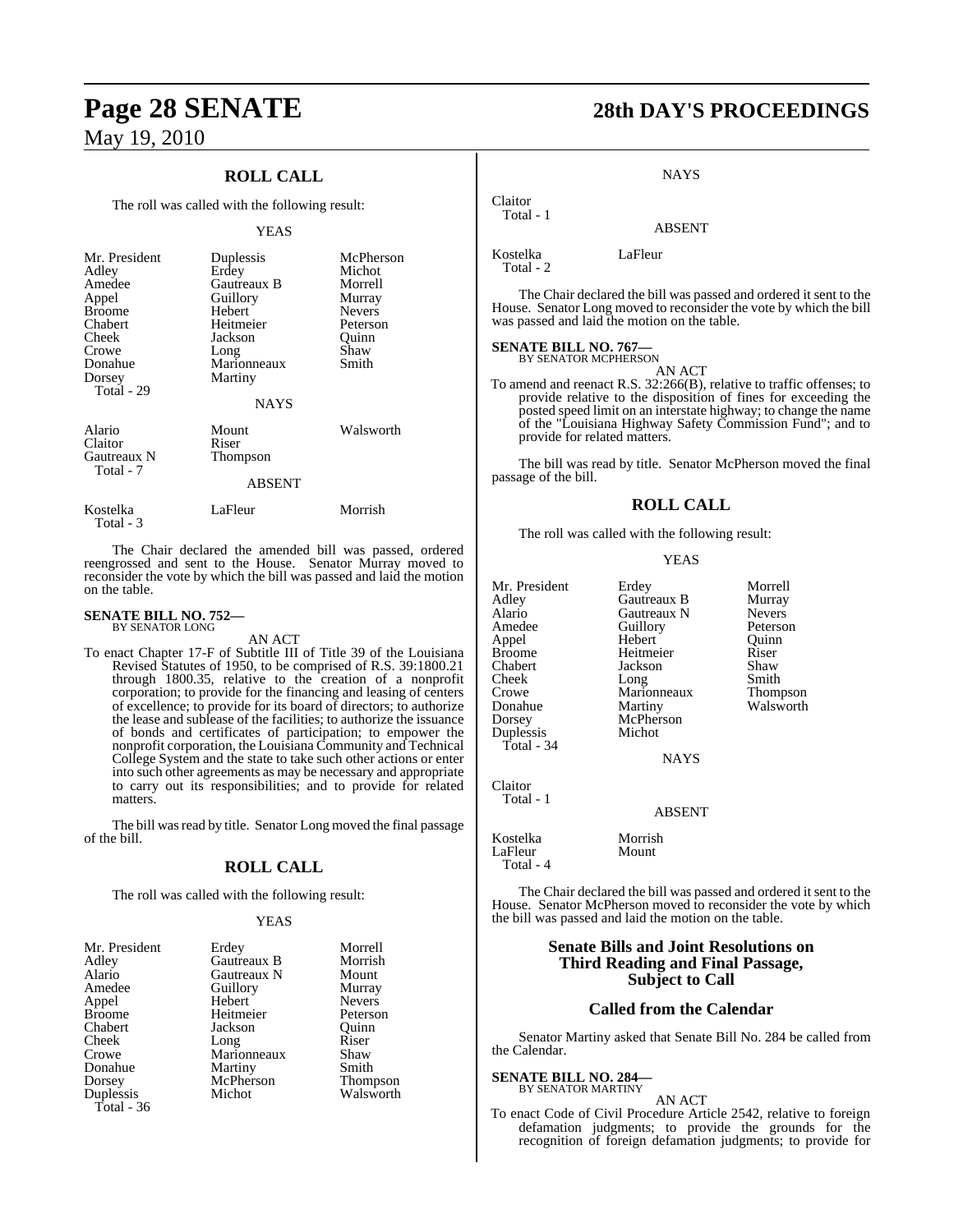## **28th DAY'S PROCEEDINGS Page 29 SENATE**

jurisdiction; to provide definitions; and to provide for related matters.

The bill was read by title. Senator Martiny moved the final passage of the bill.

#### **ROLL CALL**

The roll was called with the following result:

#### YEAS

| Mr. President | Erdey       | Morrell         |
|---------------|-------------|-----------------|
| Adley         | Gautreaux B | Morrish         |
| Alario        | Gautreaux N | Mount           |
| Amedee        | Guillory    | Murray          |
| Appel         | Hebert      | <b>Nevers</b>   |
| <b>Broome</b> | Heitmeier   | Peterson        |
| Chabert       | LaFleur     | Ouinn           |
| Cheek         | Long        | Riser           |
| Crowe         | Marionneaux | Shaw            |
| Donahue       | Martiny     | Smith           |
| Dorsey        | McPherson   | <b>Thompson</b> |
| Duplessis     | Michot      | Walsworth       |
| Total - 36    |             |                 |
|               | <b>NAYS</b> |                 |
| $Total - 0$   |             |                 |

#### ABSENT

| Claitor   | Jackson | Kostelka |
|-----------|---------|----------|
| Total - 3 |         |          |

The Chair declared the bill was passed and ordered it sent to the House. Senator Martiny moved to reconsider the vote by which the bill was passed and laid the motion on the table.

#### **Called from the Calendar**

Senator Martiny asked that Senate Bill No. 460 be called from the Calendar.

#### **SENATE BILL NO. 460—** BY SENATOR MARTINY

AN ACT

To enact Chapter 1 of Code Title I of Code Book IV of Title 9 of the Louisiana Revised Statutes of 1950, to be comprised of R.S. 9:6000, relative to the application of foreign laws; to provide for definitions; to provide for legislative findings; to prohibit the enforcement of foreign laws under certain circumstances; to provide for applicability to certain persons; and to provide for related matters.

The bill was read by title. Senator Martiny moved the final passage of the bill.

### **ROLL CALL**

The roll was called with the following result:

#### YEAS

| Mr. President |
|---------------|
| Adley         |
| Alario        |
| Amedee        |
| Appel         |
| <b>Broome</b> |
| Chabert       |
| Cheek         |
| Crowe         |
| Donahue       |
| Dorsey        |
| Total - 33    |

**Gautreaux B** Mount<br> **Guillory** Murray Guillory Hebert Nevers<br>
Heitmeier Peterson Heitmeier Peterson<br>Long Ouinn Long Marionneaux Riser<br>
Martiny Shaw Martiny Shaw<br>
McPherson Smith McPherson<br>Michot

t Duplessis Morrell<br>Erdey Morrish Morrish<br>Mount Walsworth

# May 19, 2010

**NAYS** 

| Claitor<br>Total - 3   | Gautreaux N   | <b>Thompson</b> |
|------------------------|---------------|-----------------|
|                        | <b>ABSENT</b> |                 |
| Jackson<br>$Total - 3$ | Kostelka      | LaFleur         |

The Chair declared the bill was passed and ordered it sent to the House. Senator Martiny moved to reconsider the vote by which the bill was passed and laid the motion on the table.

#### **Called from the Calendar**

Senator Martiny asked that Senate Bill No. 615 be called from the Calendar.

## **SENATE BILL NO. 615—** BY SENATOR MARTINY

AN ACT

To amend and reenact R.S. 18:49.1(C), 1461, 1462, 1463(F), 1465(B), 1467, and 1468(C) and to enact R. S. 18:49.1(D), 1459, 1461.2, 1461.3, 1461.4, 1461.5, 1461.6, 1461.7 and 1461.8, and to repeal R.S. 14:118(A)(1)(b), 119, and 352 and R.S. 18:1300.6, relative to the election code; to provide relative to certain election offenses, to provide for definitions; to provided for penalties; and to provide for related matters.

#### **Floor Amendments**

Senator Marionneaux sent up floor amendments.

#### **SENATE FLOOR AMENDMENTS**

Amendments proposed by Senator Marionneaux on behalf of the Legislative Bureau to Engrossed Senate Bill No. 615 by Senator **Martiny** 

AMENDMENT NO. 1 On page 6, line 8, following "**influence**" and before "**the voter**" delete "**,**"

AMENDMENT NO. 2 On page 6, line 19, change "**succeeding**" to "**subsequent**"

AMENDMENT NO. 3 On page 7, line 25, change "**succeeding**" to "**subsequent**"

AMENDMENT NO. 4 On page 9, line 13, change "**succeeding**" to "**subsequent**"

AMENDMENT NO. 5 On page 10, line 8, change "**succeeding**" to "**subsequent**"

AMENDMENT NO. 6 On page 10, line 20, following "**accurate**" and before "**timely**" change "**and/or**" to "**and**"

## AMENDMENT NO. 7

On page 11, line 17, change "**succeeding**" to "**subsequent**"

AMENDMENT NO. 8

On page 12, line 2, change "**succeeding**" to "**subsequent**"

On motion of Senator Marionneaux, the amendments were adopted.

#### **Floor Amendments**

Senator Murray proposed the following amendments.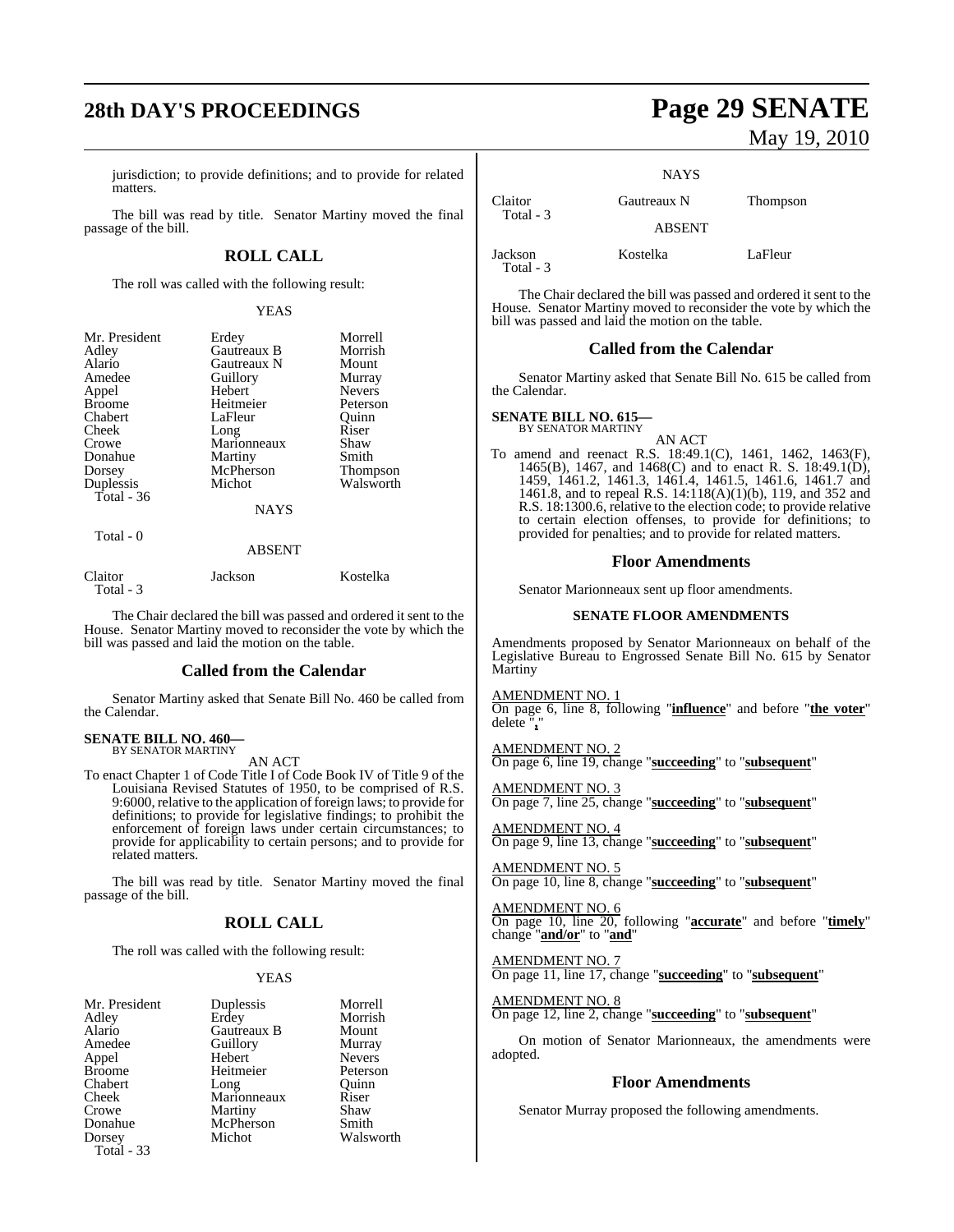#### **SENATE FLOOR AMENDMENTS**

Amendments proposed by Senator Murray to Engrossed Senate Bill No. 615 by Senator Martiny

#### AMENDMENT NO. 1

On page 1, line 14, after "**Elections Compliance Unit**" insert "**, upon the receipt of a complaint of any election irregularity,**"

 $\frac{\text{AMENDMENT NO. 2}}{\text{On page 16, delete lines 19 through 23 and insert the following:}$ On page 16, delete lines 19 through 23 and insert the following: "Section 3. This Act shall become effective on January 1, 2011."

On motion of Senator Murray, the amendments were adopted.

The bill was read by title. Senator Martiny moved the final passage of the amended bill.

#### **ROLL CALL**

The roll was called with the following result:

#### YEAS

| Mr. President | Duplessis     | Michot          |
|---------------|---------------|-----------------|
| Adley         | Erdey         | Morrell         |
| Alario        | Gautreaux B   | Morrish         |
| Amedee        | Gautreaux N   | Murray          |
| Appel         | Guillory      | <b>Nevers</b>   |
| <b>Broome</b> | Hebert        | Peterson        |
| Chabert       | Heitmeier     | Ouinn           |
| Cheek         | Jackson       | Riser           |
| Claitor       | Long          | Shaw            |
| Crowe         | Marionneaux   | Smith           |
| Donahue       | Martiny       | <b>Thompson</b> |
| Dorsey        | McPherson     | Walsworth       |
| Total - 36    |               |                 |
|               | <b>NAYS</b>   |                 |
| Total - 0     |               |                 |
|               | <b>ABSENT</b> |                 |

| Kostelka  | LaFleur | Mount |
|-----------|---------|-------|
| Total - 3 |         |       |

The Chair declared the amended bill was passed, ordered reengrossed and sent to the House. Senator Martiny moved to reconsider the vote by which the bill was passed and laid the motion on the table.

#### **Called from the Calendar**

Senator Morrish asked that Senate Bill No. 792 be called from the Calendar.

#### **SENATE BILL NO. 792— (Substitute for Senate Bill No. 136 by Senator Morrish)** BY SENATOR MORRISH

AN ACT

To amend and reenact R.S. 40:1421, the introductory paragraph of  $1422(A)$ ,  $1422(C)$ , the introductory paragraph of  $1427$ ,  $1427(1)$ and  $(3)$ ,  $1428(A)(1)$  and  $(4)(b)(ii)$  and  $(C)$ , and 1429 and to enact R.S.  $22:2134(B)(3)(e)$  and R.S.  $40:1428(A)(4)(b)(iv)$ , relative to the insurance fraud investigation unit within the Department of Public Safety and Corrections, public safety services, office of state police; to provide for definitions; to provide for powers and duties of the unit; to provide for reporting; to provide relative to the Insurance Fraud Investigation Fund; to extend the termination date of the unit; and to provide for related matters.

## **Page 30 SENATE 28th DAY'S PROCEEDINGS**

#### **Floor Amendments**

Senator Morrish proposed the following amendments.

#### **SENATE FLOOR AMENDMENTS**

Amendments proposed by Senator Morrish to Engrossed Senate Bill No. 792 by Senator Morrish

#### AMENDMENT NO. 1

On page 1, line 2, after "reenact" insert "R.S. 22:2134(B)(3)(d),"

#### AMENDMENT NO. 2

On page 1, line 3, change " $(4)(b)(ii)$ " to " $(4)(a)$ "

#### AMENDMENT NO. 3

On page 1, delete line 4, and insert "and 1429, relative"

#### AMENDMENT NO. 4

On page 1, delete line 11, and insert the following: "Section 1. R.S.  $22:2134(B)(3)(d)$  is hereby amended and reenacted to read as follows:"

#### AMENDMENT NO. 5

On page 2, delete lines 4 through 6 in their entirety and insert the following:

"(d) Conducting educational **and public awareness** programs designed to inform motor vehicle owners **the citizens** of **the state about** methods of preventing motor vehicle theft and **combating** insurance fraud."

#### AMENDMENT NO. 6

On page 2, line 9, change " $(4)(b)(ii)$ " to " $(4)(a)$ "

#### AMENDMENT NO. 7

On page 2, delete line 10, and insert "are hereby amended and reenacted to read"

#### AMENDMENT NO. 8

On page 2, delete lines 23 through 25 in their entirety and insert the following:

#### "**(5) "Insurance fraud section" means the insurance fraud section within the Louisiana Department of Insurance.**"

#### AMENDMENT NO. 9

On page 4, line 10, after "shall" and before "submit" delete "**each**" and after "submit" change "an" to "**a combined**"

#### AMENDMENT NO. 10

On page 4, line 22, after "**section**" and before the period "**.**" insert "**, as applicable to each**"

#### AMENDMENT NO. 11

On page 5, delete line 8 and insert the following:

 $(4)(a)$  Prior to making the allocations specified in Subparagraph (b) of this Paragraph, the commissioner of insurance is authorized to withhold the sum of thirty thousand dollars per year from the fees collected pursuant to this Section to defray the expense of collection of the fees, enforcement of this Subpart, and operation of the Department of Insurance **and shall withhold one hundred eightyseven thousand dollars to fund the Louisiana Automobile Theft and Insurance Fraud Prevention Authority pursuant to R.S. 22:2134**. \* \* \*"

#### AMENDMENT NO. 12

On page 5, delete lines 9 through 19 in their entirety

#### AMENDMENT NO. 13

On page 6, line 5, after "**shall be**" delete the remainder of the line and on line 6, delete "**Insurance to be**"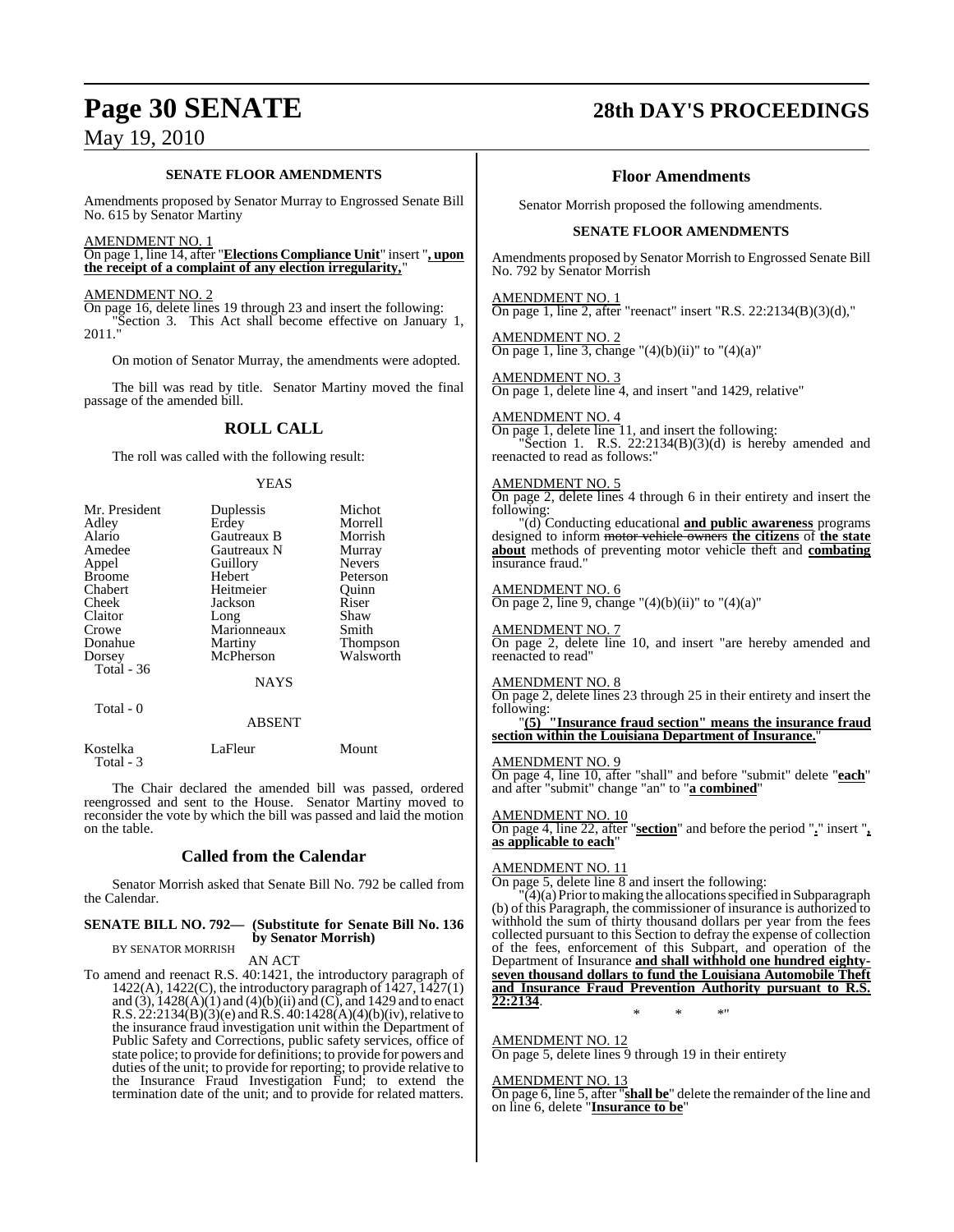## **28th DAY'S PROCEEDINGS Page 31 SENATE**

#### AMENDMENT NO. 14

On page 6, at the end of line 12, change "**2016**." to "**2012**."

AMENDMENT NO. 15

On page 6, after line 12, insert the following: "Section 3. This Act shall become effective on July 1, 2010."

On motion of Senator Morrish, the amendments were adopted.

The bill was read by title. Senator Morrish moved the final passage of the amended bill.

### **ROLL CALL**

The roll was called with the following result:

#### YEAS

| Mr. President<br>Adley<br>Alario<br>Amedee<br>Appel<br><b>Broome</b><br>Chabert<br>Cheek<br>Crowe<br>Dorsey<br>Duplessis<br>Erdey<br>Total $-36$<br>Total - 0 | Gautreaux B<br>Gautreaux N<br>Guillory<br>Hebert<br>Heitmeier<br>Jackson<br>LaFleur<br>Long<br>Marionneaux<br>Martiny<br>McPherson<br>Michot<br><b>NAYS</b> | Morrell<br>Morrish<br>Mount<br>Murray<br><b>Nevers</b><br>Peterson<br>Quinn<br>Riser<br>Shaw<br>Smith<br>Thompson<br>Walsworth |
|---------------------------------------------------------------------------------------------------------------------------------------------------------------|-------------------------------------------------------------------------------------------------------------------------------------------------------------|--------------------------------------------------------------------------------------------------------------------------------|
|                                                                                                                                                               | <b>ABSENT</b>                                                                                                                                               |                                                                                                                                |
| Claitor<br>Total - 3                                                                                                                                          | Donahue                                                                                                                                                     | Kostelka                                                                                                                       |

The Chair declared the amended bill was passed, ordered reengrossed and sent to the House. Senator Morrish moved to reconsider the vote by which the bill was passed and laid the motion on the table.

#### **Called from the Calendar**

Senator Dorsey asked that Senate Bill No. 736 be called from the Calendar.

## **SENATE BILL NO. 736—** BY SENATOR DORSEY

AN ACT

To amend and reenact the Code of Criminal Procedure Article 876 and to enact the Children's Code Article 857(D), relative to criminal procedure; to provide for sentencing of adults for certain crimes committed as a child; to provide for certain adults charged for crimes committed as a child; to provide for requirements of sentencing; to provide for terms, conditions, and procedures; to provide for an effective date; and to provide for related matters.

#### **Floor Amendments**

Senator Marionneaux sent up floor amendments.

#### **SENATE FLOOR AMENDMENTS**

Amendments proposed by Senator Marionneaux on behalf of the Legislative Bureau to Engrossed Senate Bill No. 736 by Senator Dorsey

AMENDMENT NO. 1 On page 1, line 2, following "reenact" and before "Code" delete "the"

# May 19, 2010

#### AMENDMENT NO. 2

On page 1, line 2, following "enact" and before last word of the sentence delete "the"

On motion of Senator Marionneaux, the amendments were adopted.

The bill was read by title. Senator Dorsey moved the final passage of the amended bill.

## **ROLL CALL**

The roll was called with the following result:

#### YEAS

| Mr. President        | Erdey       | Morrish       |
|----------------------|-------------|---------------|
| Adley                | Gautreaux B | Mount         |
| Alario               | Gautreaux N | Murray        |
| Amedee               | Guillory    | <b>Nevers</b> |
| Appel                | Hebert      | Peterson      |
| <b>Broome</b>        | Heitmeier   | Ouinn         |
| Chabert              | LaFleur     | Riser         |
| Cheek                | Long        | Shaw          |
| Claitor              | Marionneaux | Smith         |
| Crowe                | Martiny     | Thompson      |
| Donahue              | McPherson   | Walsworth     |
| Dorsey               | Michot      |               |
| Duplessis            | Morrell     |               |
| $Total - 37$         |             |               |
|                      | <b>NAYS</b> |               |
| Total - 0            |             |               |
|                      | ABSENT      |               |
| Jackson<br>Total - 2 | Kostelka    |               |

The Chair declared the amended bill was passed, ordered reengrossed and sent to the House. Senator Dorsey moved to reconsider the vote by which the bill was passed and laid the motion on the table.

#### **Called from the Calendar**

Senator Marionneaux asked that Senate Bill No. 308 be called from the Calendar.

#### **SENATE BILL NO. 308—**

BY SENATOR MARIONNEAUX AN ACT

To amend and reenact R.S. 49:953(B)(1) and 968(B)(13) and R.S. 56:5(C) and 6(28), to enact R.S. 49:953(B)(5), and to repeal R.S. 49:967(D), relative to the Wildlife and Fisheries Commission; to provide legislative oversight of certain rules and regulations; to require the commission to adopt rules and regulations in accordance with the Administrative Procedures Act; to authorize certain emergency rule procedures; and to provide for related matters.

#### **Floor Amendments**

Senator Marionneaux sent up floor amendments.

#### **SENATE FLOOR AMENDMENTS**

Amendments proposed by Senator Marionneaux on behalf of the Legislative Bureau to Engrossed Senate Bill No. 308 by Senator **Marionneaux** 

#### AMENDMENT NO. 1

On page 2, line 7, following "**forth**" and before "**this**" change "**below in**" to "**in Paragraph (5) of**"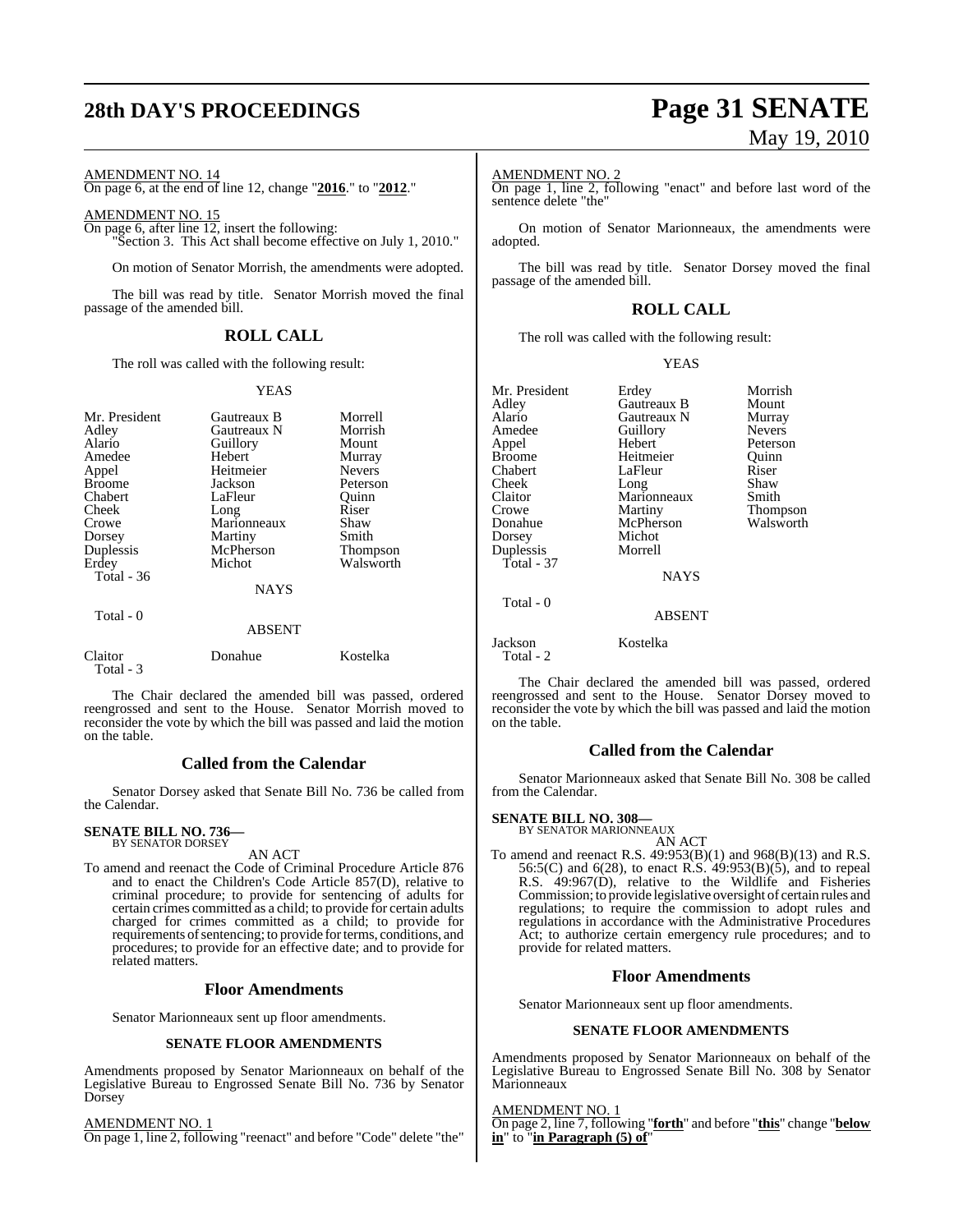# **Page 32 SENATE 28th DAY'S PROCEEDINGS**

AMENDMENT NO. 2

On page 2, line 15, following "**adopt**" and before "**without**" insert "**,**"

AMENDMENT NO. 3 On page 2, line 16, following "**peril**" and before "**emergency**" insert "**,**"

AMENDMENT NO. 4

On page 3, line 9, following "**Administrative**" and before "**Act**" change "**Procedures**" to "**Procedure**"

On motion of Senator Marionneaux, the amendments were adopted.

#### **Floor Amendments**

Senator Marionneaux proposed the following amendments.

#### **SENATE FLOOR AMENDMENTS**

Amendments proposed by Senator Marionneaux to Engrossed Senate Bill No. 308 by Senator Marionneaux

AMENDMENT NO. 1 On page 2, line 16, delete "**webless migratory game bird**"

AMENDMENT NO. 2 On page 2, line 18, after "**limits**" and before the period, insert "**, and all rules and regulations pursuant thereto**"

On motion of Senator Marionneaux, the amendments were adopted.

The bill was read by title. Senator Marionneaux moved the final passage of the amended bill.

## **ROLL CALL**

The roll was called with the following result:

#### YEAS

| Mr. President     | Gautreaux N   | Morrish         |
|-------------------|---------------|-----------------|
| Amedee            | Guillory      | Mount           |
| Appel             | Hebert        | Murray          |
| <b>Broome</b>     | Heitmeier     | <b>Nevers</b>   |
| Chabert           | Jackson       | Peterson        |
| Cheek             | LaFleur       | Ouinn           |
| Crowe             | Long          | Riser           |
| Donahue           | Marionneaux   | Shaw            |
| Dorsey            | Martiny       | Smith           |
| Duplessis         | McPherson     | <b>Thompson</b> |
| Erdey             | Michot        | Walsworth       |
| Gautreaux B       | Morrell       |                 |
| <b>Total - 35</b> |               |                 |
|                   | <b>NAYS</b>   |                 |
| Adley             | Alario        | Claitor         |
| Total - 3         | <b>ABSENT</b> |                 |
|                   |               |                 |

Kostelka

Total - 1

The Chair declared the amended bill was passed, ordered reengrossed and sent to the House. Senator Marionneaux moved to reconsider the vote by which the bill was passed and laid the motion on the table.

## **Called from the Calendar**

Senator Marionneaux asked that Senate Bill No. 334 be called from the Calendar.

#### **SENATE BILL NO. 334—**

BY SENATOR MARIONNEAUX AN ACT

To amend and reenact R.S. 40:1300.253(1) and to repeal R.S. 40:1300.256(B)(5), relative to prohibiting smoking in certain places; to provide for definitions; to provide relative to exceptions; and to provide for related matters.

#### **Floor Amendments**

Senator Marionneaux proposed the following amendments.

#### **SENATE FLOOR AMENDMENTS**

Amendments proposed by Senator Marionneaux to Engrossed Senate Bill No. 334 by Senator Marionneaux

AMENDMENT NO. 1

On page 1, delete line 15, and insert: "**mean that food sales shall be no more than ten percent of the total gross sales of food and beverages sold.**"

On motion of Senator Marionneaux, the amendments were adopted.

### **Senator Thompson in the Chair**

Senator N. Gautreaux moved to place the bill on the Involuntary Calendar.

Senator Marionneaux objected.

### **ROLL CALL**

YEAS

The roll was called with the following result:

| טרום ו                                                                           |                                                              |
|----------------------------------------------------------------------------------|--------------------------------------------------------------|
| Jackson<br>Martiny<br>Michot<br>Morrell<br>Morrish<br><b>NAYS</b>                | Murray<br><b>Nevers</b><br>Riser<br>Shaw                     |
| Dorsey<br>Duplessis<br>Gautreaux B<br>Heitmeier<br>Long<br>Marionneaux<br>ABSENT | McPherson<br>Mount<br>Peterson<br>Ouinn<br>Smith<br>Thompson |
| Hebert<br>Kostelka<br>LaFleur                                                    | Walsworth                                                    |
|                                                                                  |                                                              |

The Chair declared the Senate refused to place the amended bill on the Involuntary Calendar.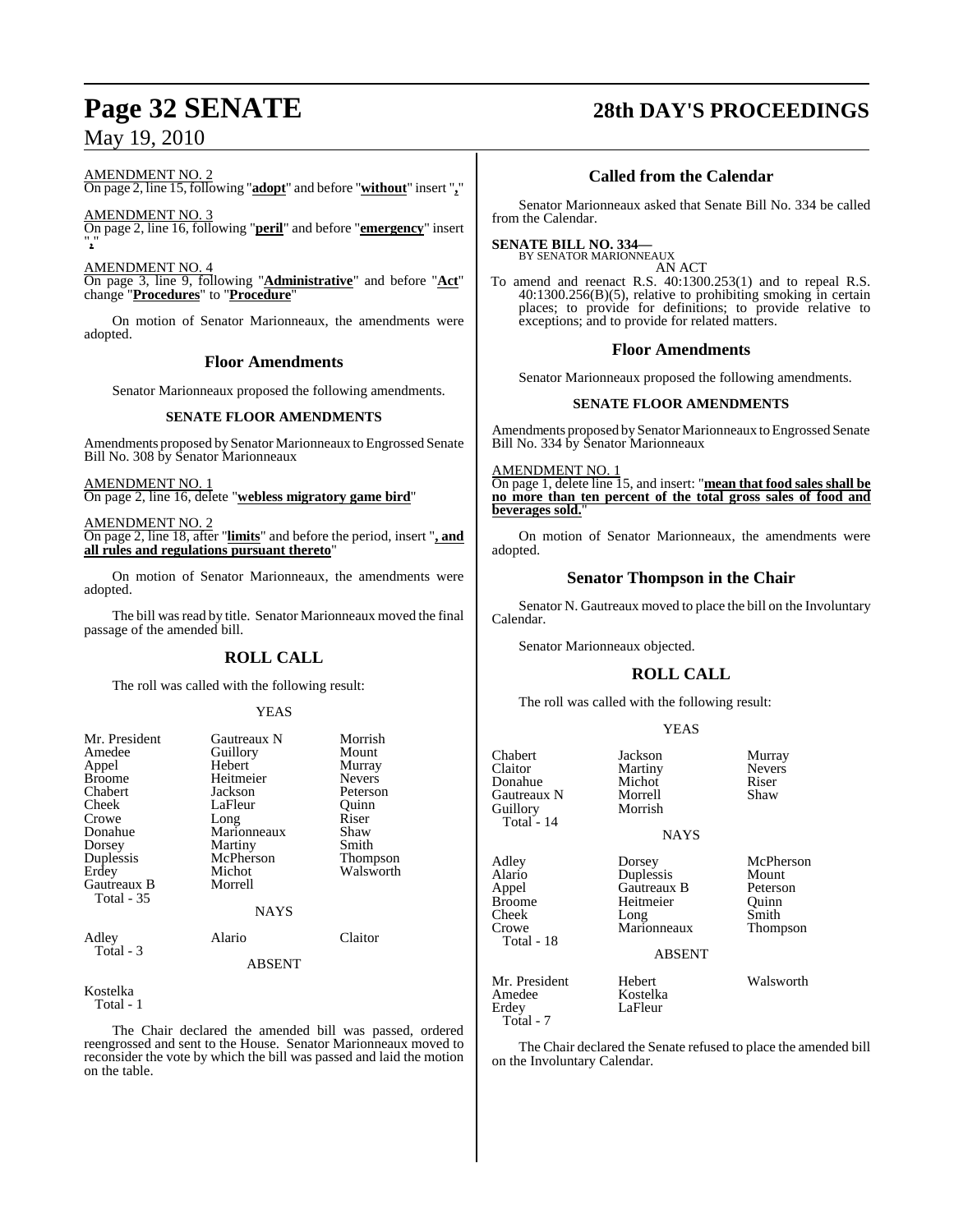# **28th DAY'S PROCEEDINGS Page 33 SENATE**

## **Mr. President in the Chair**

The bill was read by title. Senator Marionneaux moved the final passage of the amended bill.

## **ROLL CALL**

The roll was called with the following result:

#### YEAS

| Amedee<br><b>Broome</b>           | Erdey<br>Gautreaux B     | Mount<br><b>Nevers</b> |
|-----------------------------------|--------------------------|------------------------|
| Crowe                             | Long                     | Peterson               |
| Dorsey<br>Duplessis<br>Total - 15 | Marionneaux<br>McPherson | Shaw<br>Walsworth      |
|                                   | <b>NAYS</b>              |                        |
| Mr. President                     | Donahue<br>Gautreaux N   | Morrell<br>Morrish     |
| Adley<br>Alario                   | Guillory                 | Murray                 |

| Alario           | Guillory      | Murra |
|------------------|---------------|-------|
| Appel<br>Chabert | Heitmeier     | Quinn |
|                  | Jackson       | Riser |
| Cheek            | Martiny       | Smith |
| Claitor          | Michot        | Thom  |
| Total - 21       |               |       |
|                  | <b>ABSENT</b> |       |

#### ABSENT

Thompson

Hebert Kostelka LaFleur Total - 3

The Chair declared the amended bill failed to pass.

#### **Notice of Reconsideration**

Senator Marionneaux moved to reconsider on the next Legislative Day the vote by which the bill failed to pass.

#### **Called from the Calendar**

Senator Appel asked that Senate Bill No. 16 be called from the Calendar.

#### **SENATE BILL NO. 16—** BY SENATOR APPEL

AN ACT

To repeal Chapter 48 of Title 34 of the Louisiana Revised Statutes of 1950, comprised of R.S. 34:3471 through 3486, relative to the Millennium Port Authority; and to provide for related matters.

The bill was read by title. Senator Appel moved the final passage of the bill.

### **ROLL CALL**

The roll was called with the following result:

#### YEAS

| Mr. President | Duplessis   | Morrell         |
|---------------|-------------|-----------------|
| Adley         | Erdey       | Morrish         |
| Alario        | Gautreaux B | Mount           |
| Amedee        | Gautreaux N | Murray          |
| Appel         | Guillory    | <b>Nevers</b>   |
| <b>Broome</b> | Heitmeier   | Peterson        |
| Chabert       | LaFleur     | Ouinn           |
| Cheek         | Long        | Riser           |
| Claitor       | Marionneaux | Shaw            |
| Crowe         | Martiny     | Smith           |
| Donahue       | McPherson   | <b>Thompson</b> |
| Dorsey        | Michot      | Walsworth       |
| Total - 36    |             |                 |

# May 19, 2010

#### **NAYS**

ABSENT

Hebert Jackson Kostelka Total - 3

Total - 0

The Chair declared the bill was passed and ordered it sent to the House. Senator Appel moved to reconsider the vote by which the bill was passed and laid the motion on the table.

#### **Rules Suspended**

Senator B. Gautreaux asked for and obtained a suspension of the rules to revert to the order of:

## **Senate Bills and Joint Resolutions on Third Reading and Final Passage**

## **SENATE BILL NO. 85—** BY SENATOR B. GAUTREAUX

AN ACT

To amend and reenact R.S. 11:62(8)(a) and (b), 1946, and 1966, relative to the Parochial Employees' Retirement System; to provide for ranges for employee contributions for Plans A and B; to provide the board of trustees with authority to set the employee contribution rates for members of Plan A and Plan B within the ranges; to provide for an effective date; and to provide for related matters.

The bill was read by title. Senator B. Gautreaux moved the final passage of the bill.

#### **ROLL CALL**

The roll was called with the following result:

Heitmeier<br>LaFleur

#### YEAS

NAYS

Mr. President Duplessis Marionneaux<br>Adley Gautreaux B Morrish Adley Gautreaux B Morrish<br>Amedee Guillory Peterson Amedee Guillory Peters<br>Appel Heitmeier Quinn Donahue Total - 14

Alario Jackson Nevers<br>Broome Long Riser Broome Long Riser Chabert Martiny Shaw Claitor Morrell Smith Crowe Mount Thompson<br>
Dorsey Murray Walsworth

Total - 18

Walsworth

ABSENT

Cheek Hebert Michot Gautreaux N Total - 7

The Chair declared the bill failed to pass.

Kostelka<br>McPherson

#### **Notice of Reconsideration**

Senator B. Gautreaux moved to reconsider on the next Legislative Day the vote by which the bill failed to pass.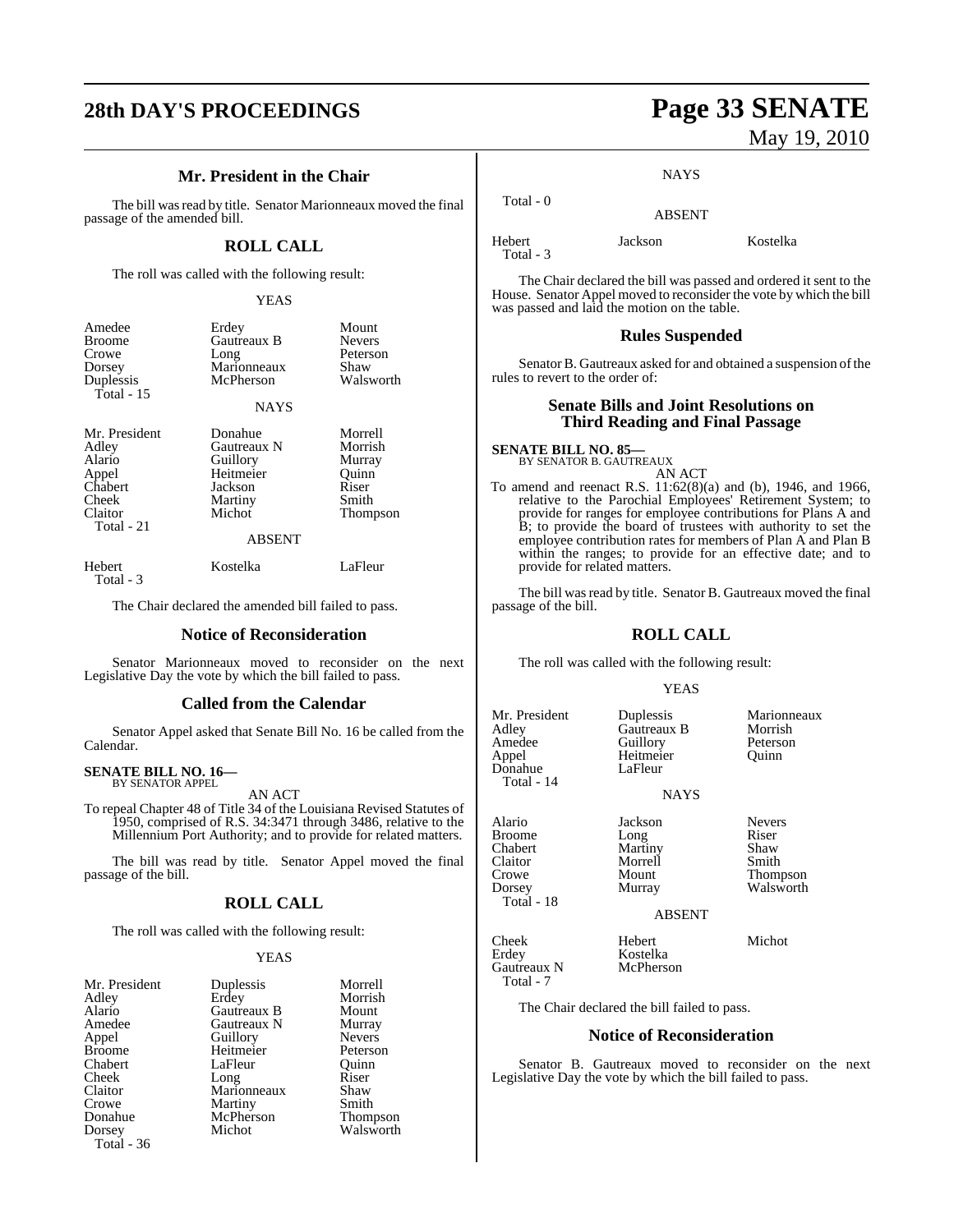## **Rules Suspended**

Senator Mount asked for and obtained a suspension of the rules to revert to the Morning Hour.

#### **Messages from the House**

The following Messages from the House were received and read as follows:

## **Message from the House**

#### **CONCURRING IN SENATE CONCURRENT RESOLUTIONS**

May 19, 2010

To the Honorable President and Members of the Senate:

I am directed to inform your honorable body that the House of Representatives has finally concurred in the following Senate Concurrent Resolutions:

## **SENATE CONCURRENT RESOLUTION NO. 85—** BY SENATOR WALSWORTH

A CONCURRENT RESOLUTION

To commend Katherine Putnam on her reign as Miss Louisiana for 2009, and to recognize Wednesday, May 26, 2010, as Miss Louisiana Organization Day at the Louisiana State Capitol.

Reported without amendments.

Respectfully submitted, ALFRED W. SPEER Clerk of the House of Representatives

### **Introduction of Senate Concurrent Resolutions**

Senator Dorsey asked for and obtained a suspension of the rules to read Senate Concurrent Resolutions a first and second time.

#### **SENATE CONCURRENT RESOLUTION NO. 87—** BY SENATOR DORSEY

A CONCURRENT RESOLUTION

To enact Louisiana Administrative Code 34:V.145(13), relative to procurement of professional, personal, consulting and social services; to provide for disadvantaged business enterprises and veteran owned businesses; and to direct the Louisiana Register to print the amendment in the Louisiana Administrative Code.

The resolution was read by title and referred by the President to the Committee on Transportation, Highways and Public Works.

### **Messages from the House**

The following Messages from the House were received and read as follows:

### **Message from the House**

#### **ASKING CONCURRENCE IN HOUSE BILLS AND JOINT RESOLUTIONS**

May 19, 2010

To the Honorable President and Members of the Senate:

I am directed to inform your honorable body that the House of Representatives has finally passed and asks your concurrence in the following House Bills and Joint Resolutions:

# **Page 34 SENATE 28th DAY'S PROCEEDINGS**

HB No. 729 HB No. 795 HB No. 1120

HB No. 1170 HB No. 698 HB No. 876

Respectfully submitted, ALFRED W. SPEER Clerk of the House of Representatives

#### **House Bills and Joint Resolutions on First Reading**

#### **HOUSE BILL NO. 698—** BY REPRESENTATIVE HARRISON

AN ACT

To enact R.S. 22:1892.1, relative to automobile insurance; to provide with respect to the use of arbitration or any other type of binding mediation by automobile insurers for certain purposes; and to provide for related matters.

The bill was read by title and placed on the Calendar for a second reading.

# **HOUSE BILL NO. 729—** BY REPRESENTATIVE CARMODY

AN ACT

To amend and reenact R.S. 41:892(C), (D), and (E) and to enact R.S. 41:892(F), relative to surplus property of school boards; to provide relative to the minimum bid which may be accepted when a school board attempts to sell such property; and to provide for related matters.

The bill was read by title and placed on the Calendar for a second reading.

**HOUSE BILL NO. 795—** BY REPRESENTATIVE WOOTON AN ACT

To amend and reenact R.S. 15:587(F), relative to criminal background information; to provide relative to an employer's access to criminal background information of a potential employee; to provide for duties of the Louisiana Bureau of Criminal Identification and Information; and to provide for related matters.

The bill was read by title and placed on the Calendar for a second reading.

**HOUSE BILL NO. 876—** BY REPRESENTATIVES ST. GERMAIN AND DOVE AND SENATOR N. GAUTREAUX

AN ACT To amend and reenact R.S. 56:427(A) and 428(B), relative to oyster leases; to delineate responsibility for obtaining a survey of the lease area; to provide relative to a lease application fee; and to provide for related matters.

The bill was read by title and placed on the Calendar for a second reading.

#### **HOUSE BILL NO. 1120—**

BY REPRESENTATIVE JOHNSON AN ACT

To amend and reenact R.S. 40:1058.3(C)(1) and to enact R.S. 40:1058.3(C)(4), relative to licensure of substance abuse and addiction treatment facilities; to provide for a moratorium on licensure of additional methadone maintenance programs; to provide for exceptions; to establish a needs assessment task force; and to provide for related matters.

The bill was read by title and placed on the Calendar for a second reading.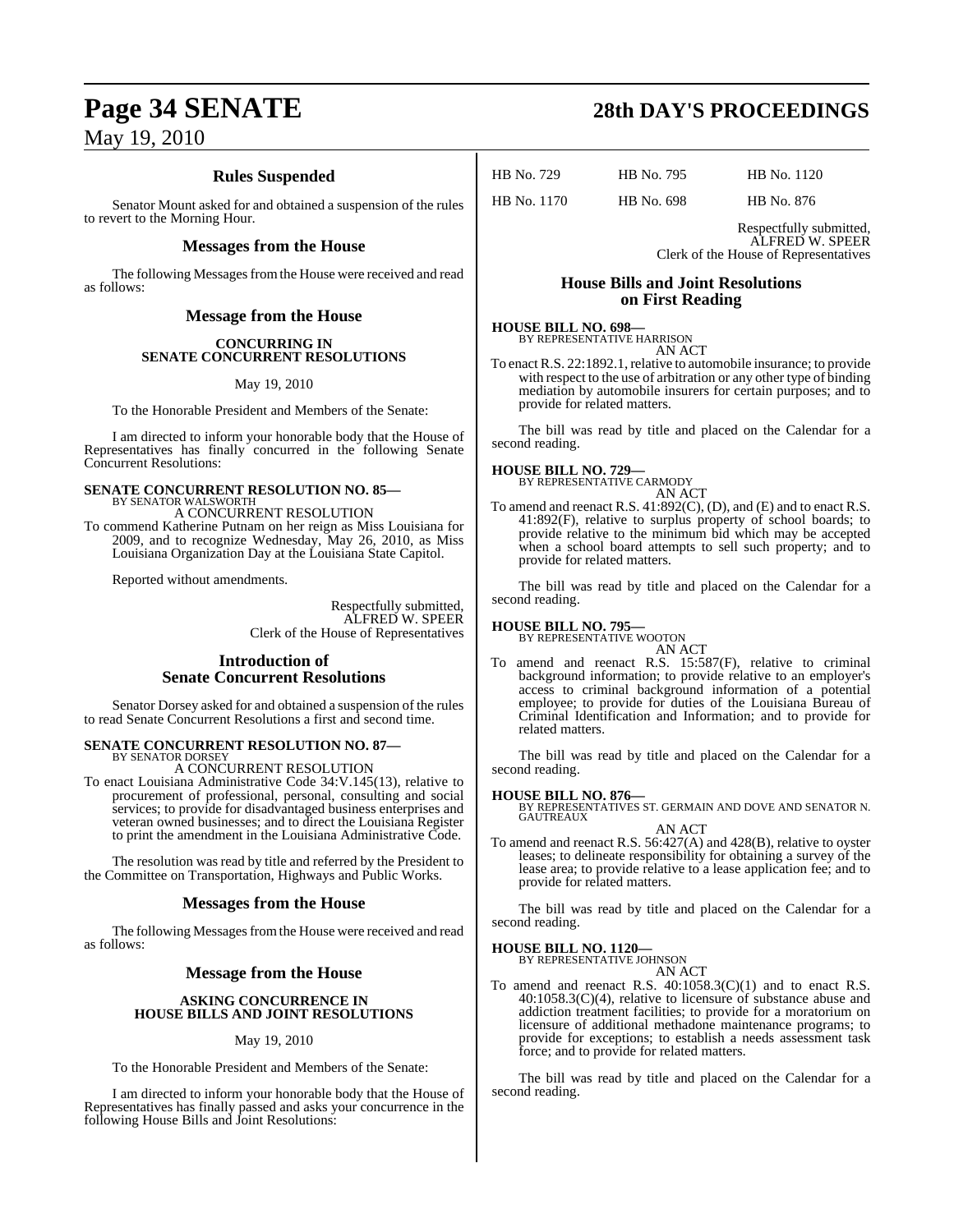# **28th DAY'S PROCEEDINGS Page 35 SENATE**

#### **HOUSE BILL NO. 1170—**

BY REPRESENTATIVE LANDRY AN ACT

To enact R.S. 32:414.2(E), relative to commercial driver's license holders; to prohibit certain persons from operating school buses; and to provide for related matters.

The bill was read by title and placed on the Calendar for a second reading.

#### **Messages from the House**

The following Messages from the House were received and read as follows:

#### **Message from the House**

#### **ASKING CONCURRENCE IN HOUSE CONCURRENT RESOLUTIONS**

#### May 19, 2010

To the Honorable President and Members of the Senate:

I am directed to inform your honorable body that the House of Representatives has finally passed and asks your concurrence in the following House Concurrent Resolutions:

#### **HOUSE CONCURRENT RESOLUTION NO. 176—** BY REPRESENTATIVE MCVEA AND SENATOR RISER

A CONCURRENT RESOLUTION To commend Louise Williams of Weyanoke upon the celebration of her one-hundred-tenth birthday on June 15, 2010.

# **HOUSE CONCURRENT RESOLUTION NO. 177—** BY REPRESENTATIVE SIMON

A CONCURRENT RESOLUTION To urge and request television cable companies to determine methods to improve customer relations for the hearing impaired.

# **HOUSE CONCURRENT RESOLUTION NO. 179—** BY REPRESENTATIVE AUSTIN BADON

A CONCURRENT RESOLUTION

To urge and request the Department of Social Services and the state Department of Education to work collaboratively to ensure that children enter kindergarten ready to learn, to establish and maintain an infrastructure for the coordination of data, and to submit by March first annually a school readiness report to the governor, the House Committee on Education, the Senate Committee on Education, and the State Board of Elementary and Secondary Education.

#### **HOUSE CONCURRENT RESOLUTION NO. 180—**

BY REPRESENTATIVES GREENE, MICHAEL JACKSON, AND KATZ AND SENATOR ERDEY

A CONCURRENT RESOLUTION

To commend East Baton Rouge Parish upon winning the Sixteenth Annual Elementary Championship Fitness Meet of the Governor's Games sponsored by the Governor's Council on Physical Fitness and Sports.

> Respectfully submitted, ALFRED W. SPEER Clerk of the House of Representatives

#### **House Concurrent Resolutions**

Senator Riser asked for and obtained a suspension of the rules to read House Concurrent Resolutions a first and second time.

# May 19, 2010

## **HOUSE CONCURRENT RESOLUTION NO. 176—**

BY REPRESENTATIVE MCVEA AND SENATOR RISER A CONCURRENT RESOLUTION To commend Louise Williams of Weyanoke upon the celebration of her one-hundred-tenth birthday on June 15, 2010.

The resolution was read by title. Senator Riser moved to concur in the House Concurrent Resolution.

#### **ROLL CALL**

The roll was called with the following result:

#### YEAS

| Mr. President<br>Adley<br>Alario<br>Appel<br><b>Broome</b><br>Chabert<br>Cheek<br>Claitor<br>Crowe<br>Total - $25$ | Donahue<br>Gautreaux B<br>Gautreaux N<br>Heitmeier<br>Jackson<br>LaFleur<br>Martiny<br>Mount<br>Murray<br><b>NAYS</b> | <b>Nevers</b><br>Peterson<br>Riser<br>Shaw<br>Smith<br>Thompson<br>Walsworth |
|--------------------------------------------------------------------------------------------------------------------|-----------------------------------------------------------------------------------------------------------------------|------------------------------------------------------------------------------|
| Total - 0                                                                                                          |                                                                                                                       |                                                                              |

ABSENT

| Amedee      | Hebert      | Michot  |
|-------------|-------------|---------|
| Dorsey      | Kostelka    | Morrell |
| Duplessis   | Long        | Morrish |
| Erdey       | Marionneaux | Ouinn   |
| Guillory    | McPherson   |         |
| Total $-14$ |             |         |

The Chair declared the Senate concurred in the House Concurrent Resolution and ordered it returned to the House.

Morrish<br>Ouinn

### **HOUSE CONCURRENT RESOLUTION NO. 177—**

BY REPRESENTATIVE SIMON A CONCURRENT RESOLUTION

To urge and request television cable companies to determine methods to improve customer relations for the hearing impaired.

The resolution was read by title. Senator Crowe moved to concur in the House Concurrent Resolution.

#### **ROLL CALL**

The roll was called with the following result:

#### YEAS

Mr. President Crowe Mount<br>Adley Donahue Murray Adley Donahue Murray Alario Gautreaux B Never<br>
Appel Gautreaux N Riser Appel Gautreaux N Riser Chabert Jackson Smith Cheek LaFleur Thompson<br>Claitor Martiny Walsworth Total - 24

Beitmeier

NAYS

#### ABSENT

| Amedee    | Hebert   | Michot  |
|-----------|----------|---------|
| Dorsey    | Kostelka | Morrell |
| Duplessis | Long     | Morrish |

Total - 0

Long Morrish

Walsworth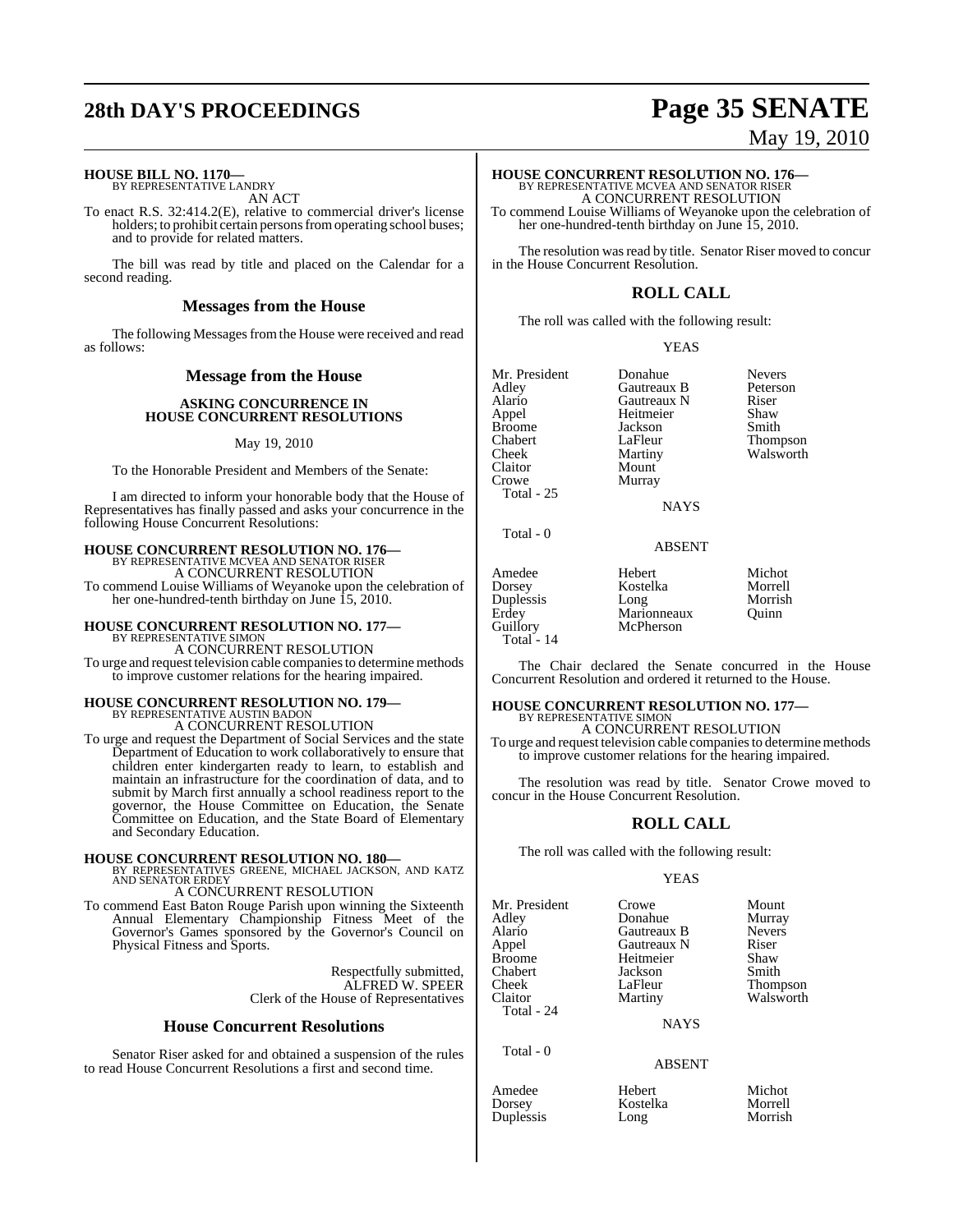Total  $-15$ 

Erdey Marionneaux Peterson<br>Guillory McPherson Quinn McPherson

The Chair declared the Senate concurred in the House Concurrent Resolution and ordered it returned to the House.

#### **HOUSE CONCURRENT RESOLUTION NO. 179—** BY REPRESENTATIVE AUSTIN BADO

A CONCURRENT RESOLUTION

To urge and request the Department of Social Services and the state Department of Education to work collaboratively to ensure that children enter kindergarten ready to learn, to establish and maintain an infrastructure for the coordination of data, and to submit by March first annually a school readiness report to the governor, the House Committee on Education, the Senate Committee on Education, and the State Board of Elementary and Secondary Education.

The resolution was read by title and referred by the President to the Committee on Education.

- **HOUSE CONCURRENT RESOLUTION NO. 180—** BY REPRESENTATIVES GREENE, MICHAEL JACKSON, AND KATZ AND SENATOR ERDEY A CONCURRENT RESOLUTION
- To commend East Baton Rouge Parish upon winning the Sixteenth Annual Elementary Championship Fitness Meet of the Governor's Games sponsored by the Governor's Council on Physical Fitness and Sports.

The resolution was read by title. Senator Claitor moved to concur in the House Concurrent Resolution.

### **ROLL CALL**

The roll was called with the following result:

#### YEAS

| Mr. President<br>Alario<br>Appel<br>Chabert<br>Cheek<br>Claitor<br>Crowe<br>Donahue | Gautreaux N<br>Heitmeier<br>Jackson<br>LaFleur<br>Martiny<br>Mount<br>Murray<br><b>Nevers</b> | Peterson<br>Riser<br>Shaw<br>Smith<br><b>Thompson</b><br>Walsworth |
|-------------------------------------------------------------------------------------|-----------------------------------------------------------------------------------------------|--------------------------------------------------------------------|
| Total - 22                                                                          | <b>NAYS</b>                                                                                   |                                                                    |
| Total - 0                                                                           | <b>ABSENT</b>                                                                                 |                                                                    |

| Adley         | Gautreaux B | McPherson |
|---------------|-------------|-----------|
| Amedee        | Guillory    | Michot    |
| <b>Broome</b> | Hebert      | Morrell   |
| Dorsey        | Kostelka    | Morrish   |
| Duplessis     | Long        | Ouinn     |
| Erdey         | Marionneaux |           |
| $Total - 17$  |             |           |

The Chair declared the Senate concurred in the House Concurrent Resolution and ordered it returned to the House.

#### **Reports of Committees**

The following reports of committees were received and read:

## **Page 36 SENATE 28th DAY'S PROCEEDINGS**

#### **REPORT OF COMMITTEE ON**

#### **COMMERCE, CONSUMER PROTECTION AND INTERNATIONAL AFFAIRS**

Senator Ann D. Duplessis, Chairman on behalf of the Committee on Commerce, Consumer Protection and International Affairs, submitted the following report:

May 19, 2010

To the President and Members of the Senate:

I am directed by your Committee on Commerce, Consumer Protection and International Affairs to submit the following report:

#### **HOUSE BILL NO. 100—**

BY REPRESENTATIVE ARNOLD AN ACT

To enact R.S. 49:191(5)(b) and to repeal R.S. 49:191(3)(e), relative to the Department of Economic Development, including provisions to provide for the re-creation of the Department of Economic Development and the statutory entities made a part of the department by law; to provide for the effective termination date for all statutory authority for the existence of such statutory entities; and to provide for related matters.

Reported favorably.

#### **HOUSE BILL NO. 297—**

BY REPRESENTATIVE GUINN AN ACT

To enact Part VIII of Chapter 6 of Title 40 of the Louisiana Revised Statutes of 1950, to be comprised ofR.S. 40:1486.1 and 1486.2, relative to safe transportation of offshore oil platform workers; to provide for purpose; to provide for flotation devices to be equipped with personal locator beacons; and to provide for related matters.

Reported favorably.

## **HOUSE BILL NO. 340—**

BY REPRESENTATIVE ARNOLD AN ACT

To amend and reenact R.S. 9:1123.115(A) and to enact R.S. 9:1121.111, relative to the Louisiana Condominium Act; to require an advance be put in escrow accounts when purchasing a condominium unit; and to provide for related matters.

Reported favorably.

#### **HOUSE BILL NO. 370—** BY REPRESENTATIVE ARNOLD

AN ACT

To amend and reenact R.S. 9:3891(8) and (9) and to enact R.S. 9:3891(14), relative to agency relations in real estate transactions; to provide for a change in the definition of "designated agency" and "designated agent"; to provide for a definition of "substantive contact"; and to provide for related matters.

Reported favorably.

#### **HOUSE BILL NO. 396—**

BY REPRESENTATIVE ARNOLD AN ACT

To amend and reenactR.S. 40:1749.13(B)(1) and (3) and 1749.14(A) and (B), to enact R.S. 40:1749.12(14) and 1749.15.1, and to repeal R.S. 40:1749.13(E), relative to the Louisiana Underground Utilities and Facilities Damage Prevention Law; to define priority calls; to require regional notification centers to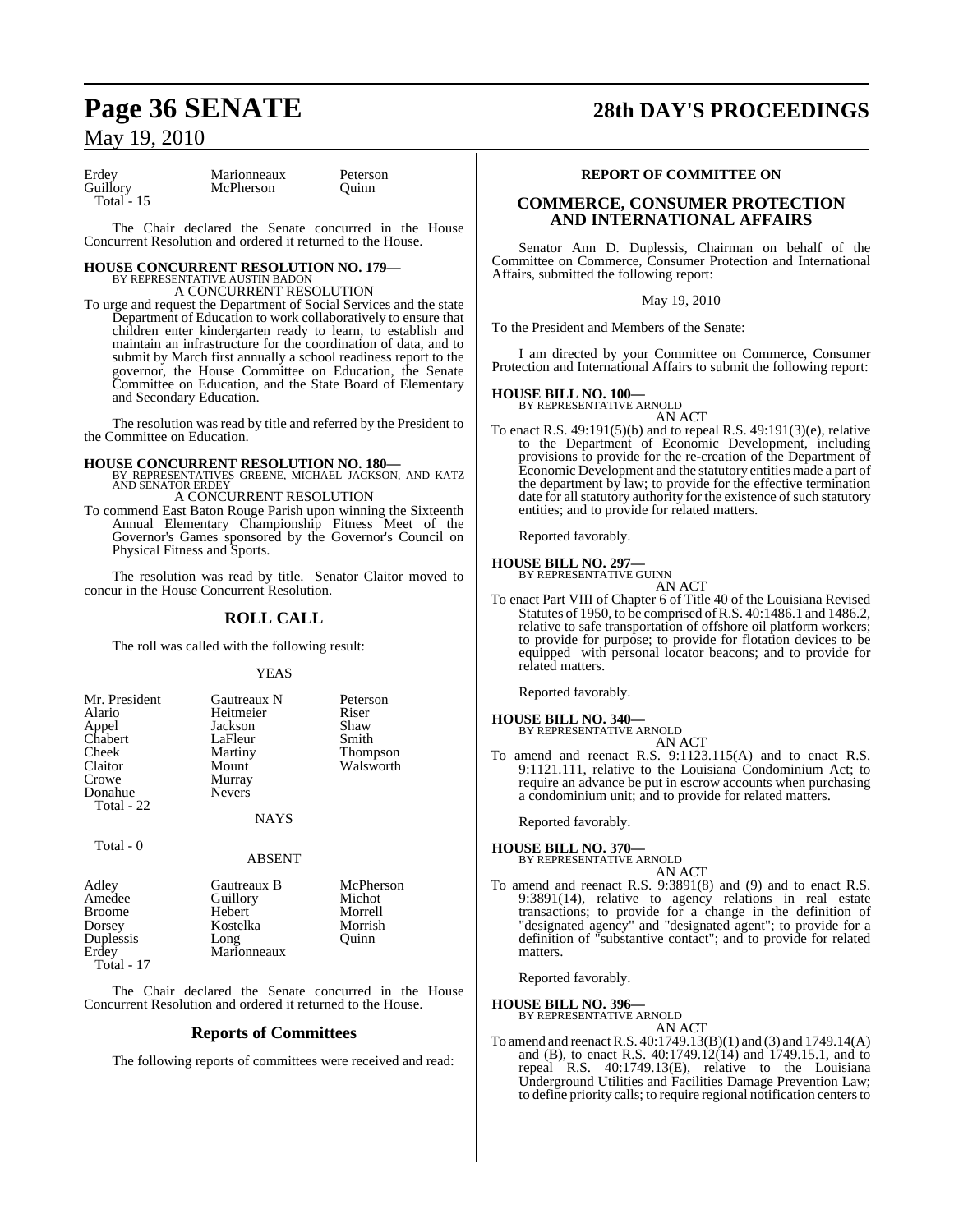# **28th DAY'S PROCEEDINGS Page 37 SENATE**

receive emergency locate requests twenty-four hours a day; to authorize a notice of intent to excavate to be sent electronically; to require a member operator to furnish the regional notification center with emergency contact information; to require a record of electronic notice to be retained by the regional notification center; to require an operator of an underground cable television utility to participate in regional notification centers; to provide for an exemption for priority calls; to repeal expired temporary notification provisions; and to provide for related matters.

Reported with amendments.

#### **HOUSE BILL NO. 448—** BY REPRESENTATIVE FOIL

AN ACT

To amend and reenact R.S. 37:1864.1(A), 1866, and 1867(A) and to enact R.S. 37:1862.1, relative to secondhand dealers; to provide for record and reporting requirements; to require secondhand dealers to photograph merchandise that is purchased; to provide for changes to daily reports required by secondhand dealers; to provide for the location of items purchased by a secondhand dealer; and to provide for related matters.

Reported favorably.

**HOUSE BILL NO. 591—** BY REPRESENTATIVE ARNOLD AN ACT

To enact R.S. 6:969.24.1 and 969.24.2, relative to the Motor Vehicle Sales Finance Act; to prohibit any act that lessens or eliminates competition; to provide for exceptions; to prohibit a lender in a motor vehicle retail purchase from requiring a dealer to sell any insurance coverage, service, or product in order to secure preferential financing rates; and to provide for related matters.

Reported with amendments.

#### **HOUSE BILL NO. 614—** BY REPRESENTATIVE PONTI

AN ACT

To enact R.S. 37:1490, relative to home inspections; to prohibit the performance of both home inspection services and real estate professionalservices by the same person in a transaction; and to provide for related matters.

Reported favorably.

## **HOUSE BILL NO. 1078—** BY REPRESENTATIVE FOIL

AN ACT

To amend and reenact R.S. 36:104(A)(7) and (14) and R.S. 51:935, 2341(D)(2), and 2461 and to repeal R.S. 25:318(E), R.S. 33:130.753(C) and 4708(C)(5), R.S. 36:104(A)(8), R.S. 39:1953(B)(8), 2006(E), and 2176(E), R.S. 47:6020.4, 6027(F), and 6036(D)(5) and R.S. 51:1786(4), 1927.2, 2312(F), and 2319, relative to reporting requirements of the Louisiana Department of Economic Development and the Louisiana Economic Development Corporation; to provide for changes to reporting requirements of the Louisiana Department of Economic Development to various state agencies; and to provide for related matters.

Reported with amendments.

## **HOUSE BILL NO. 1207—** BY REPRESENTATIVE ARNOLD

AN ACT

To amend and reenact R.S. 10:9-109(c)(4), (5), and (6)(C) and to enact R.S. 10:9-109(c)(7) and Part VII of Chapter 9 of Title 45 of the Louisiana Revised Statutes of 1950, to be comprised of R.S. 45:1251 through 1261, relative to utilities; to provide for security interests in investment recovery property; to provide for legislative intent and definitions; to provide with respect to issuance of financing orders; to provide for appeals of financing orders; to provide for a utility's interest in a financing order; to provide for investment recovery property; to provide for the sale

# May 19, 2010

of investment recovery property; to provide for the perfection and true sale status of a sale of investment recovery property; to provide for subsidiaries of electric utilities; to provide for conflicts of laws; to provide for the creation, perfection, and priority of security interests in investment recovery property; to provide a state pledge of non-impairment of investment recovery bonds; to exempt investment recovery bonds from being public debt; to provide an exclusion from secured transaction provisions of the uniform commercial laws; to provide for non-impairment of the jurisdiction of the commission; and to provide for related matters.

Reported favorably.

#### **HOUSE BILL NO. 1407— (Substitute for HouseBill No. 450 by Representative Foil)**

BY REPRESENTATIVE FOIL AN ACT

To amend and reenact R.S. 3:3807(B)(2), relative to retail florists; to repeal certain examination requirements for retail florists; and to provide for related matters.

Reported favorably.

### **HOUSE BILL NO. 1408— (Substitute for House Bill No. 1208 by Representative Tucker)**<br>BY REPRESENTATIVE TUCKER AN ACT

To enact R.S. 4:185.1, relative to gaming proceeds; to provide for auditing of the Horsemen's Benevolent and Protective Association and its operations and programs by the legislative auditor; to provide for guidelines; and to provide for related matters.

Reported with amendments.

## **HOUSE BILL NO. 1464— (Substitute for House Bill No. 1089 by Representative Ellington)**<br>BY REPRESENTATIVE ELLINGTON AN ACT

To enact R.S. 32:1268.3 and to repeal R.S. 32:1268.1(B), relative to repurchase of marine products; to provide for the repurchase of marine products by a manufacturer, distributor, or wholesaler; to provide for termination agreements; to provide for exemptions; and to provide for related matters.

Reported favorably.

Respectfully submitted, ANN D. DUPLESSIS Chair

#### **Privilege Report of the Committee on Senate and Governmental Affairs**

#### **ENROLLMENTS**

Senator Kostelka, Chairman on behalf of the Committee on Senate and Governmental Affairs, submitted the following report:

May 19, 2010

To the President and Members of the Senate:

I am directed by your Committee on Senate and Governmental Affairs to submit the following report:

The following Senate Concurrent Resolutions have been properly enrolled:

**SENATE CONCURRENT RESOLUTION NO. 82—** BY SENATORS DONAHUE AND NEVERS A CONCURRENT RESOLUTION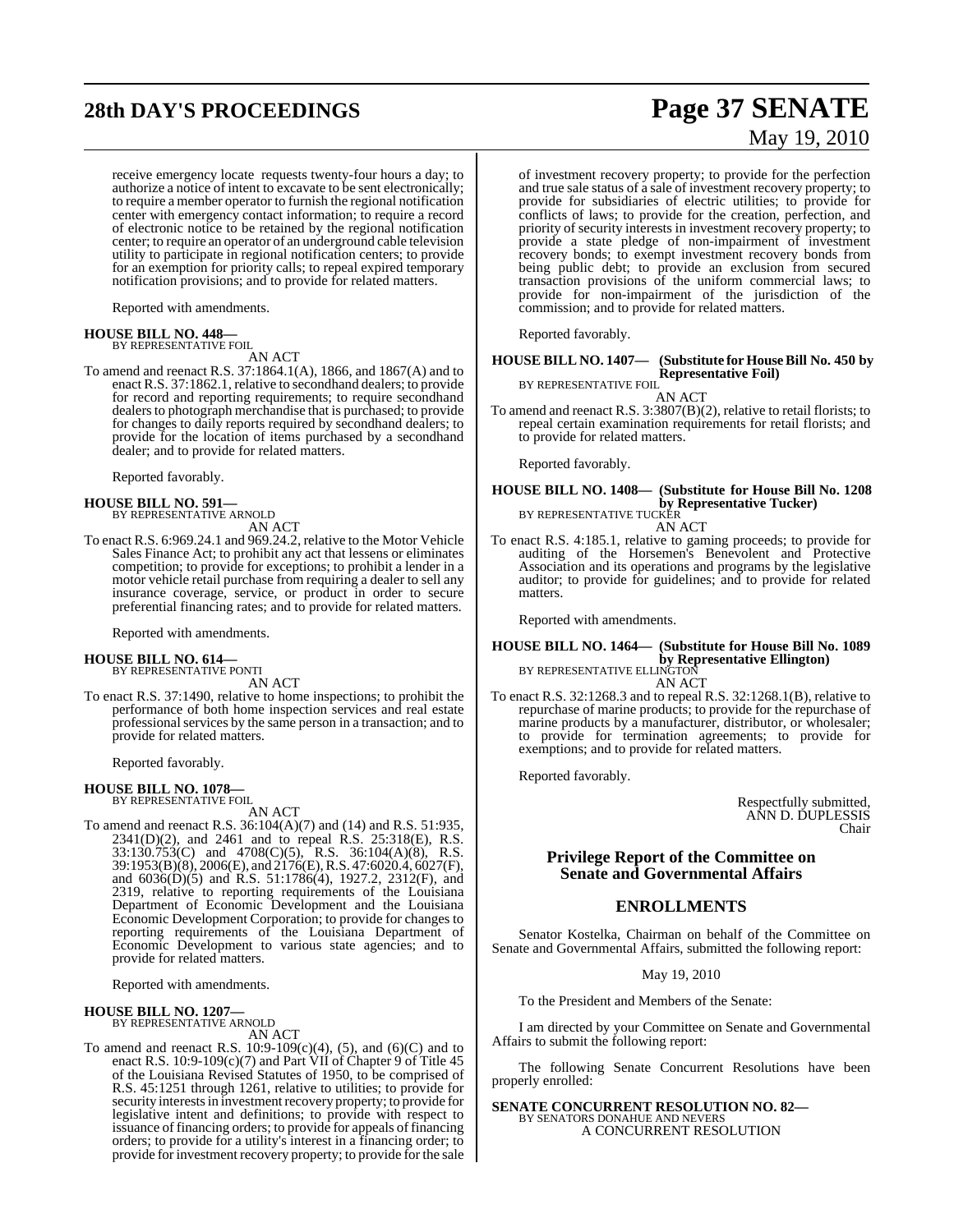To commend the Boy Scouts of America on the occasion of its  $100<sup>th</sup>$ anniversary.

#### **SENATE CONCURRENT RESOLUTION NO. 84—** BY SENATOR RISER

A CONCURRENT RESOLUTION To commend Ali Armstrong upon her many accomplishments while attending Louisiana State University and serving at the capitol.

> Respectfully submitted, ROBERT W. "BOB" KOSTELKA Chairman

The foregoing Senate Concurrent Resolutions were signed by the President of the Senate.

#### **Message to the Governor**

### **SIGNED SENATE BILLS**

#### May 19, 2010

To the Honorable Governor of the State of Louisiana:

The President of the Senate and the Speaker of the House of Representatives have signed the following Senate Bills:

**SENATE BILL NO. 39—** BY SENATOR MCPHERSON AND REPRESENTATIVE ST. GERMAIN AN ACT

To amend and reenact R.S. 48:231(A), relative to the state highway system and the final highway construction program; to provide with respect to the duties of the Joint Highway Priority Construction Committee; and to provide for related matters.

**SENATE BILL NO. 50—**<br>BY SENATORS THOMPSON, LONG, NEVERS, RISER, SMITH AND<br>WALSWORTH AND REPRESENTATIVES BOBBY BADON, CHANEY,<br>GUINN, HOWARD, LEBAS, LITTLE, PERRY, RITCHIE, ST. GERMAIN AND THIBAUT

AN ACT

To enact R.S. 49:191(5)(b) and to repeal R.S. 49:191(3)(i), relative to the Department of Agriculture and Forestry, including provisions to provide for the re-creation of the Department of Agriculture and Forestry and the statutory entities made a part of the department by law; to provide for the effective termination date for all statutory authority for the existence of such statutory entities; and to provide for related matters.

#### **SENATE BILL NO. 146—**

BY SENATORS THOMPSON, LONG, NEVERS, RISER, SMITH AND WALSWORTH

AN ACT

To amend and reenact the heading of Part I of Chapter 19-A of Title 3 of the Louisiana Revised Statutes of 1950, R.S. 3:3101, 3102(A) and 3104, relative to regulation of farm-raised exotic animals; to authorize the commissioner to adopt rules and regulations setting forth the requirements for the raising, slaughtering, and sale of exotic cervidae for commercial purposes; to require a license; to provide relative to fencing requirements; and to provide for related matters.

#### **SENATE BILL NO. 169—** BY SENATOR WALSWORTH

AN ACT

To enact R.S. 8:502.3, relative to the funeral merchandise trust fund; to provide for exemption fromseizure of merchandise trust fund monies; and to provide for related matters.

#### **SENATE BILL NO. 689—** BY SENATOR MARTINY

AN ACT

To amend and reenact R.S. 37:212(C), relative to the practice of law; to provide for the definition of "practice of law"; and to provide for related matters.

# **Page 38 SENATE 28th DAY'S PROCEEDINGS**

**SENATE BILL NO. 145—**<br>BY SENATORS THOMPSON, LONG, NEVERS, RISER, SMITH AND<br>WALSWORTH AND REPRESENTATIVES BOBBY BADON, CHANEY,<br>GUINN, LEBAS, LITTLE, RITCHIE AND ST. GERMAIN AN ACT

To amend and reenact R.S. 3:4617(C), 4734(G)(2) and (3), and 4735(B), relative to the definition of catfish; to provide that the definition of catfish includes certain families; to provide for technical corrections; and to provide for related matters.

and they are hereby presented for executive approval.

Respectfully submitted, GLENN A. KOEPP Secretary of the Senate

#### **Message from the House**

#### **SIGNED HOUSE BILLS AND JOINT RESOLUTIONS**

May 19, 2010

To the Honorable President and Members of the Senate:

I am directed to inform your honorable body that the Speaker of the House of Representatives has signed the following House Bills and Joint Resolutions:

#### **HOUSE BILL NO. 48—**

BY REPRESENTATIVE ANDERS AND SENATOR THOMPSON AN ACT

To amend and reenact R.S. 3:3553(B) and 3556, relative to the assessment on grain sorghum; to authorize the application for and receipt of national assessment funds; to suspend the state assessment; and to provide for related matters.

#### **HOUSE BILL NO. 115—** BY REPRESENTATIVE ARNOLD

AN ACT

To amend and reenact R.S. 6:315.1(A), relative to transfer of small deposits; to provide for changes to the transfer of small deposits upon the death of a depositor; and to provide for related matters.

**HOUSE BILL NO. 127—** BY REPRESENTATIVE KLECKLEY AN ACT

To authorize and provide for the transfer or lease of certain state property in Calcasieu Parish to the Recreation District No. One of Ward Three of Calcasieu Parish from the division of administration; and to provide for related matters.

#### **HOUSE BILL NO. 148—**

BY REPRESENTATIVE ABRAMSON

- AN ACT
- To amend and reenact R.S. 33:9091.6(F)(3)(b), relative to the Upper Hurstville SecurityDistrict in Orleans Parish; to provide relative to the renewal of parcel fees; to provide for an effective date; and to provide for related matters.

#### **HOUSE BILL NO. 172—**

BY REPRESENTATIVE HENRY

AN ACT To amend and reenact R.S. 56:116.1(B)(3), relative to methods of taking certain birds and quadrupeds; to provide for prohibited equipment used to take game birds and wild quadrupeds; and to provide for related matters.

#### **HOUSE BILL NO. 182—**

BY REPRESENTATIVES GISCLAIR AND BALDONE

AN ACT

To enact R. S. 47:820.5.6, relative to exemptions from tolls on the Tomey J. Doucet Bridge; to provide for the exemptions from tolls for emergency vehicles under certain circumstances; and to provide for related matters.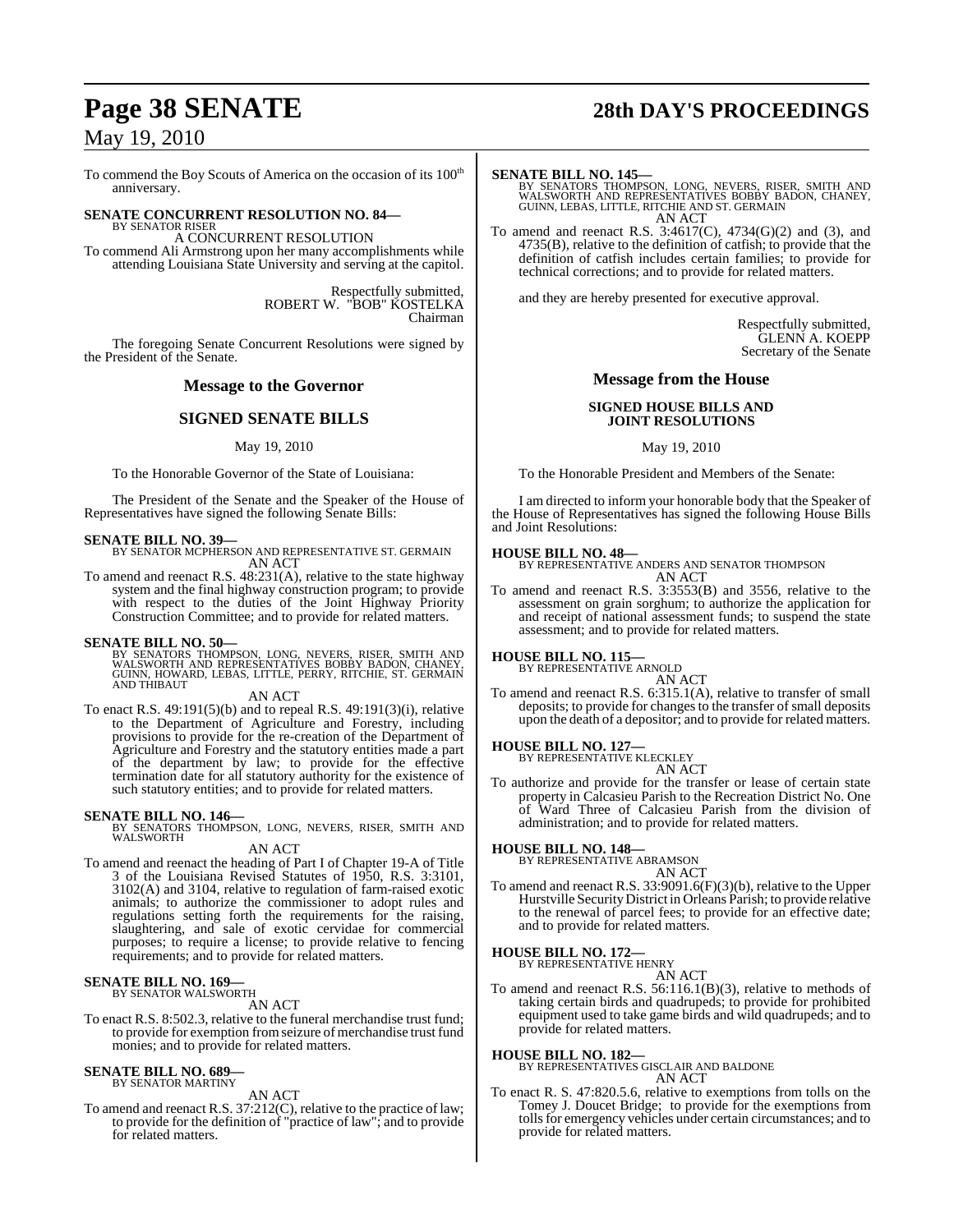# **28th DAY'S PROCEEDINGS Page 39 SENATE**

# May 19, 2010

HOUSE BILL NO. 198-<br>
BY REPRESENTATIVES THIBAUT, ANDERS, ARMES, ARNOLD, AUSTIN BADON, BOBBY BADON, BALDONE, BARRAS, BARROW, BILLIOT, BROSSETT, HENRY BURNS, TIM BURNS, BURRELL, CARMONY, CHAMPAGNE, CROMER, DIXON, EDWARDS, FA

To enact R.S. 47:490.22, relative to military honor license plates; to provide for the establishment of a military honor license plate for members of the United States Armed Forces; to provide for the design and issuance of the license plate; to authorize the promulgation ofrules and regulations; and to provide for related **matters** 

#### **HOUSE BILL NO. 209—**

BY REPRESENTATIVE ARNOLD

AN ACT

To amend and reenact R.S. 9:3561.1(A), relative to payment of licensing fees; to change the method of payment for individuals seeking licenses to make consumer loan transactions; and to provide for related matters.

#### **HOUSE BILL NO. 242—**

BY REPRESENTATIVE ANDERS AND SENATOR THOMPSON AN ACT

To enact R.S. 3:3816(7), relative to arborist licenses; to provide for the issuance of temporary arborist licenses by the commissioner; to provide for certain temporary arborist license requirements; and to provide for related matters.

#### **HOUSE BILL NO. 295—**

- BY REPRESENTATIVES HUTTER, ARMES, ARNOLD, AUSTIN BADON,<br>BOBBY BADON, BALDONE, BILLIOT, CARTER, GUINN, HARDY,<br>HENDERSON, MONICA, AND ST. GERMAIN AN ACT
- To enact Part IX of Chapter 1 of Title 34 of the Louisiana Revised Statutes of 1950, to be comprised of R.S. 34:340.31, relative to port properties; to authorize the board of commissioners of the St. Bernard Port, Harbor and Terminal District to name the administration/security complex building of the port in honor of a living person; to provide for limitations; to provide for an effective date; and to provide for related matters.

#### **HOUSE BILL NO. 335—** BY REPRESENTATIVE ARNOLD

AN ACT

To amend and reenact R.S. 6:1088(E)(3) and 1094(A)(1)(introductory paragraph) and (B)(1)(introductory paragraph) and to repeal  $\overline{R}$ .S.  $\overline{6}$ :1094(A)(1)(d), (B)(1)(d), (C),  $(D)$ ,  $(E)$ , and  $(G)$ , relative to the licensing requirements of mortgage loan originators; to provide for changes to the minimum requirements for licensure of a mortgage loan originator; to provide for changes to the pre- and post-licensing continuing education requirements of mortgage loan originators; and to provide for related matters.

## **HOUSE BILL NO. 373—** BY REPRESENTATIVE HUTTER

AN ACT

To enact R.S. 49:191(5)(b) and to repeal R.S. 49:191(3)(a), relative to the Department of Transportation and Development; to provide for the re-creation of the Department of Transportation and Development and the statutory entities made a part of the department by law; to provide for the effective termination date for all statutory authority for the existence of such statutory entities; and to provide for related matters.

#### **HOUSE BILL NO. 411—**

BY REPRESENTATIVE BARROW AN ACT

To amend and reenact R.S. 33:404(A)(3), relative to the duties of a mayor; to provide relative to provisions of the Lawrason Act; to correct a statutory reference; and to provide for related matters.

## **HOUSE BILL NO. 412—** BY REPRESENTATIVE BARROW

AN ACT To amend and reenact R.S. 33:321 and to repeal Part II of Chapter 2 of Title 33 of the Louisiana Revised Statutes of 1950, comprised of R.S. 33:501 through 571, and Part III of Chapter 2 of Title 33 of the Louisiana Revised Statutes of 1950, comprised of R.S. 33:611 through 851, relative to certain forms of municipal government; to repeal provisions for the commission plan and commission-manager plan of municipal government; and to provide for related matters.

**HOUSE BILL NO. 430—** BY REPRESENTATIVE PUGH AND SENATORS LONG, NEVERS, RISER, SMITH, THOMPSON, AND WALSWORTH AN ACT

To amend and reenact R.S. 3:730.8 and to enact R.S. 3:730.9, relative to the labeling of strawberries offered for sale; to provide for farm of origin labeling; to provide for rules and regulations; and to provide for related matters.

## **HOUSE BILL NO. 638—** BY REPRESENTATIVE HAZEL

AN ACT

To amend and reenact R.S. 47:463.81, relative to special prestige license plates; to revise qualifications and fees for the issuance of the Fraternal Order of Police plate; and to provide for related matters.

#### **HOUSE BILL NO. 704—**

BY REPRESENTATIVE ST. GERMAIN AN ACT

To authorize and provide for the transfer or lease of certain state property in Iberville Parish to the Cora Texas Manufacturing Company, L.L.C., from the division of administration; and to provide for related matters.

#### **HOUSE BILL NO. 764—**

BY REPRESENTATIVE POPE AN ACT

To amend and reenact R.S. 48:256.2, relative to construction signage; to remove the requirement that contractors post certain signs near projects; and to provide for related matters.

#### **HOUSE BILL NO. 877—**

BY REPRESENTATIVES ST. GERMAIN, DOVE, AND HARRISON AND SENATOR N. GAUTREAUX AN ACT

To enact R.S. 34:851.14.1, relative to closure of waterways; to provide for the authority to close or restrict the access of a waterway; and to provide for related matters.

#### **HOUSE BILL NO. 880—**

BY REPRESENTATIVES WHITE, DOVE, HARRISON, AND ST. GERMAIN<br>AND SENATORS N. GAUTREAUX AND WALSWORTH AN ACT

To enact R.S. 34:851.14.1, relative to safety zones and security zones; to provide for definitions; to prohibit violating restrictions of an established safety zone or security zone; to provide for penalties; and to provide for related matters.

#### **HOUSE BILL NO. 891—**

BY REPRESENTATIVE LAMBERT AN ACT

amend and reenact R.S.  $36:231(C)(1)$ , to enact R.S. 30:2011(D)(26), and to repeal R.S.  $30:2011(C)(1)(b)$  and R.S. 36:238(C), relative to the offices within the Department of